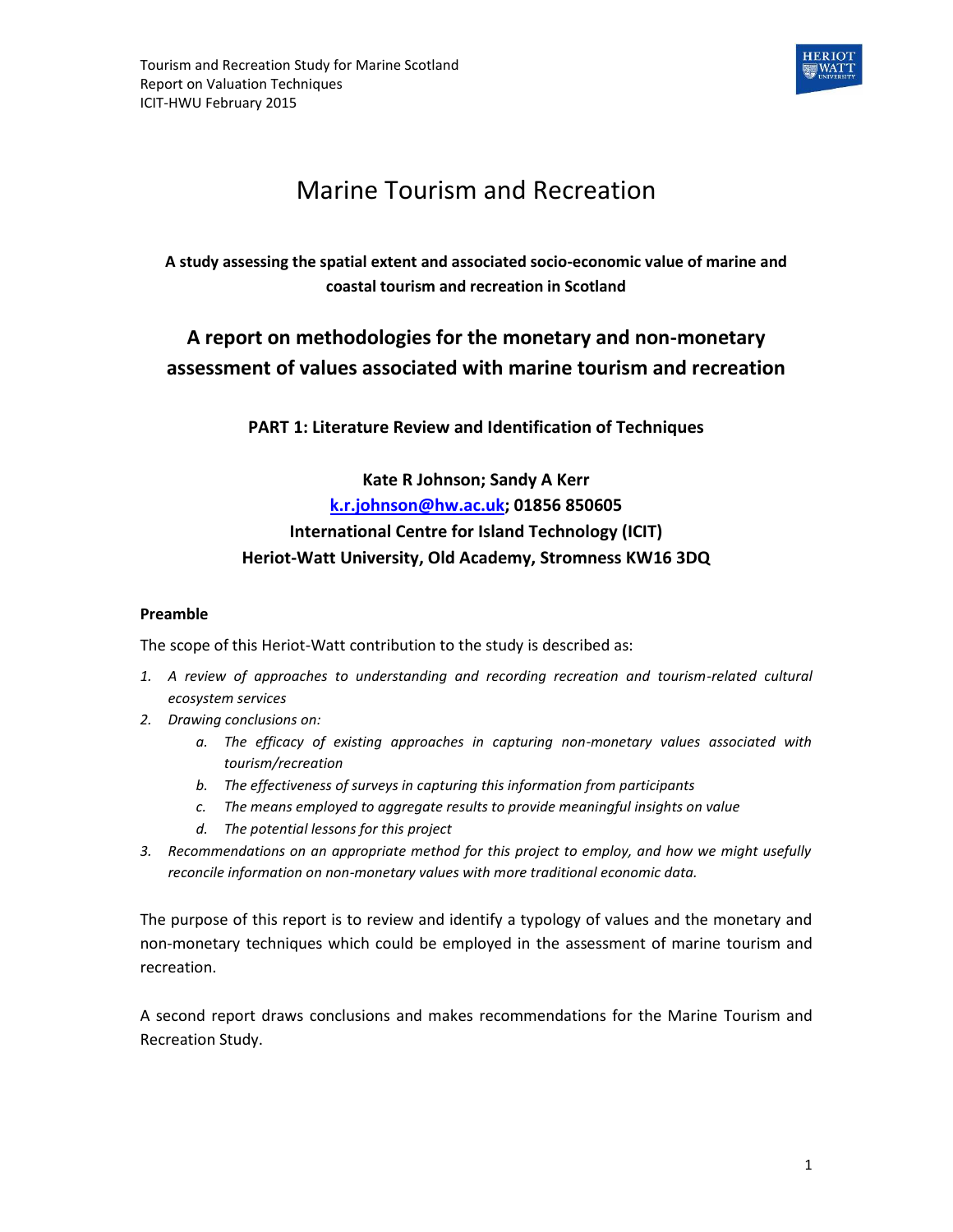

#### **CONTENTS**

| 1              | Introduction                             | 3  |
|----------------|------------------------------------------|----|
| 1.1            | Values, value expressions and utility    | 4  |
| 1.2            | Sustainable development                  | 5  |
| 1.3            | The search for values                    | 6  |
| 1.4            | A typology of values                     | 6  |
| $\overline{2}$ | <b>Monetary Valuation Techniques</b>     | 9  |
| 2.1            | <b>Production function</b>               | 13 |
| 2.2            | Cost of illness/Human capital            | 14 |
| 2.3            | Replacement cost                         | 15 |
| 2.4            | Travel cost method                       | 16 |
| 2.5            | <b>Hedonic valuation method</b>          | 18 |
| 2.6            | Contingent valuation                     | 19 |
| 2.7            | Choice modelling                         | 23 |
| 2.8            | <b>Benefits transfer</b>                 | 24 |
| 2.9            | Ecosystem valuation                      | 25 |
| 2.10           | <b>Environmental valuation of marine</b> | 26 |
|                | resources                                |    |
| 2.11           | Marine ecosystem services                | 28 |
| 2.12           | Some observations on monetary            | 29 |
|                | valuation                                |    |
| 3              | <b>Non-Monetary Assessment of Value</b>  | 30 |
| 3.1            | Background                               | 30 |
| 3.2            | Multi-criteria analysis                  | 31 |
| 3.3            | AGORA - a participatory conflict         | 32 |
|                | management algorithm                     |    |
|                |                                          |    |
| App            | Five stages of a contingent valuation    | 35 |
| Ref            | References                               | 42 |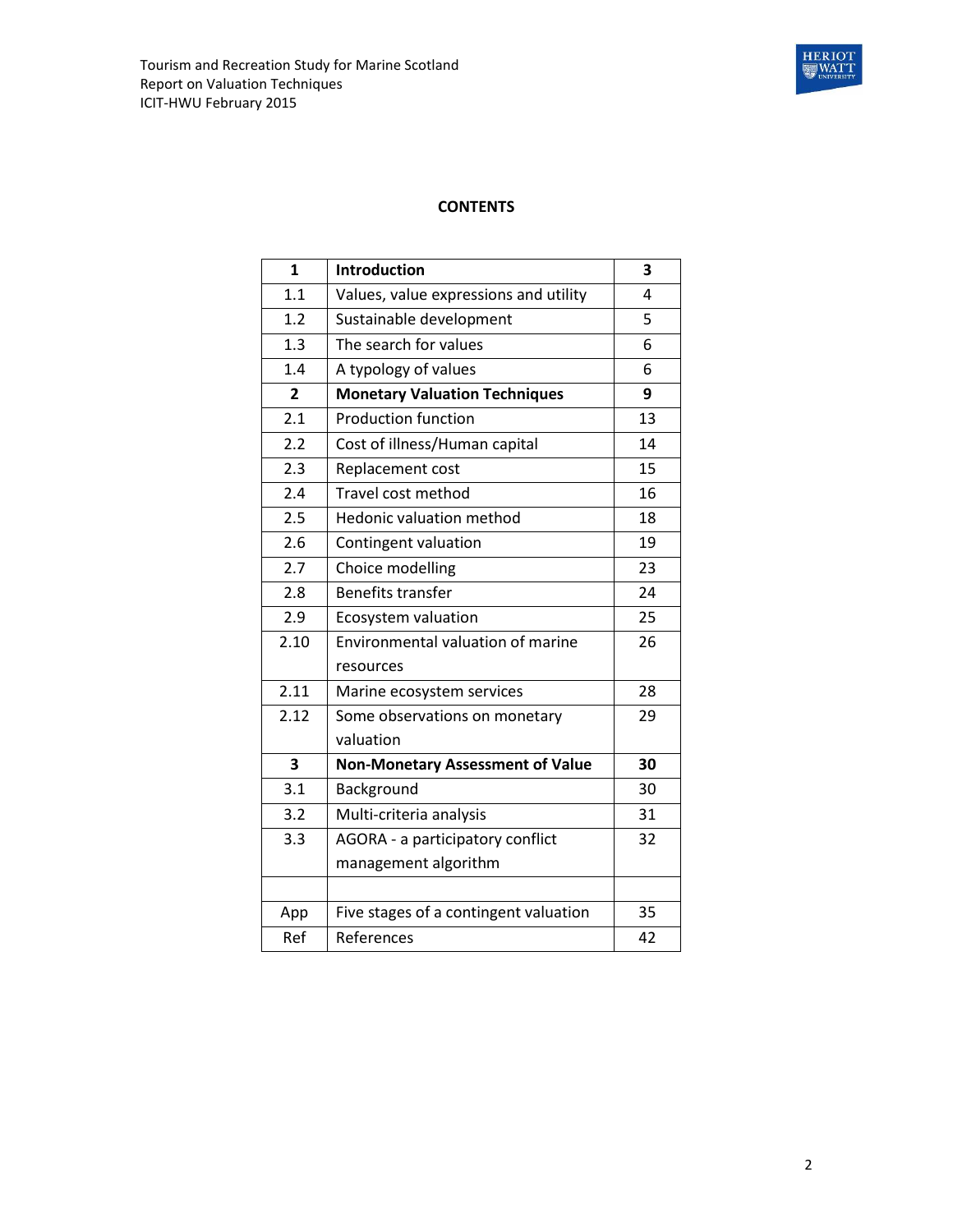

#### **1. Introduction**

Society places value in the preservation and maintenance of the environment and the marine environment is no exception. The nature and distribution of these values is a complex matter. The marine environment is a source of valuable resources fish, shellfish, marine algae, and mineral resources etc all of which command prices on markets. As well as providing exploitable resources such as energy the marine environment is important to the functioning of the economy. It is a highway for international trade and it assimilates pollution from the production cycle. The oceans also provide life support systems upon which humanity relies - the sea controls the earth's climate and it plays an important role in nutrient cycling and helps maintain the atmosphere. Society also places value on the very presence of marine biodiversity, this may be a part of long held cultural traditions or the more modern 'culture' of conservation. Increasingly environmental legislation is used to protect the marine environment; protected status reflects the value society places in the environment. Some people question the effectiveness of environmental legislation suggesting that we under-value the environment. The media often focuses on this concern highlighting pollution and the effects of human exploitation. This concern for the marine environment is itself just another expression of value.

An expression of the value placed by people on the marine environment is its popularity as a focus for marine and coastal tourism and recreation. This may find expression in specific activities such as boating, surfing or angling which on one level are readily measureable in value. Numbers may be counted and monetary value calculated. They may also include elements of less tangible value in the level and reasons for their importance to individuals and to society at large. Similarly, there are values placed on the marine environment just for being there - seaside holidays, coastal walking or sitting and looking at the open sea with its ever changing form and light. These less tangible values require other techniques to assess and estimate. Some techniques try to apply quasi-monetary values; others try to express the value in non-monetary terms.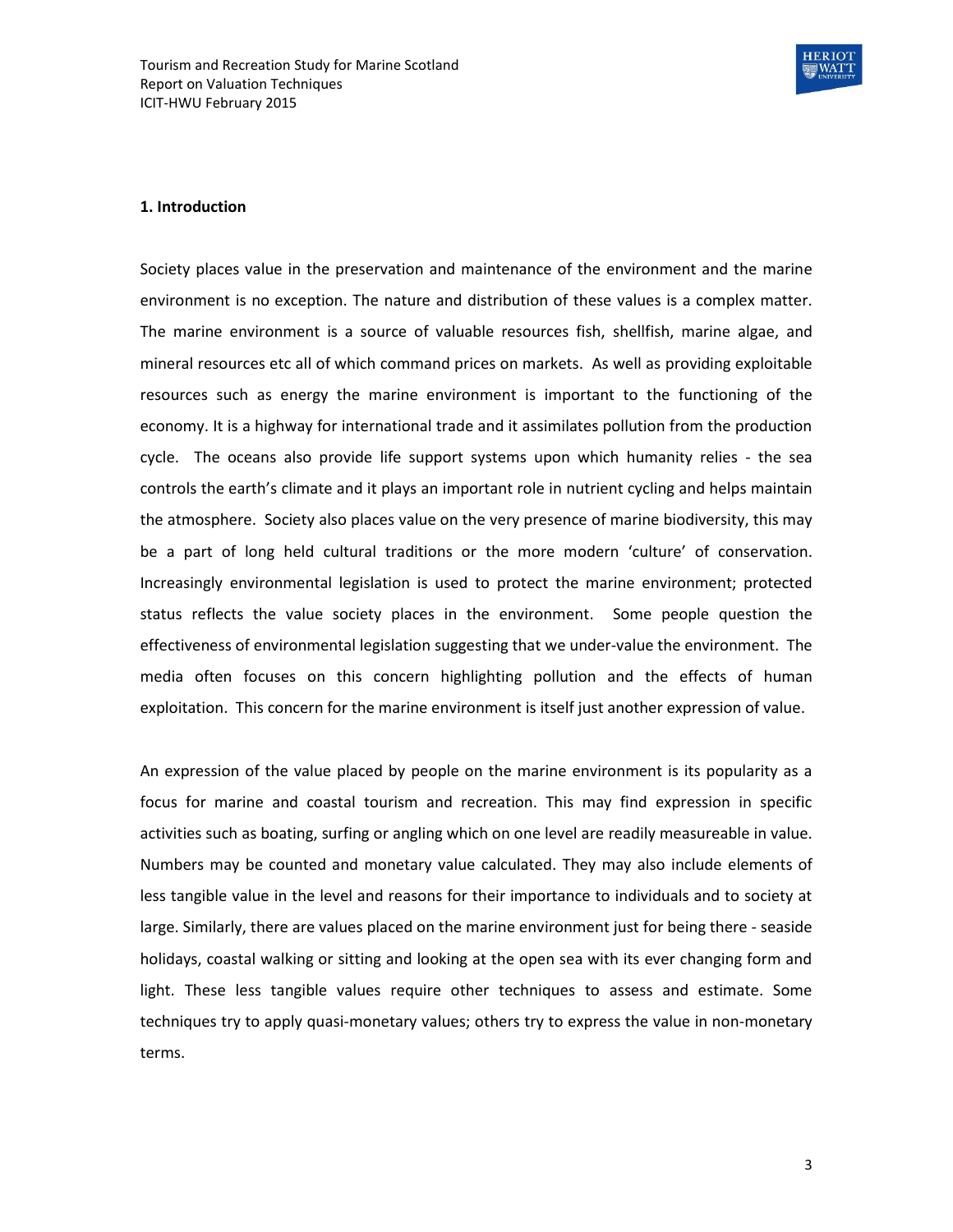

It is clear that the pattern of values in the marine environment is complex and that these values may conflict with each other. The active management of marine resources, including tourism and recreation will create a shift in the distribution of these values for example restrictions placed on the use of marine space and the introduction of new marine industries. Unless there is a pure *Pareto efficient* move (i.e. values are enhanced or remain the same) the management of marine resources will enhance some values and diminish others. Put simply there will be winners and losers. There is a general presumption that good environmental management decisions involve producing a net gain i.e. the benefits of the decision outweigh the costs.

The purpose of the following sections is to explore methodologies for the assessment of values in the marine environment and how these methodologies may be applied in the context of tourism and recreation. Before examining specific methodologies it is necessary to consider the nature of environmental values and how they are categorised.

#### **1.1 Values, value expressions and utility**

In economics the notion of value is closely linked to the concept of utility. Utility was first properly described by Jeremy Bentham as "*that property in any object whereby it tends to produce benefit advantage, pleasure, good or happiness*" (Bentham 1789). For Bentham good government and good legislation was about maximizing net utility and, generally speaking, this remains the implicit objective of government policy in democratic society. Building on Bentham's ideas William Jevons based his *Theory of Political Economy* on a calculus of pleasure and pain the objective being to maximise utility by purchasing pleasure at the lowest cost of pain (Jevons 1871). This laid the foundation of what we now routinely call cost benefit analysis (CBA) formalised by Pigou (1932) and specifically Kaldor (1939) and Hicks (1939). CBA examines values (generally expressed in monetary terms) to determine the changing distribution of utility produced by a proposed course of action.

What is the relevance of this discussion in the context of spatially managed areas? The discipline of economics suggests that the values that society places on the marine environment, and the resources it produces, is the sum of the utility experienced by individual people (see Nunes and van den Berg 2001). Importantly this utility is entirely *anthropocentric* in nature. This means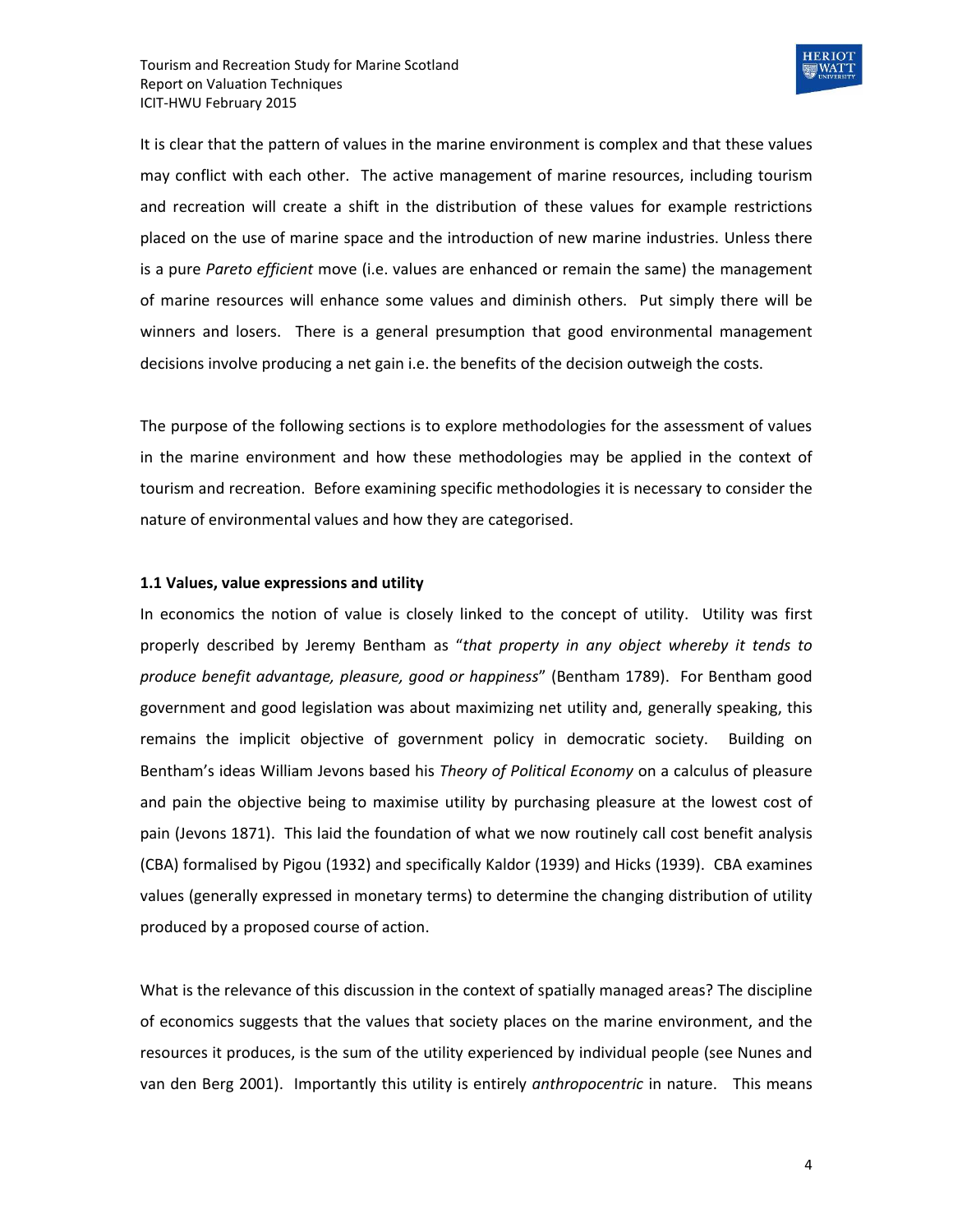

that all values are ultimately rooted in individual experiences. This view of utility eschews the notion of value systems outside the human condition. The possibility of *ecocentric* values (or intrinsic values) implicit in nature, suggested by some deep green ecologists (e.g. Naess 1973) is rejected by the economic model. The extension of ethics to the environment (see Leopold 1945), or the "*obligations to nature*" sometimes implied in the sustainable development debate (Dobson 1996) are equally disregarded. 'Scientific values' or 'conservation values' are often understood simply as expressions of individual human utility. Derous et al (2007(a), 2007(b)) examine the concept of biological valuation in more detail, identifying what they describe as "valuation criteria". These criteria (largely based on MPA selection criteria) are intended to assess biological value "without reference to anthropocentric use". These criteria include: (i) rarity, (ii) aggregation, (iii) fitness consequences; (iv) naturalness; (v) proportional importance. This approach has the potential to deliver a decision tool for transparent and consistent marine planning and management. However it is debatable whether this represents "intrinsic value" as claimed by the authors (Derous et al (2007a), or whether it simply represents the values of conservation biologists. From the perspective of economics all value changes generated by a spatially managed area, and its management, are human in origin and no distinction is made between the values of one stakeholder group over another.

#### **1.2 Sustainable development**

This anthropocentric interpretation of utility and value described above has important implications for the concept of sustainability. From this worldview decisions are made through the lens of the current generation and its values. The 'anticipated' values of future generations are accounted for only in-so-far as they affect the utility of the current generation. It is possible to argue that this is at odds with the post-Bruntland concept of suitability i.e. maintaining a perpetual stock of environmental capital to bequeath to future generations.

A Rawlsian approach to environmental justice suggests that environmental decision making should place equal weight on values of all generations (Rawls 1971). While it may be possible to make a strong philosophical argument why such an approach may be 'just' (unable to put ourselves in the shoes of future generations) it is of limited real practical use for decision making. When CBA includes future values they are expressed in present value terms. This is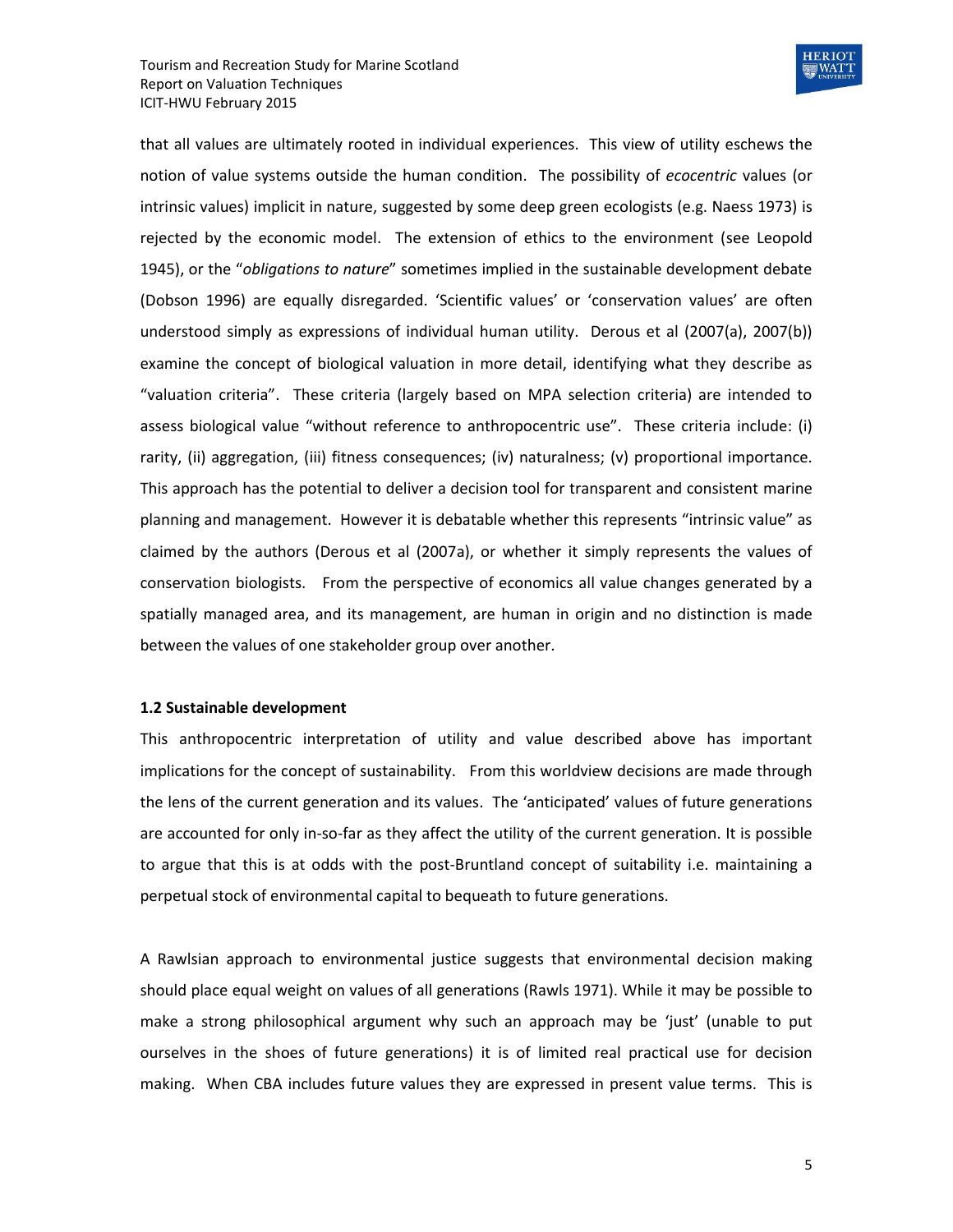

achieved by the process of discounting (levelising) which, attempts to reflect individuals' preference for consumption now over consumption in the future, by deflating future values. Consequently in any CBA future values beyond the life of one generation are generally trivialised in the decision making process.

#### **1.3 The search for values**

The introduction to this section suggested that society holds a multiplicity of values in the various utilities provided by the environment. It is fair to say that for many decades, mainstream economics concerned itself only with values expressed on conventional markets where goods and services are traded, i.e. the cash economy. In terms of the environment this typically meant the value of resources (fisheries etc). However the idea that the environment may generate values additional to those expressed on money markets has its roots in welfare economics. Pigou (1932) discussed the use of environmental taxes to maximise social utility. Ciriacy Wantrup (1947) explored the possibility of valuing public good aspects of national parks in the USA. Interest in "environmental values" and their assessment grew in the 1970's and 1980's and a new branch of economics we now call *environmental economics* emerged into the mainstream. This was a response to a number of factors including inter alia:

- Increasing use of CBA to assess public expenditure projects
- The 'polluter pays' concept and the extension of environmental liability legislation to include non market aspects of the environment.
- A renewed enthusiasm for market driven decision making;
- A drive for market based instruments to resolve environmental problems (e.g. taxes and permits) in an attempt to internalise the external (social) costs of pollution.

#### **1.4 A typology of values**

Environmental economics uses various typologies to categorize the range of values present in the environment. Catching the mood of the times, David Pearce did much to popularise Total Economic Value (TEV) as an appropriate metric to measure the effectiveness of public policy in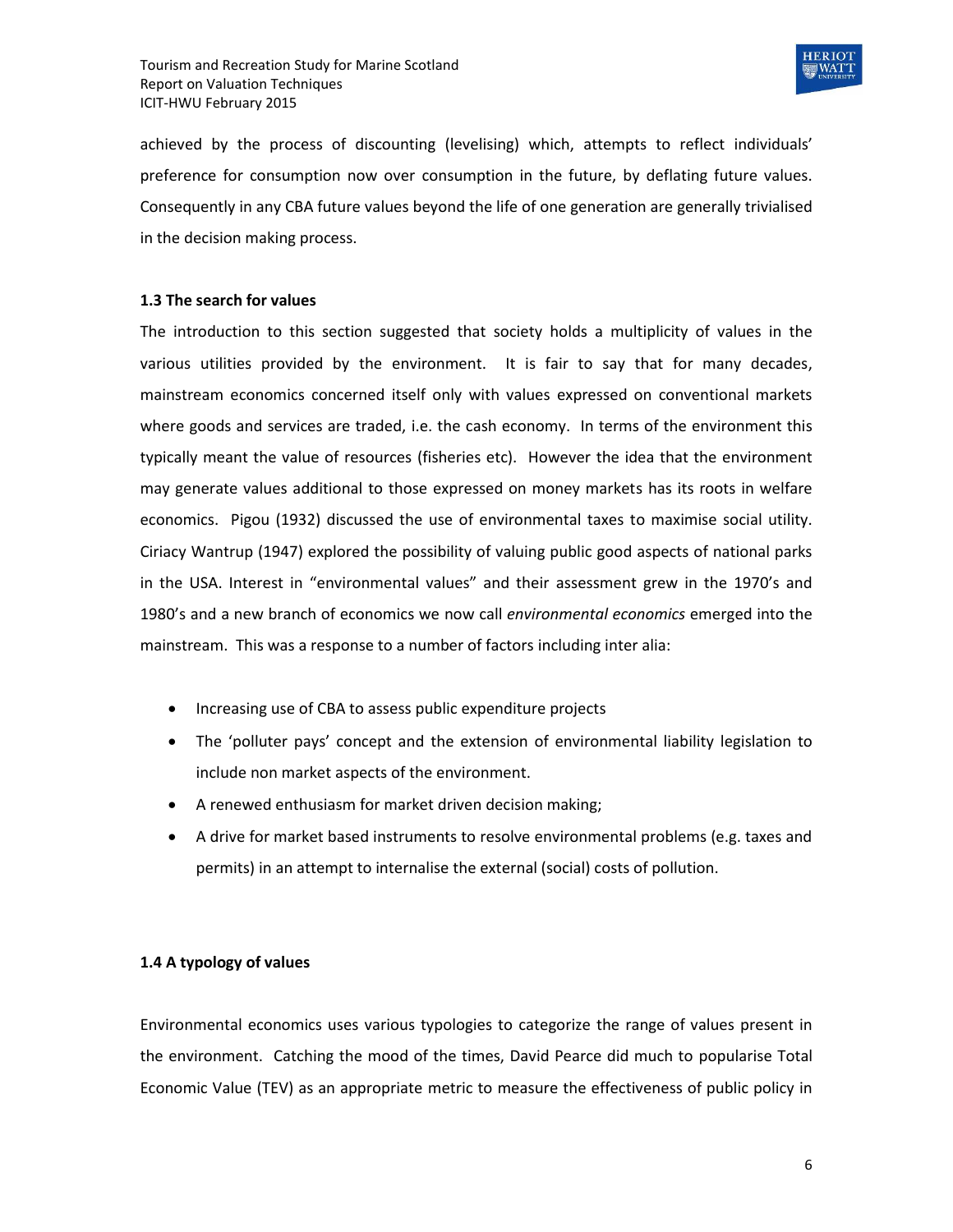

the environment (Pearce 1989). TEV consists of the sum of all market values (e.g. fish catch) and non market values (e.g. aesthetic value) in a particular environment. Alternatively we can think about use-values where activity takes place in the marine environment (e.g. recreation) and non-use values where values are experienced passively (e.g. existence value). Use values may in turn be direct (e.g. recreational diving) or indirect (e.g. the economic benefits of using the sea to assimilate pollution). **Figure 1** shows the relationship between these sets of values.

The evolution of this typology of values has itself been an interesting process. The notion of non-market use value in the environment has a long history that can be traced back to the writing of John Muir who argued in favour of creating forest parks in the US to protect nonmarket public good values (Muir 1909). At the same time Gifford Pinchot argued that publicly owned forests in the US provided a direct market resource in the form of timber (in Turner 1997). Without using the phrase, writers like Leopold (1949) and Carson (1968) described the importance of maintaining a flow of *ecosystem services* (water, soil, assimilation of waste etc) to the formal market economy. The first attempts at valuing non-market aspects of the environment were again linked to public rights to hunt in national parks in the US (Ciriacy Wantrup 1947, Davies 1964). The possibility of Existence value – i.e. that value could exist in absence of the physical presence of the observer – was first argued by Krutilla (1967). Bishop (1982) extended the concept to include values placed on retaining an option to experience the environment or consume its resources at a later date.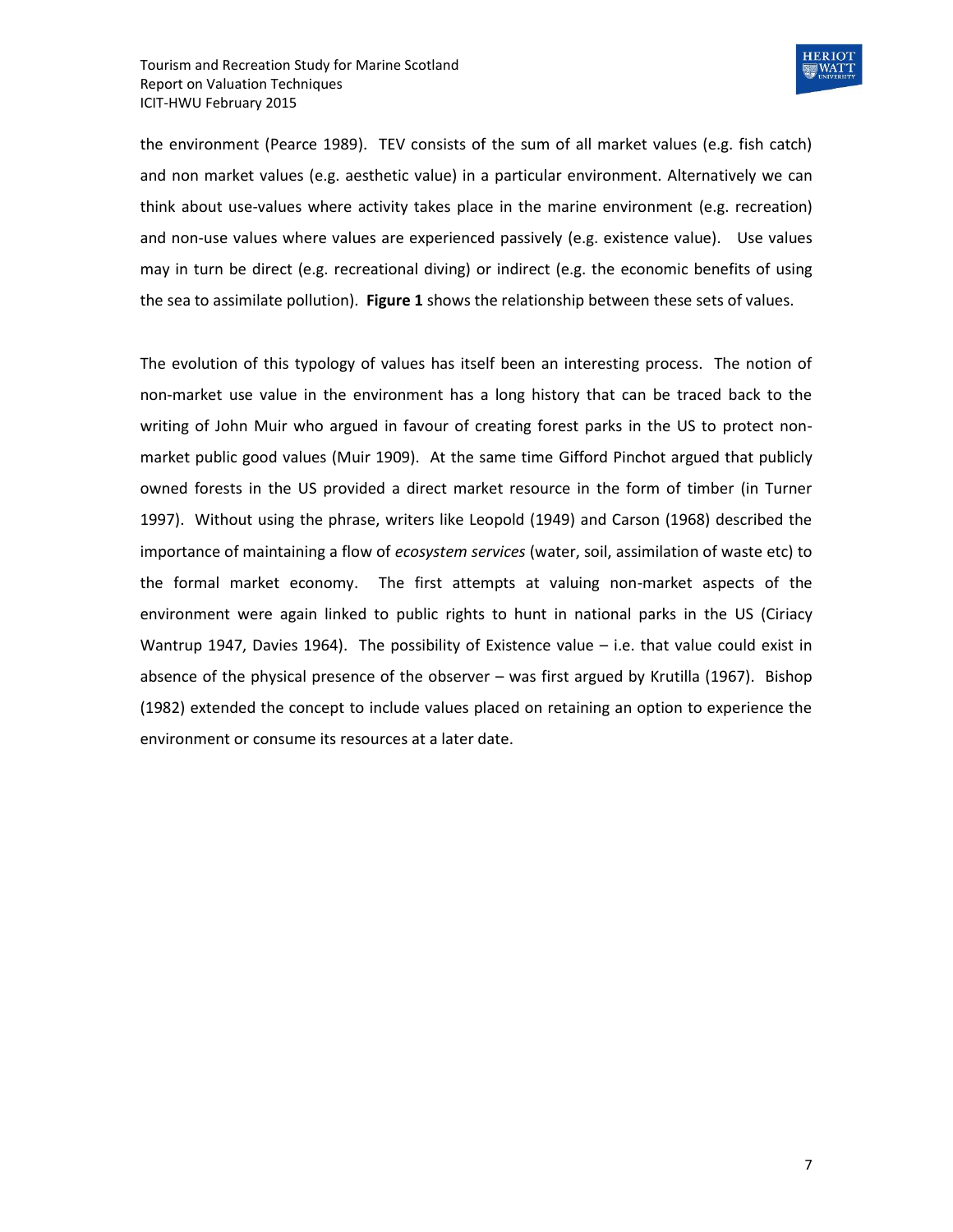

# **Figure 1**: A typology of potential economic values provided by the management of marine areas

*Examples* **Direct Use Value (DUV)** *Aesthetic Value*: tourism and recreation benefits e.g. visits to the beach, diving, swimming etc *Market & non- market* Marine resources with commercial value e.g. fisheries, sea weed collection, sand and gravel extraction, energy extraction *Market* Communication e.g. shipping, pipelines cables *Market* **Indirect Use Value (IUV)** Marine ecosystems and ecological function e.g. climate regulation, assimilation of pollution, nutrient cycling *Market* **Bequest Value (BV) (Option Value)** Legacy and deferred benefits: Heritage of marine living resources for future generations. Retaining option to consume/experience marine resources at a later date. *Non-market* **Existence Value (EV)** Existence Benefits. e.g. knowledge that marine living resources exist. *Non-market* **Use value (UV) Non-use value (NUV)** Non-use value  $=$ **Total Economic Value** 

# [Adapted from, van der Bergh *et al* (2002)]

By the 1980's the basic typology of values described in Figure 1 had been established. This typology is particularly useful when considering the application of valuation techniques. Valuation techniques will be discussed in the next section; however it is important to note that different valuation techniques have varying abilities to capture the different values expressed in Figure 1. It is equally important to note that the distribution of the values identified in Figure 1 Use value (UV)  $+$  Non-use value **(UV) (TEV)**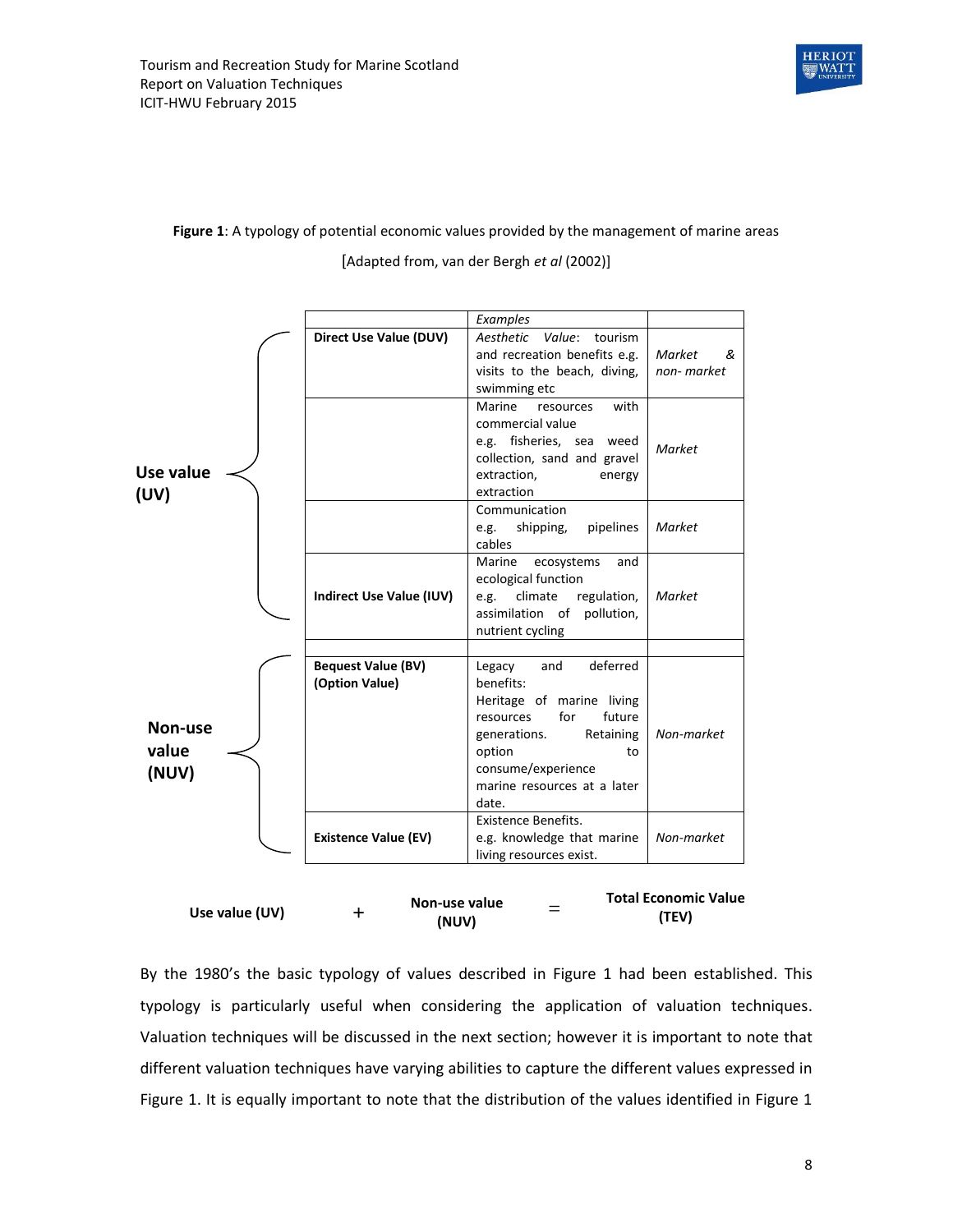

will vary significantly from one environment to another. We would expect the Great Barrier Reef to exhibit high levels of existence value, option value and use value associated with recreational visitors. It may have relatively lower values associated with fishery resources and other uses. The central southern North Sea is an important fishery (i.e. direct use market value) However, one could reasonably expect to see lower levels of aesthetic and existence value associated with this area.

#### **2. Valuation techniques.**

Figure 2 sets out the main valuation techniques that have been used to place monetary values on ecosystems. For the time being we are concerned with monetary valuation techniques – non-monetary approaches to assessing values will be described later in Section 3. Table 1 describes some of the generic issues surrounding these valuation techniques and their use. The following sections will look at each technique in turn in the contexts of marine ecosystems and their valuation. It is not the intention here to give a detailed description of each methodology many other references and manuals exist to describe current best practice.

Table 1 divides valuation techniques into two broad categories

(1) Revealed preference

(2) Stated Preference

Revealed preference techniques are valuation tools which examine existing behaviour. For example the Travel Cost Method (TCM) is based on the principle that recreational users of the environment will travel further (incurring increased expenditure) to visit sites that they value most highly. The cost of travel is therefore a market expression of the utility experienced by that individual visitor. Thus the value preferences of the individual are *revealed* by examining behaviour – in this case expenditure on travel.

Stated preference techniques directly ask the opinion of stakeholders. For example, Contingent Valuation simply asks respondents what they are willing to pay (WTP) for a given change in environmental quality.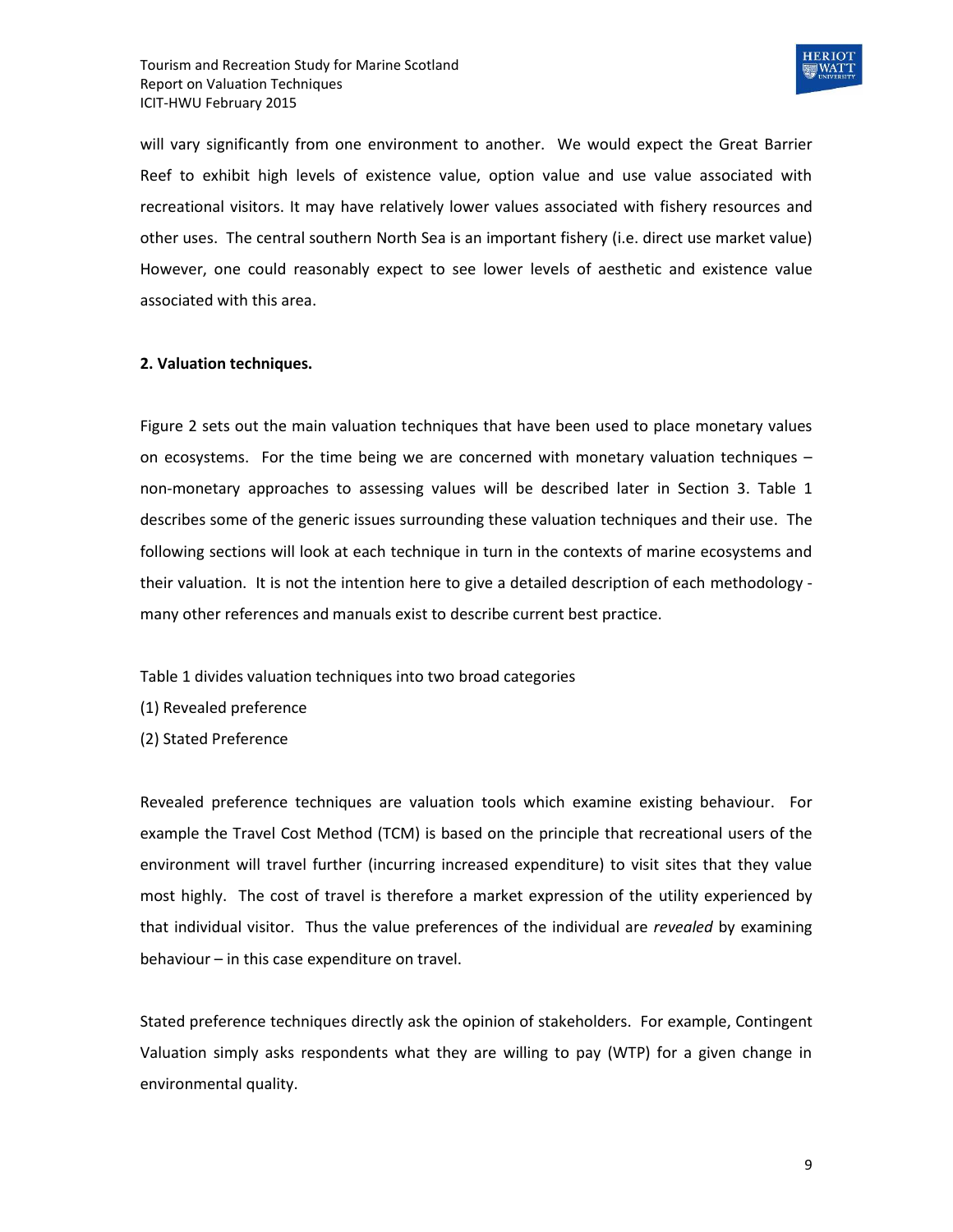

At this point it is important to reiterate that many of the valuation techniques will only capture some of the values described in Figure 1. In the following sections more time will be spent with the most commonly applied techniques.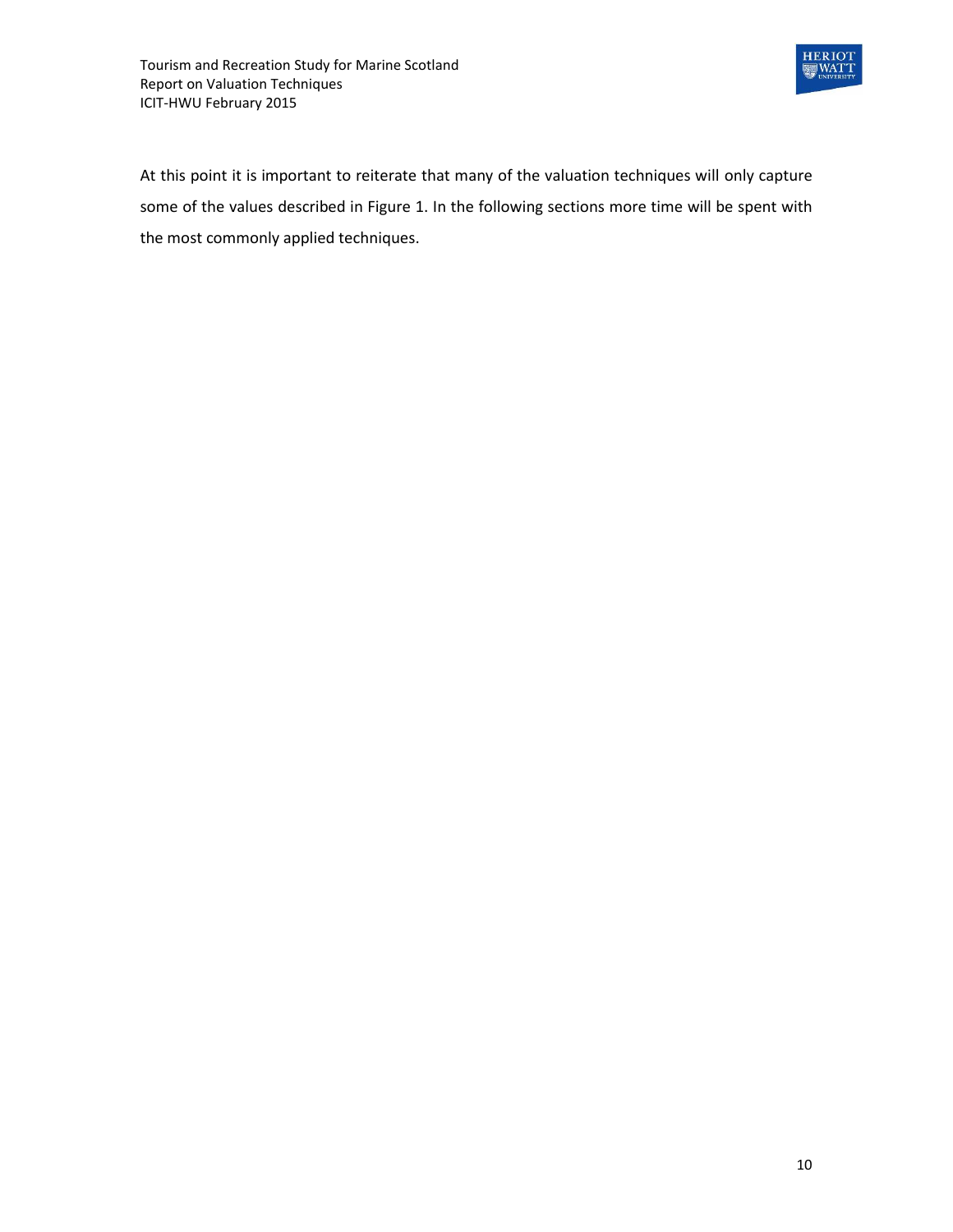

#### **Table 1. Main Valuation techniques** [Adapted from World Bank 2004]

| Methodology                                                     | Approach                                                                                      | Applications                                                   | Values                                        | Data requirements                                                                                        | Limitations                                                                                                                                                                                                                    |  |  |  |  |
|-----------------------------------------------------------------|-----------------------------------------------------------------------------------------------|----------------------------------------------------------------|-----------------------------------------------|----------------------------------------------------------------------------------------------------------|--------------------------------------------------------------------------------------------------------------------------------------------------------------------------------------------------------------------------------|--|--|--|--|
| 1. Revealed Preference Methods                                  |                                                                                               |                                                                |                                               |                                                                                                          |                                                                                                                                                                                                                                |  |  |  |  |
| Production<br>Function                                          | Trace impact of change<br>in ecosystem services<br>on produced goods                          | Any Impact that<br>affects produced<br>goods                   | Direct use<br>(market)                        | Change in service; impact<br>on production; net value<br>of produced goods                               | Data on change in service and consequent<br>impact on production often lacking                                                                                                                                                 |  |  |  |  |
| Cost of Illness/<br>Human capital                               | Trace impact of change<br>in ecosystem services<br>on morbidity and<br>mortality              | Any impact that<br>affects health<br>(e.g. water<br>pollution) | Indirect use<br>$(non-$<br>market)<br>Unclear | Change in service: impact<br>on health (dose response<br>functions); cost of illness<br>or value of life | Dose-response functions linking<br>environment to health often lacking;<br>underestimates as omits preferences for<br>health; value of life not easily estimated                                                               |  |  |  |  |
| <b>Replacement Cost</b><br>(& variants e.g.<br>relocation cost) | Use cost of replacing<br>the lost good or service                                             | Any loss of good<br>or service                                 | Unclear                                       | Extent of loss of goods or<br>services, cost of replacing<br>them                                        | Tends to over-estimate actual value.<br>Replacement costs and value are not<br>directly interchangeable. Must be used with<br>caution.                                                                                         |  |  |  |  |
| <b>Travel Cost</b><br>Method<br>(TCM)                           | Derive demand curve<br>from data on actual<br>travel costs                                    | Recreation                                                     | Direct use<br>(market/non<br>market)          | Survey to collect monetary<br>and time, costs & distance<br>of travel to destination                     | Really limited to recreational benefits; hard<br>to use for multi purpose travel                                                                                                                                               |  |  |  |  |
| Hedonic pricing                                                 | Extract effect of<br>environmental factors<br>on price of goods that<br>include those factors | Air quality, scenic<br>beauty, cultural<br>benefits            | Direct use<br>(market)                        | <b>Prices and Characteristics</b><br>of goods. Generally<br>housing or labour markets                    | Requires a large volume of data, statistically<br>complex, needs an existing (surrogate)<br>market. Only measures values of a small<br>segment of the population (e.g.<br>householders employees). Rarely used in<br>practice. |  |  |  |  |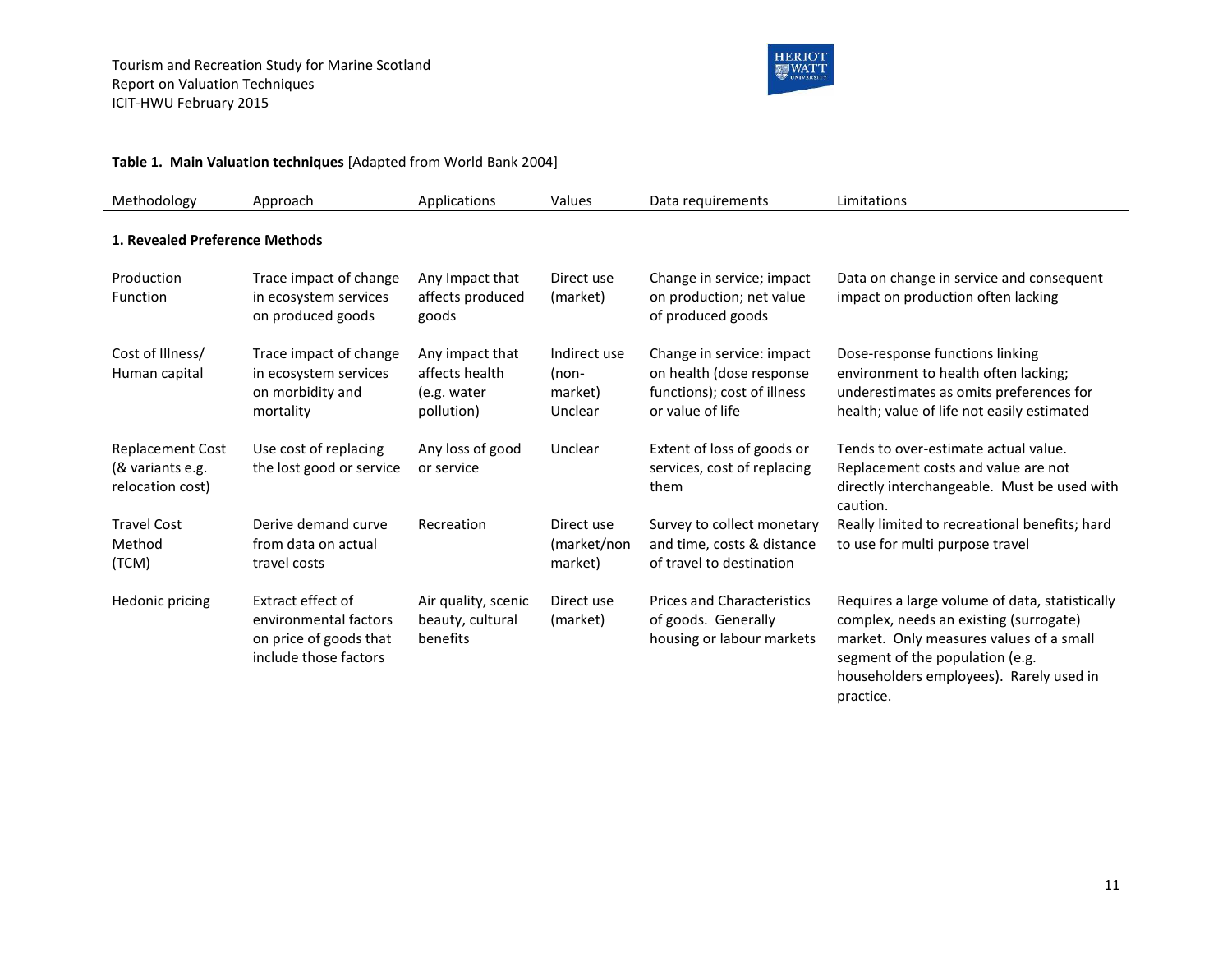

| Methodology                  | Approach                                                                                                            | Applications                                             | Values             | Data requirements                                | Limitations                                                                                                                                                                                              |  |
|------------------------------|---------------------------------------------------------------------------------------------------------------------|----------------------------------------------------------|--------------------|--------------------------------------------------|----------------------------------------------------------------------------------------------------------------------------------------------------------------------------------------------------------|--|
|                              |                                                                                                                     |                                                          |                    |                                                  |                                                                                                                                                                                                          |  |
| 2. Stated Preference Methods |                                                                                                                     |                                                          |                    |                                                  |                                                                                                                                                                                                          |  |
| Contingent<br>Valuation (CV) | Asks respondents<br>directly their WTP for<br>an environmental good<br>or service                                   | Wide application.<br>In principle any<br>good or service | Potentially<br>all | Survey that elicits a WTP<br>for specified good. | Many potential sources of bias. Guidance<br>exists on how to minimise bias. Some<br>serious unresolved issues e.g part whole<br>bias. Difficult to apply in situations with poor<br>respondent knowledge |  |
| Choice modelling             | Asks respondents to<br>choose their preferred<br>option from a set of<br>alternatives with<br>particular attributes | Wide application.<br>In principle any<br>good or service | Potentially<br>all | Survey of respondents                            | Similar to CV analysis of data generated is<br>complex                                                                                                                                                   |  |

#### **3. Other methods**

| Benefits transfer | Uses results obtained | Anvwhere        | Potentially | Valuation studies at  | Data may not be directly comparable.        |
|-------------------|-----------------------|-----------------|-------------|-----------------------|---------------------------------------------|
|                   | in one context in a   | comparisons are | all         | another, similar site | Also validity of source data must be        |
|                   | different situation   | available       |             |                       | checked. Use with caution. However          |
|                   |                       |                 |             |                       | increasingly used for ecosystem valuations. |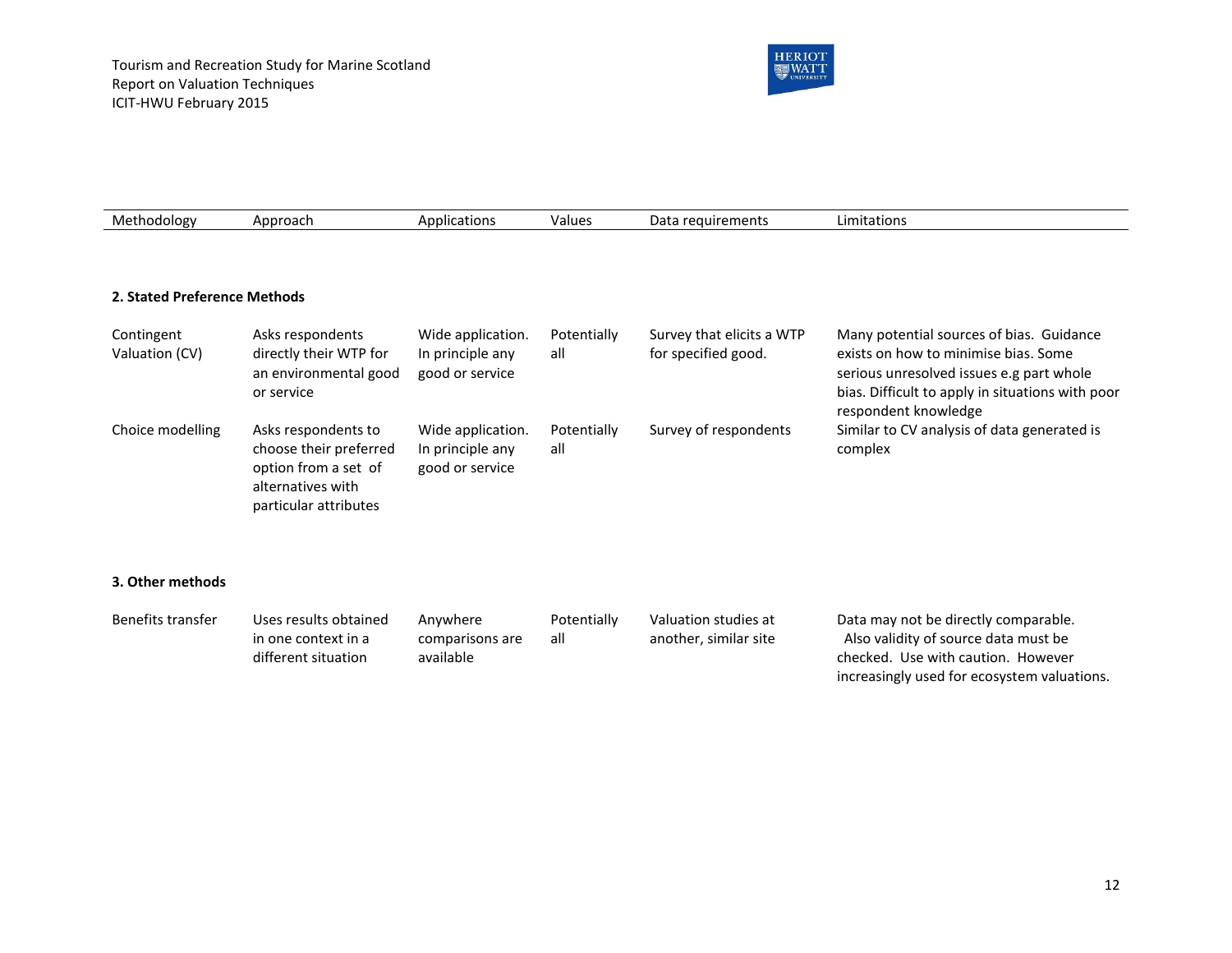

#### **2.1 Production Function**

The production function refers to the impact that a change in the ecosystem has on the net value of produced goods. The final valuation in the process is the market value of the change in production. For example is the clearance of tropical forest high in a watershed may impact on rice crops further downstream, see Figure 2.



Figure 2: Production function example

The example illustrated in Figure 2 is easy to understand. However undertaking such a valuation requires a detailed (and quantifiable) understanding of the links in the chain (i.e. the dose response relationship). The final values are revealed market values. In the above case this might be tonnes of rice. However the primary difficulty is quantifying the dose response relationship i.e. how many tonnes of rice production are lost as a result of the destruction of a hectare of forest.

In the context of designation of Marine Protected Areas (MPAs), for example, the potential effect on fisheries is one of the key issues. This effect may be positive or negative. An MPA may act as a refuge for fish or shellfish helping seed surrounding waters and potentially increasing/maintaining fish catches. Alternatively if fishers lose access to an area this may result in a loss of income. Clearly the dose response relationship is critical and it is likely to vary from region to region and with the type of fishery. There are a number of factors that must be quantified before the economic impact on fishers can be established: Biomass increase; Biomass export; Egg and larvae export; Size.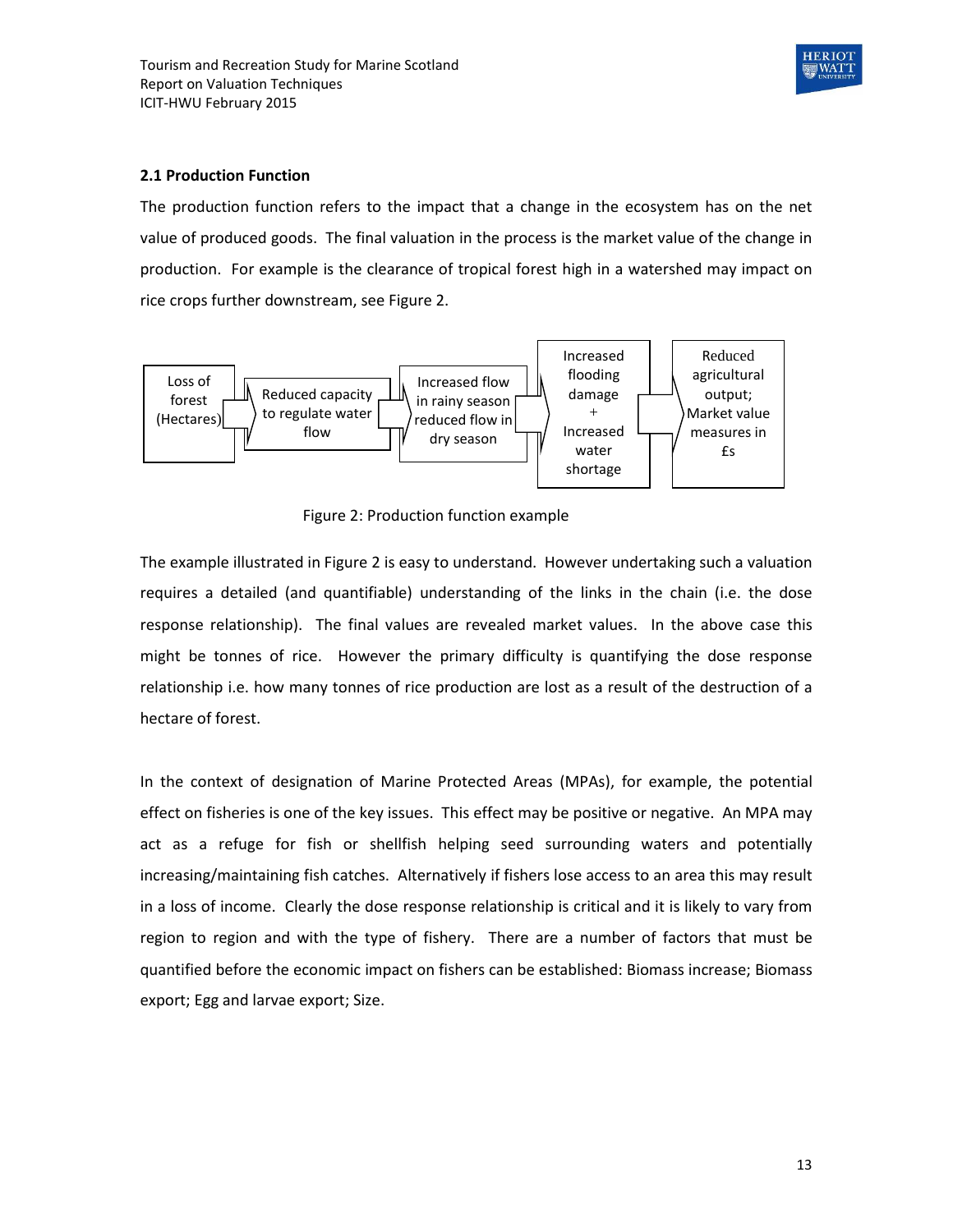

#### **2.2 Cost of Illness / Human Capital**

This is effectively another dose response method but this time explicitly linked to human health or mortality. This method is widely used in the public sector in the field of road safety improvements allowing the benefits (saved lives) of public works to be compared to the costs. The measured benefits are (in the case of mortality) the statistical value of lives or (in the case of illness) treatment costs and/or loss of incomes.

In the context of the marine environment there are several examples of health effects that could potentially be valued. The method relies on establishing a clear and quantifiable link between a change in environmental quality and the health effect

Shellfish poisoning can cause severe illness and occasionally death. Paralytic, Amnesic and Diarrhetic shellfish poisoning (PSP, ASP, DSP) is associated with periodic blooms of harmful dynoflagelate plankton. In turn harmful algae blooms have been linked to nutrient enrichment of the sea. It would in theory be possible to estimate the non-market cost of a shellfish poisoning incident. However, accurately establishing the benefits of intervention to improve water quality is more problematic. The main difficulty would be determining a dose response relationship between any change in enriching input to the sea and level of illness.

Similarly sewage pollution can lead to gastrointestinal disorders associated with bathing or shellfish consumption. In extreme cases sewage pollution may be associated with cholera. Some 10,000 people are believed to have perished in Latin America between 1991 and 1995 from Cholera initially linked to the consumption of sewage contaminated seafood. Infectious hepatitis is another major concern. This disease can result in liver failure and in the worst cases can even be fatal. A World Health Organisation (WHO) study estimates that sewage contaminated sea food causes 2.5million cases of infection hepatitis annually, killing 25,000 people, with a further 25,000 being left with long term disability. It has been suggested that in the UK 25% of infectious hepatitis cases come from eating polluted shellfish (Shuval 2005). Again if the sewage/illness dose response relationship can be resolved then it would be possible to place a value on reducing sewage emissions.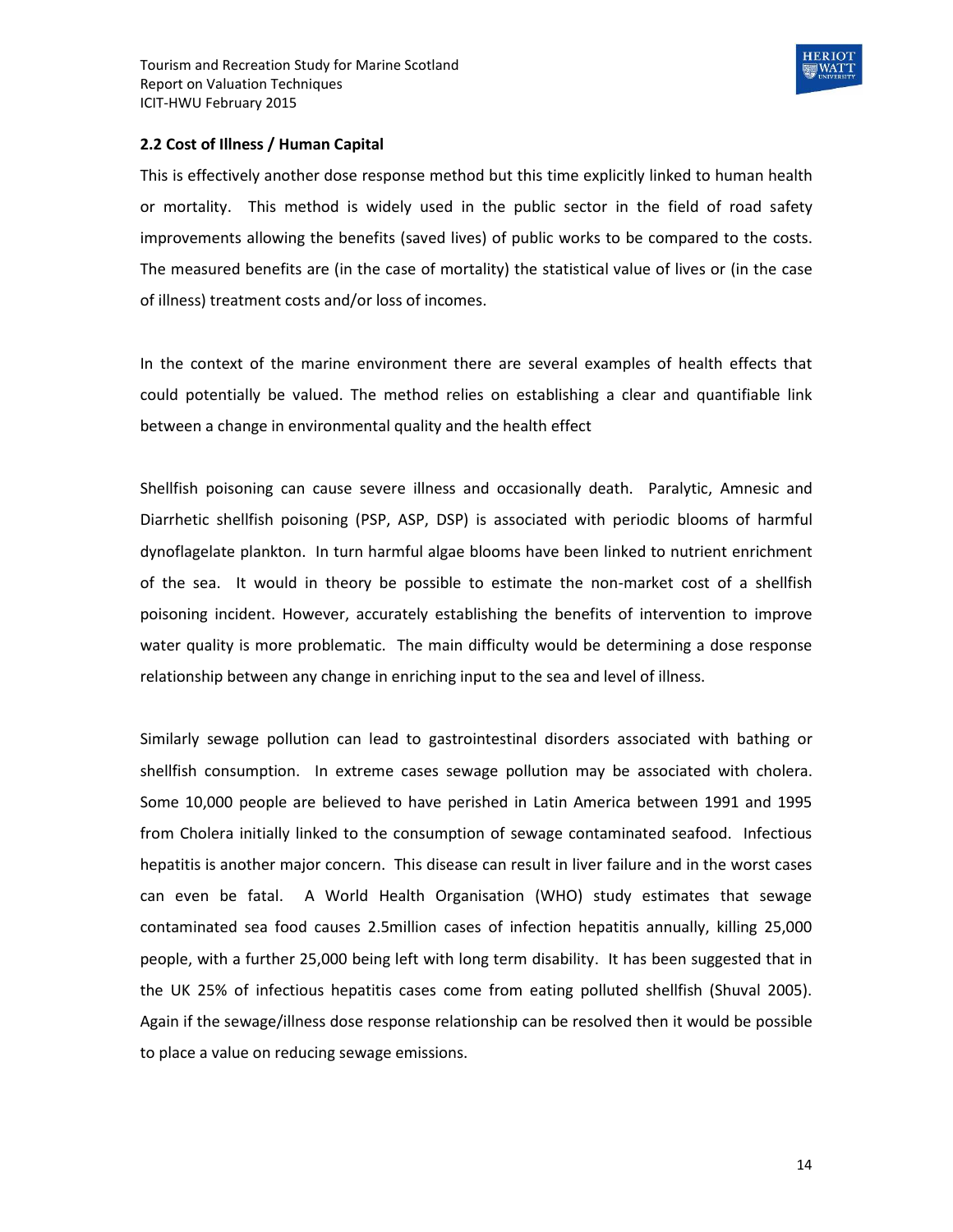

#### **2.3 Replacement Cost**

Replacement cost and variants such as relocation cost (sometimes called shadow project) are based on the concept that the cost of replacement of a damaged environment is somehow a measure of the value of that environment. For example if a flood defence scheme means that an area of wetland is destroyed then the cost of recreating that wetland at another location is taken as a measure of the value of the habitat destroyed. There are several practical and theoretical problems associated with the method.

It is true that on a conventional market there is a close relationship between the cost of production and value. It is irrational for the equilibrium price of a product to be less than the cost of production. Theory also tells us that in competitive markets profits are minimised to the extent that price can only be marginally above cost. However, when dealing with environmental goods there is no market. Consequently market logic cannot be expected to govern the relationships between cost, price and value. There is absolutely no reason why the replacement cost of an environmental good should be correlated to value. It is also unclear how replacement cost relates to the values sets described in Figure 1.

At a more practical level the method assumes that we can recreate or replace existing environments in another location. It is not at all clear that this is possible for any but the simplest of ecosystems. Perhaps an artificial reef could recreate some lost inshore reef habitat for the benefit of fish or shellfish. However it is fanciful to think that a more extensive and complex habitat (e.g. cold water coral) could be recreated.

In practice the method may have very limited applications in the case of artificial reefs or flood defence where environmental remediation is actually required to limit the net impacts of a development. In many marine situations it will simply not be possible to produce a value. It is also doubtful whether the method actually values the environment or the services it provides.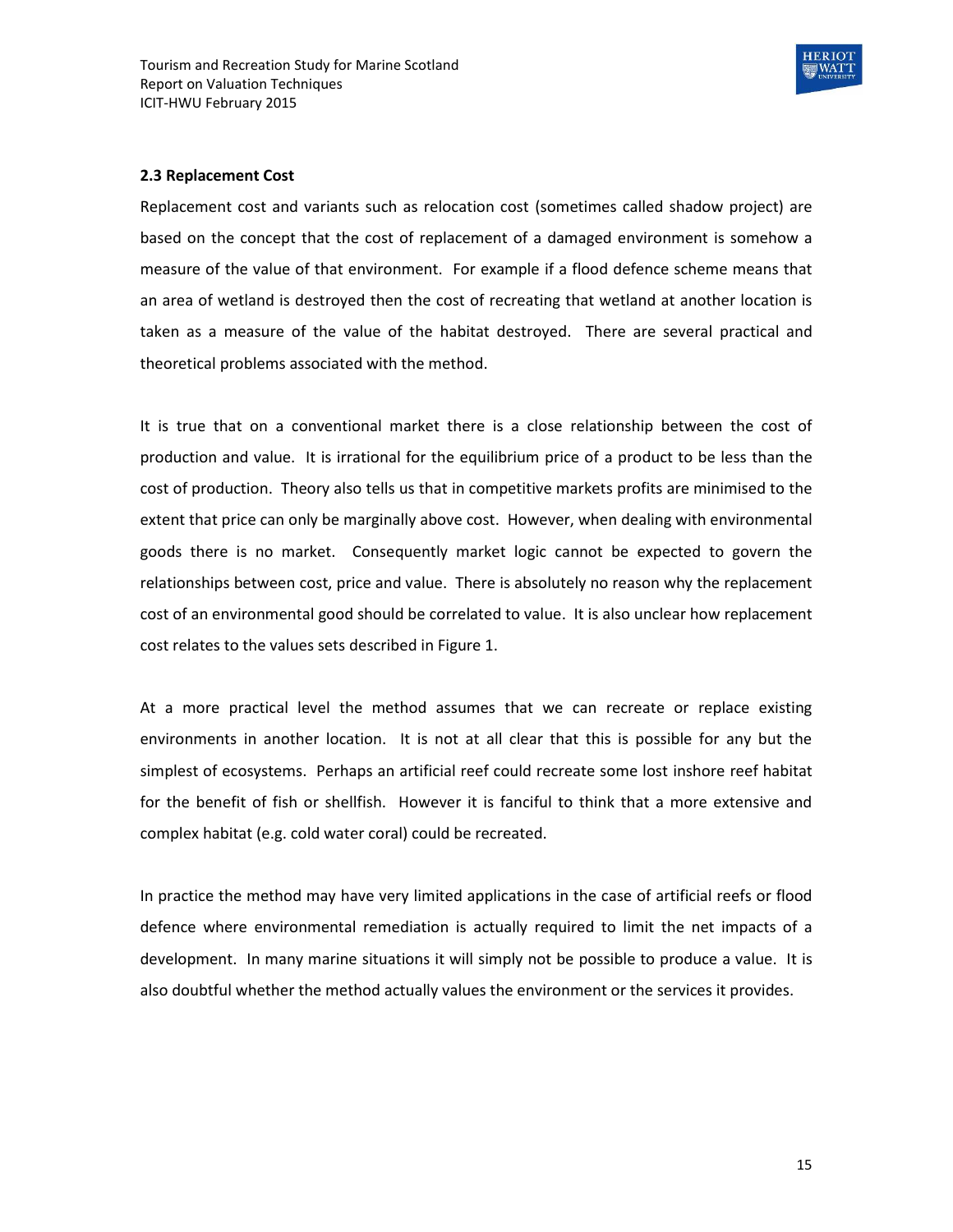

#### **2.4 Travel Cost Method (TCM)**

The TCM is based on the assumption that people will be willing to incur travel costs in order to experience environmental quality. First proposed by Hotelling (1947) the method was initially applied to valuation of amenity services from US lakes and rivers. The method is almost exclusively associated with the valuation of recreational sites. The amount that consumers are willing to pay (WTP) will be reflected in the distance that they are willing to travel. In theory the number of people willing to visit a site should be inversely proportional to the travel distance. What the TCM is in effect trying to do is determine the demand curve for a particular facility. The demand curve will be downward sloping, demand decreasing as distance (cost) increases, (Dixon et al 1988).

To undertake a TCM analysis it is necessary to conduct a survey and discover the origin of visitors to the site. This can take the form of a survey of visitors at the site or of residents at potential origins. The latter is preferable as it is less likely to be affected by temporal factors, it is however likely to prove more costly. If the survey is conducted at the site, samples must be taken over an extended period of time.

It is likely that there will be distinguishable differences between the preferences of different socio-economic groups within each origin zone. It is necessary to take this into account when aggregating WTP figures for each zone, thus data concerning the socio-economic profile of each zone will be required.

Visitor rates are a function of several factors:

- $\bullet$  Vi = f (Ci, Ti, Ai, Si, Yi) where Vi = visitation rate with zero entrance fee; Ci = round trip travel costs between zone i and site; Ti = total time for the round trip; Ai = taste; Si = attractiveness of alternative sites Yi = average income in zone i.
- To take account of the multi-colinearity between travel cost and time spent in travel the model may be simplified to:  $Vi = f(TCi, STCi, Yi)$  where  $TCi = monetary$ , time and travel cost of round trip from zone I; STCi = monetary, time and travel cost of round trip to alternative site from zone i.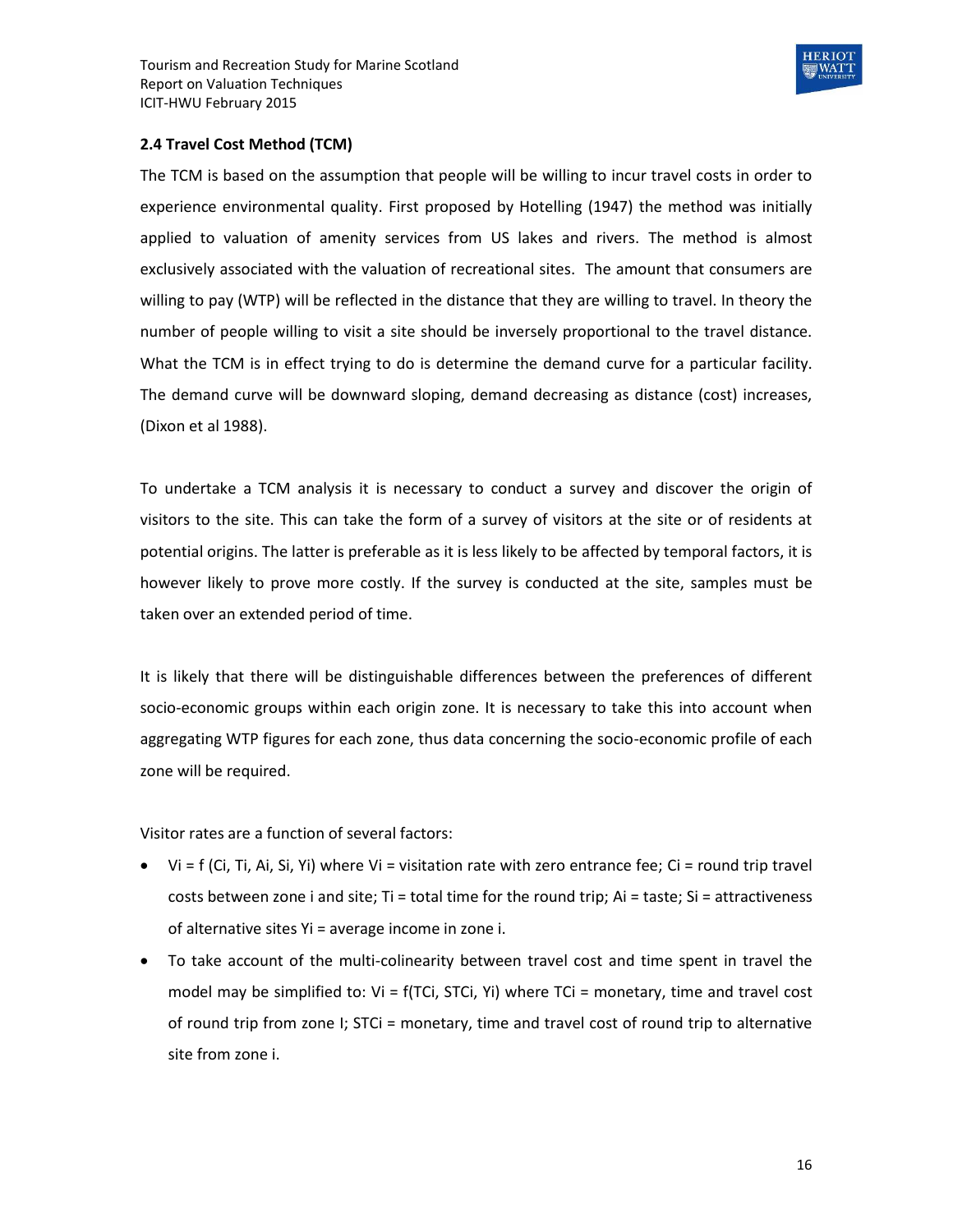

Simple regression analysis can be used to determine the relationship between Vi and TC. A consumer only travels to a site if he is receiving a surplus in terms of utility, i.e. there is a net benefit from the visit. Having discovered the relationship between TCi and Vi it is possible to inflate TC to a point where demand is choked off. The increase in cost and decrease in demand can be plotted, producing a downward sloping demand curve. If this is done for each zone, the results can be summed horizontally to produce a demand curve for the whole population. From this the consumer surplus can be derived.

While the TCM is used to value recreational sites the method is not without its drawbacks. The cost of travel is assumed to be a combination of the "resource cost" of travelling (i.e. cost of fuel etc.), and the "cost of time" spent travelling. The valuation of journey time is very problematic, as the disutility of travel time will vary from individual to individual. Some individuals may even derive positive utility from time spent travelling. The resource cost of travelling is also difficult to estimate and should include factors such as tolls, and additional costs due to congestion and vehicle depreciation. It is also unclear how local visitors, who travel on foot or cycle to the site, should be included.

The TCM also assumes that perfect knowledge regarding products exists - if costs of a visit were higher than expected, or enjoyment from the visit less than expected, then results will be flawed. There may be significant proportions of zone inhabitants who are unfamiliar with a site and would visit if they had knowledge of the facility. It is also difficult to take account of people who have a number of reasons for making the journey or of people who are on holiday and are living locally.

The TCM can only deal with very specific locations; it cannot value environmental impacts over a wide area. The TCM is also unable to value the day to day environmental quality of individuals, at work or at home. The TCM completely fails to take into account either existence or option values (or ecosystem services). The TCM is only really applicable to the valuation of recreational sites and even then it will not give a complete valuation, simply a value of the WTP for utility associated with physical participation. It must be concluded that, as a means of valuing the wider benefits of the environment pollution control measures, the TCM has little to offer.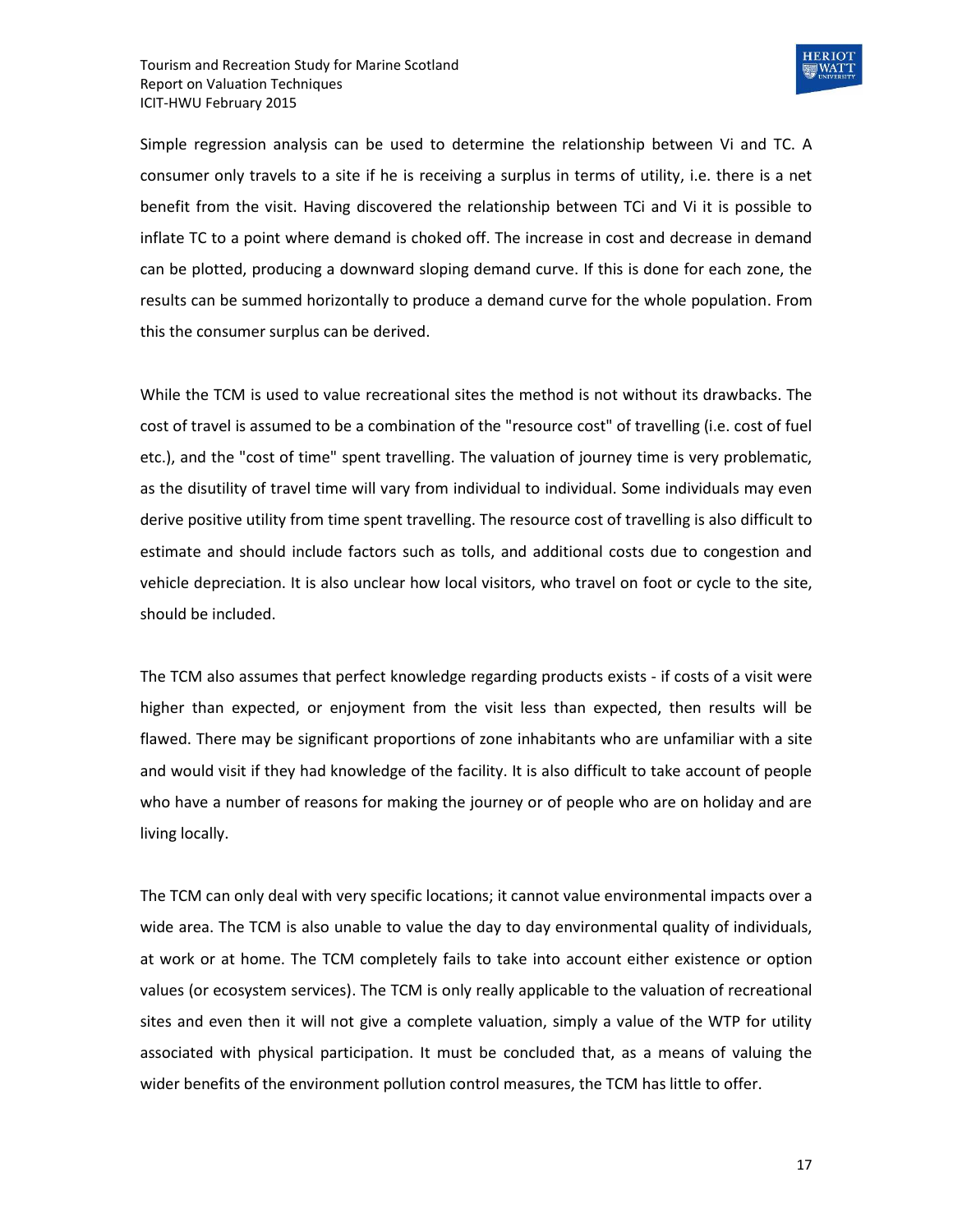

#### **2.5 Hedonic Valuation Method (HVM)**

The HVM of valuing environmental quality relies on the examination of surrogate markets. The method is underpinned by the theory that the value of any good is the sum of the value of bundles of attributes held by that good.

The most commonly studied market is the housing market. The value of a house is determined by a number of attributes held by that house, size, age, physical condition etc. One of these attributes will be the environmental quality of the surrounding area. If one can determine the variation in property value attributable to a fixed reduction/ increase in environmental quality, either at a single location or between areas, then we have a monetary measure of that environmental quality change. The change in value is a market expression of the value of that environmental factor which has changed, this difference is termed the "rent differential".

While it is obvious that environmental quality is an important determinant of rent differentials between locations, it is hard to assess exactly which attributes cause what change in value. There are many determinants of house value including size, age, condition, proximity to areas of economic activity, accessibility, planning restrictions, socio-economic profile of district, regional economic factors, national economic consideration etc. It is very difficult to assign values to each attribute.

The HVM also assumes perfect market conditions, where prices reflect all factors and information is perfect. In reality housing market are far from perfect, the very fact that it is possible to speculate making money from buying and selling land is *a priori* evidence that the property market is imperfect. Property markets also tend to be sticky, not reacting immediately to factors affecting price. High transaction costs increase the effect. An alternative hedonic approach is to examine wage differentials, between areas of differing environmental quality. Dixon et al (1988) noted that: "The method rests on the theory that in a perfectly competitive equilibrium, the demand for labour equals the value of the marginal product of the workers and the supply of the labour varies not only with wages but also with working and living conditions".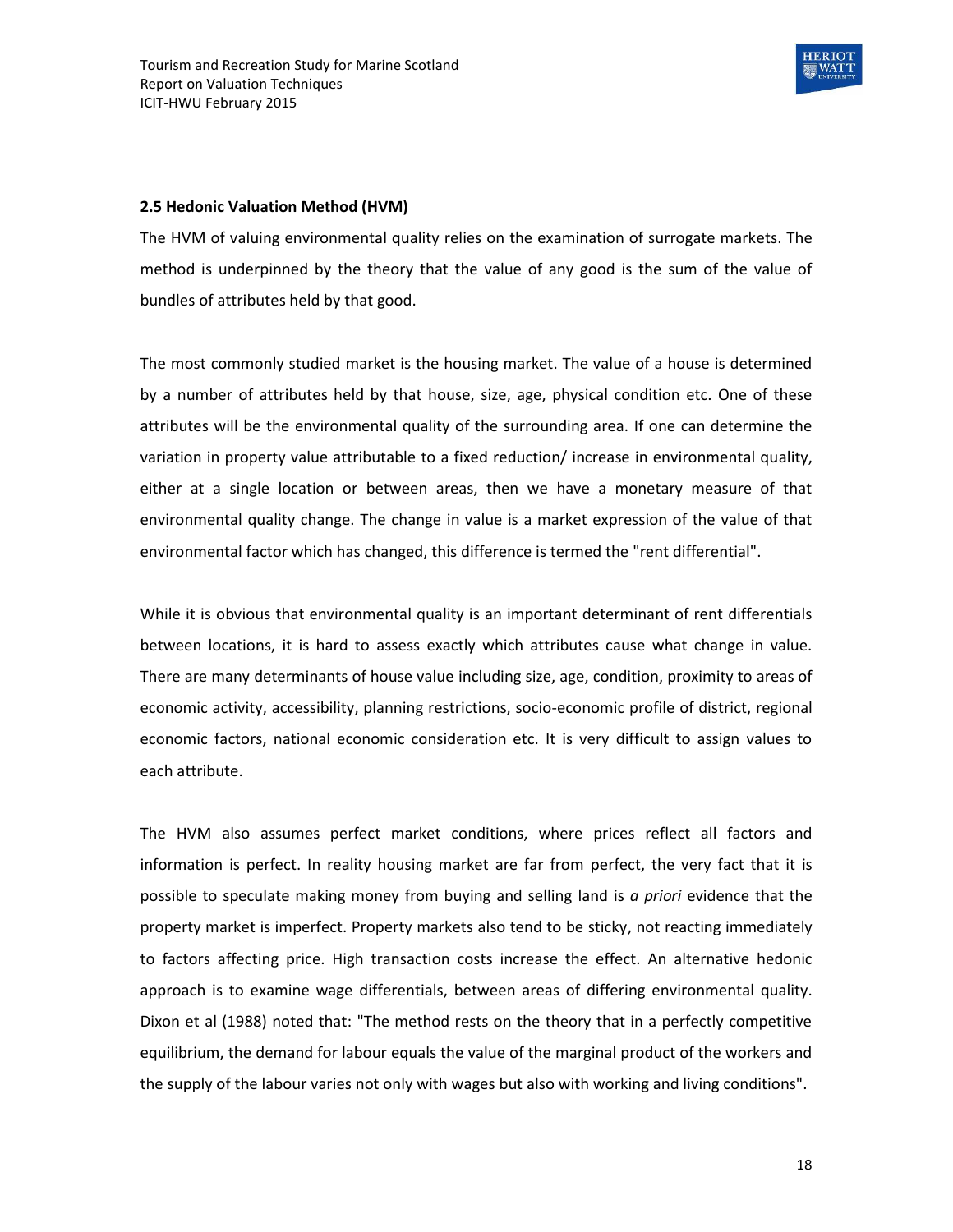

This suggests that, in order to attract labour, companies may have to compensate workers with additional wages in areas of poor environmental quality. This being the case the wage differential between areas of differing environmental quality, *ceteris paribus*, is a measure of WTP for that differential in environmental quality. Clark and Khan (1989), claim that hedonic approaches, the hedonic wage approach in particular, have the advantage of dealing with real data sets "based on actual utility maximising behaviour of individuals". All hedonic approaches however suffer from complexity; it is difficult to assess how much each of the determinant variables contributes to the commodity price. The methods are also subject to the imperfections of existing surrogate markets. The other significant failure of hedonic approaches to valuing environmental quality is their inherent failure to take any existence or option value into account. The HVM can only measure what is already internalised in existing markets which means option and existence values will not be included.

It is possible to imagine hedonic valuation being used to assess the uplift in property values associated with coastal locations. However no account is taken of other environmental values or ecosystem services.

#### **2.6 Contingent Valuation (CV)**

Of all the environmental valuation methods described in this section Contingent Valuation (CV) is arguably the most important. It is certainly the most widely applied environmental valuation technique it also highly controversial with several unresolved methodological and theoretical problems. The basic principle behind CV is simple. A questionnaire survey asks a sample of the population what their Willingness to Pay (WTP) is for the provision of an environmental good or service. The survey sample results are averaged and then aggregated across the population to give a total WTP value for the environmental good in question. A fuller description of the methodology is presented in Appendix 1.

Contingent valuation is a controversial technique but it is also the method which, in principle, can be applied to the widest variety of situations valuing aesthetic, option and existence values.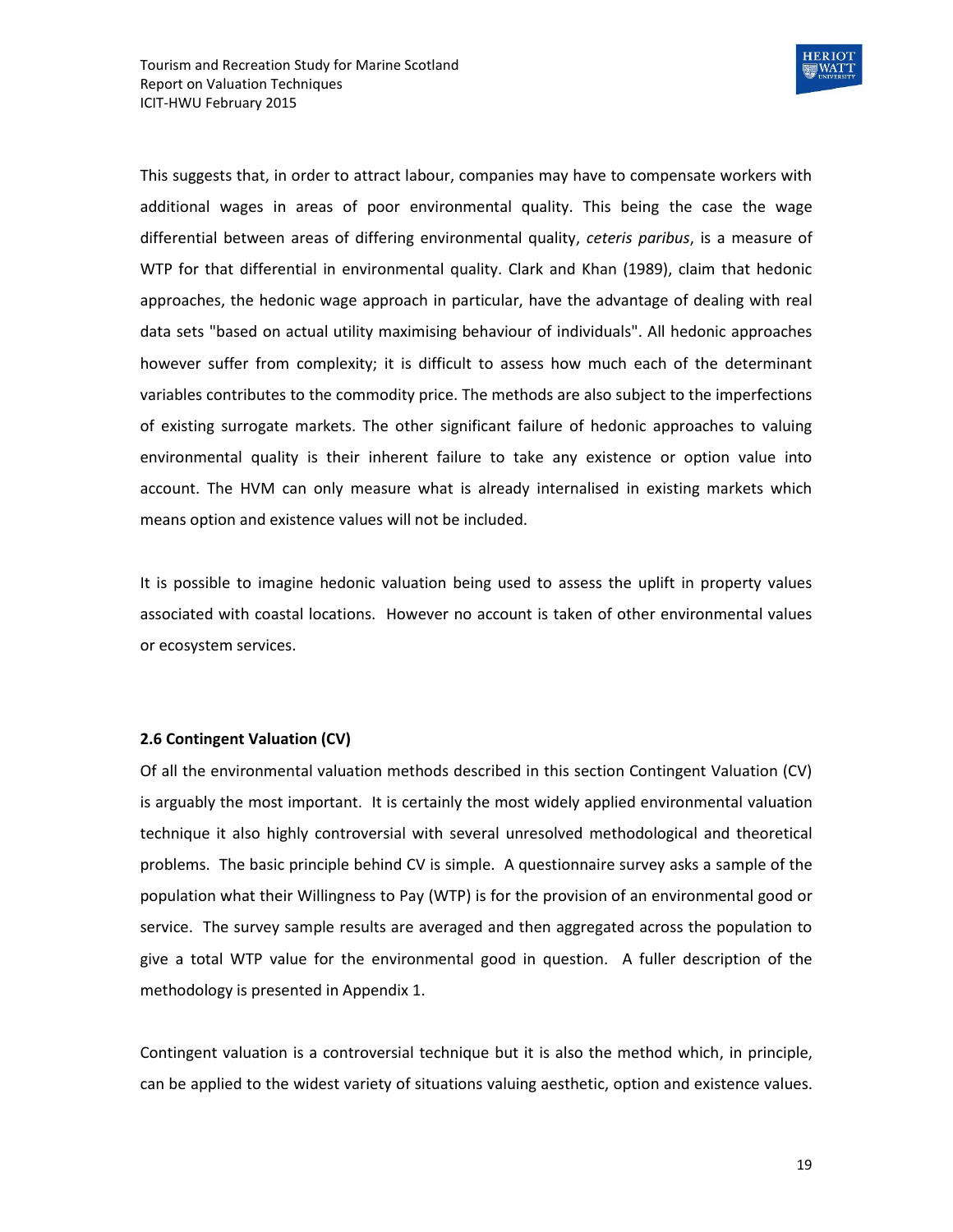

The highest profile use of CV followed the Exxon Valdez oil spill. On March the 24th 1989 the oil tanker Exxon Valdez ran aground in Prince William Sound of the coast of Alaska spilling over 11,000,000 gallons of crude oil. The spill resulted in considerable damage to the coastal environment. The State of Alaska commissioned a CVM study with the aim of using the results as the basis for a claim in respect of damage to non-use environmental values. The study resulted in an estimated damage claim of \$2.8 billion. Damages were eventually settled out of court at \$1.5 billion (Hanneman 1994). This case led directly to the standardisation of rules for implementing CV in the case of oil spills and wider institutional acceptance of the methodology in the US (NOOA 1993). This process of standardisation and development of best practice guidance has continued (e.g. Bateman *et al* 2002).

Of all the valuation techniques CV is, in principle, able to measure all the values identified in Figure 1. For this reason more than any other it is the most widely used technique. It is always possible to conduct a CV study and get a *prima facia* valid result. We will discuss problems with the technique below but the ability to always produce a result is a strong motivator behind its use.

The technique has a number of limitations and opinion remains sharply divided about the validity of CV results. The main difficulties in relation to the marine environment are detailed below:

 Lack of knowledge in the respondent population. It is possible to ask respondents to comment on aspects of the environment for which they have little or no knowledge and still obtain a result. However one must question the validity of this or at least the stability of this value which is likely to change (Reiling et al 1990). Providing information in order to overcome a lack of knowledge can bias results. Arguably CV is more reliable, the more familiar the respondent is with the environmental good in question. Respondents may have a clear understanding of recreational values of bathing water or beaches. However deep sea benthic ecosystems may be harder for respondents to conceptualise and value.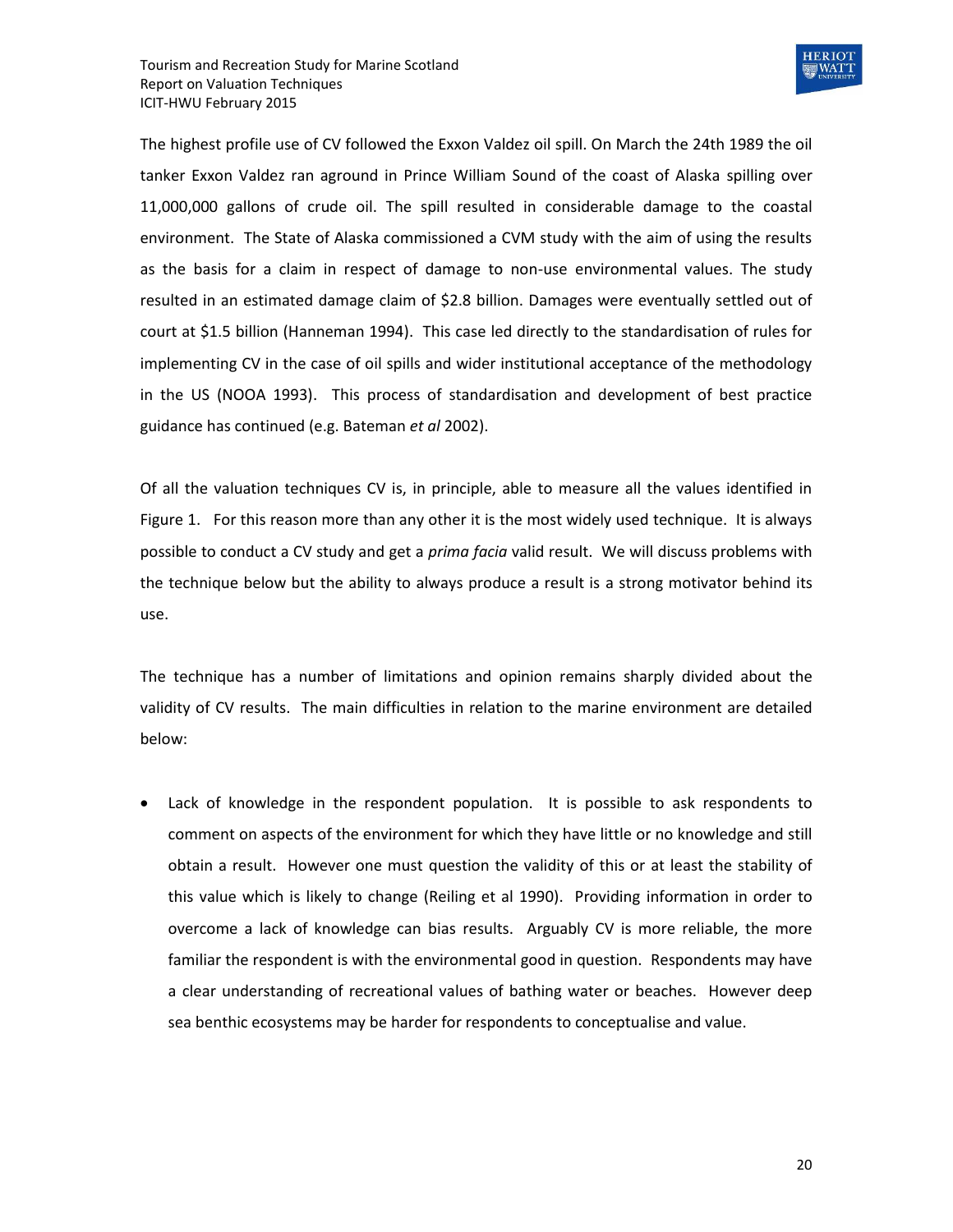

- Part whole bias. Using CV the sum of the values of individually valued goods tends to be higher than the value of these goods if valued together (Boyle et al 1994). If we ask WTP for preservation of one species of fish and then 100 species of fish the second answer may only be marginally higher than the first. This appears to go against market logic. In conventional markets the value of a basket of goods is the sum of the value of the individual purchases. There are several possible explanations of part / whole bias. One explanation is linked to the fact that CV creates a hypothetical market which internalizes a single environmental good. The respondent considers what utility he receives from this good and then relocates their budget to accommodate this new expenditure; however, all other environmental goods remain free. The consequence is that whatever good the CV is attempting to internalise the respondent is making a broadly similar calculation (i.e. "what can I afford to spend on this new good?") and this results in similar WTP values. Put simply the respondent allocates what they can afford in the knowledge that the rest of the environment is still free.
- Boundaries and equity. CV estimates an average WTP for a sample and then aggregated the result across the whole population. Deciding what the whole population should be is not always easy. The size of the population will have a major influence on the result. Inter- and intra- regional income distribution will affect results. *Ceteris paribus* we would expect wealthy people to have higher WTPs. Consequently their preferences receive higher weight in any analysis. This may be an issue where there are large disparities in incomes across the respondent groups (e.g. regional scale studies, tourists & locals). This issue is at odds with the concept of environmental justice. However it is worth noting that markets are not 'fair', and it is the ability to pay that determines the distribution of resources in real markets.
- There is a final and more philosophical concern. A systems approach to conceptualising the economy and the global environment suggests that the economy is a subset of the global system. The economy uses ecosystem services. The size of the economy (GDP) is largely determined by the rate at which resources are consumed and goods and services produced (see figure 3).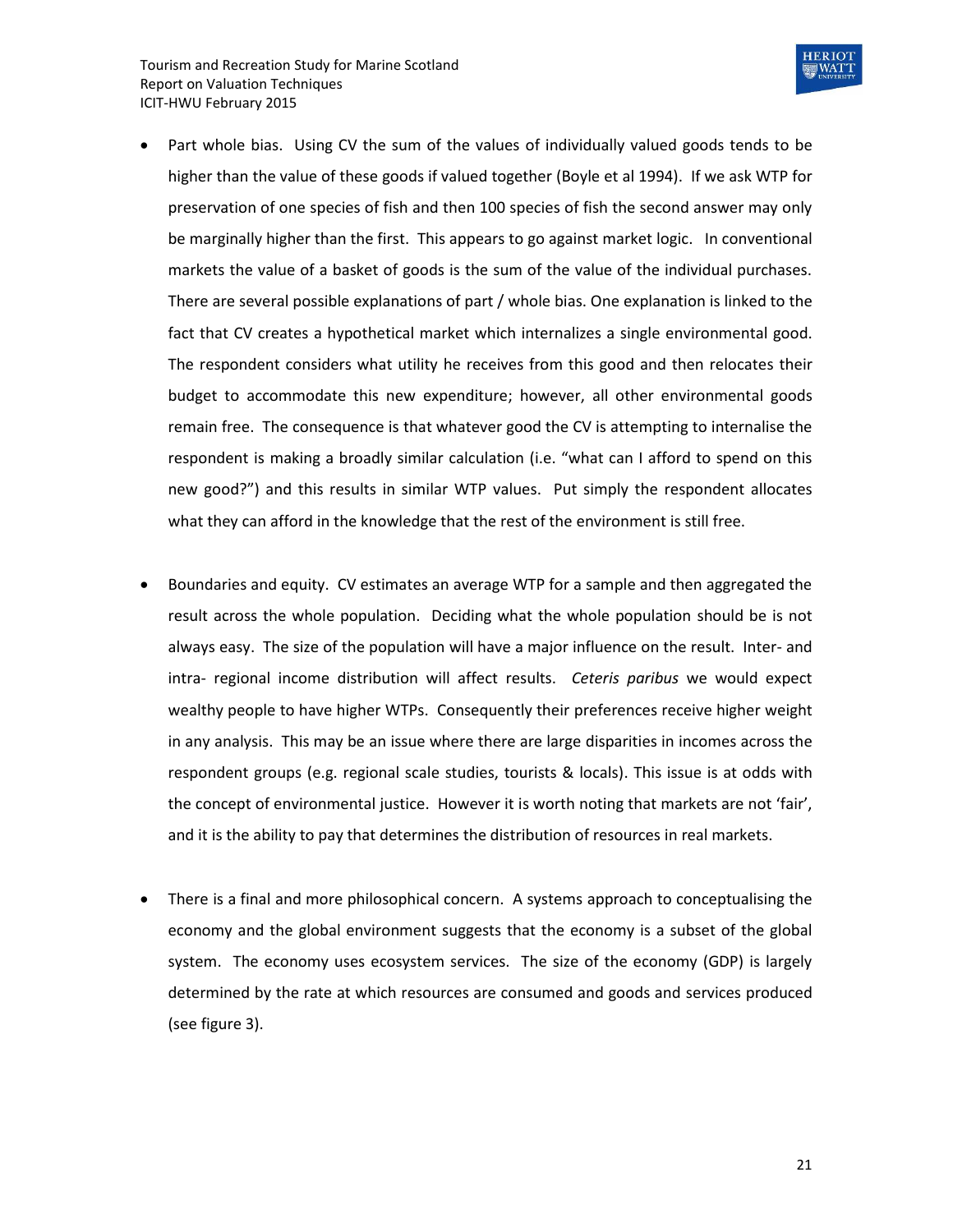



Figure 3. A systems perspective of environmental valuation/economy/environment

WTP values (and revealed preference values) are expressed in the money economy (A). The size of the money economy and consequently WTP values is determined by the vigour of the production process (i.e. the state of the economy). Non-market values are experienced outside the money economy in the wider ecosystem. By using a money measure like (WTP) which is bounded by incomes we are limiting the values we place on aspects of the *Global ecosystem* (A) by the size of the subset B (i.e. the economy). There is no *a priori* reason to believe that the utility derived from non-market benefits could not be greater than the value of the economy. However WTPs are constrained by the size of the economy.

The extent to which these methodological and philosophical arguments rule environmental valuation in or out is likely to vary from case to case. If boundaries are clear, the environmental good is well understood, and the benefit has to be paid for (e.g. reduction in sewage related pollution) then it is easier to justify the use of CV. If the environment is not well understood, boundaries are unclear, and we are valuing damage to the environment (e.g species extinction) it is much harder to ignore the problems outlined above.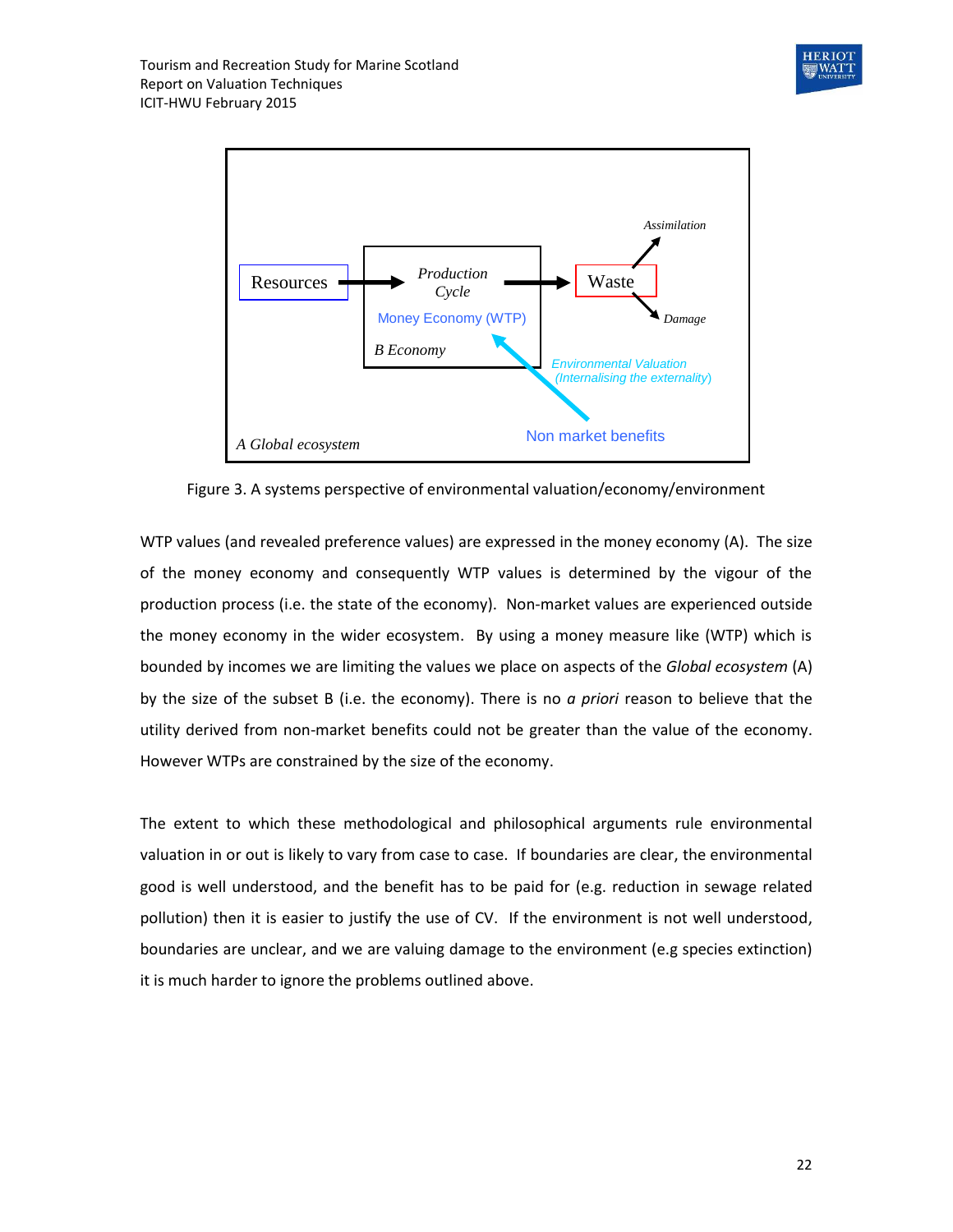

#### **2.7 Choice modelling**

The term choice modelling (CM) encompasses a range of methods, including: Choice experiments – usually choosing between two alternatives; Contingent ranking – rank a series of alternatives; Contingent rating – score alternatives on a scale; Paired comparison – score pairs of alternatives on similar scale.

CM relies on the identification of attributes or characteristics that people value in the environment. Choices are then constructed with different levels of these attributes associated with different monetary values. Respondents are then presented with these choices. One choice may be selected or alternatives ranked. The selected choice, or ranking, indicates preferences for specific attributes. If there are many variable attributes then it is not possible to ask respondents to rank or rate them all. Generally the more familiar respondents are with the subject in question the more alternatives it is possible to offer. Imagine we have 3 attributes each with 3 potential states eg:

| Fish stocks | 1 Degraded | 2 No change    | 3 Enhanced       |
|-------------|------------|----------------|------------------|
| Sea birds   | 1 Degraded | 2 No change    | 3 Enhanced       |
| Seals       | 1 Degraded | 2 No change    | 3 Enhanced       |
| Cost        | 1 No cost  | 2 Current cost | 3 Increased cost |

In the above case there are  $3<sup>4</sup> = 81$  different combinations available to offer respondents. It is not possible to consider al the possible combinations in a questionnaire. Statistical design theory (*fractional factorial design*) is used to produce a smaller set of alternatives. Individual questionnaires may then present smaller subsets of choices to respondents. WTPs from CM experiments is statistically demanding though procedures are well documented (e.g. Bateman et al 2002). The presentation of alternative scenarios in choice modelling means that it is potentially subject to the irrational behaviour discussed in consumer choice literature (Huber et al 1982, Loomes et al 1989).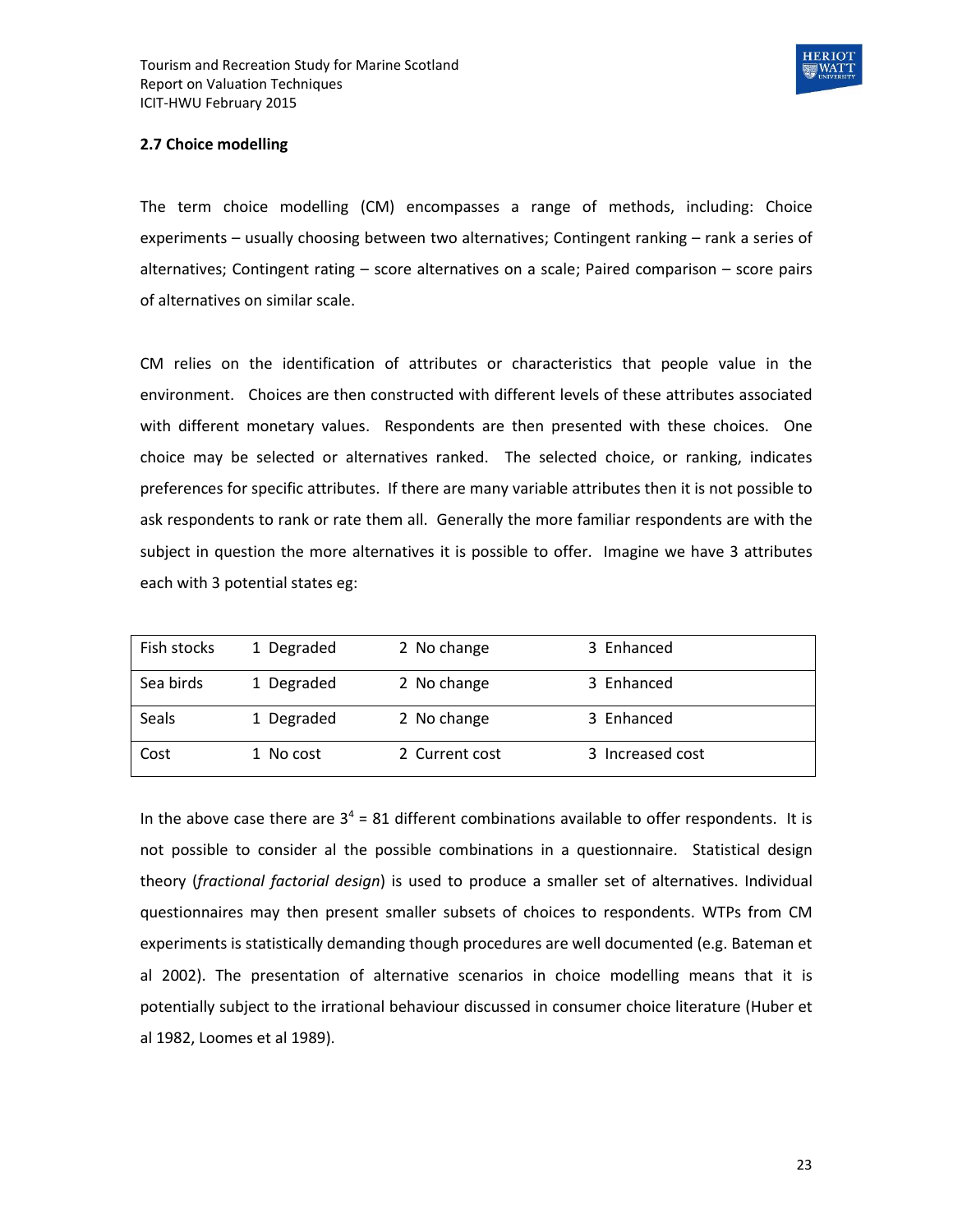

CM methods have the advantage the respondents are not being asked values but rather presented with options. This can make it easier to elicit a response. Further more the analysis of the results can allocate values to different attributes without valuing them independently. CM methods are subject to most of the same problems as CV in terms of good familiarity, part whole bias etc.

#### **2.8 Benefits transfer**

Benefits transfer (BT) is not itself a direct valuation technique. BT refers to the use of valuation evidence from completed studies at other locations to derive a value for a new location. Environmental valuation studies particularly those involving lengthy questionnaires can be both expensive and time consuming. Using data from existing studies of similar habitats is cost effective when compared to the cost of commissioning a new study. In order to facilitate this process, several databases collate environmental valuation data. The best known of these is the Environmental Valuation Reference Inventory (EVRI) [\(www.evri.ca\)](http://www.evri.ca/). The EVRI is a searchable database of environmental valuation studies. The valuation studies in question use the methods outlined above and are therefore subject to the limitations of these individual methodologies. The simplest form of benefits transfer involves identifying a unit value for the good in question (e.g. \$/hectare of mangrove) and using this at new locations. While the attractions of BT are easy to see there are many drawbacks to the approach including: The environments in question may not be identical; Differences in socio-economic characteristics of the populations between the sites may be significant; Different cultural attitudes to the environment; Difference in prevailing market conditions and the economy; Different in the purpose of the valuation and the proposed chance in utility; Quality of the original survey.

The direct transfer of values from one location to another may be viable in closely similar situations (Piper & Martin 2001). However some research indicates that very large errors can occur if this condition is not met (Brouwer et al 1999). Other sciences use meta-analysis to collate data from different studies. This is a statistical process which identifies a common measure of effect size and should result in more powerful results than individual results from a single study under a single set of assumptions and conditions. Meta-analysis is common in the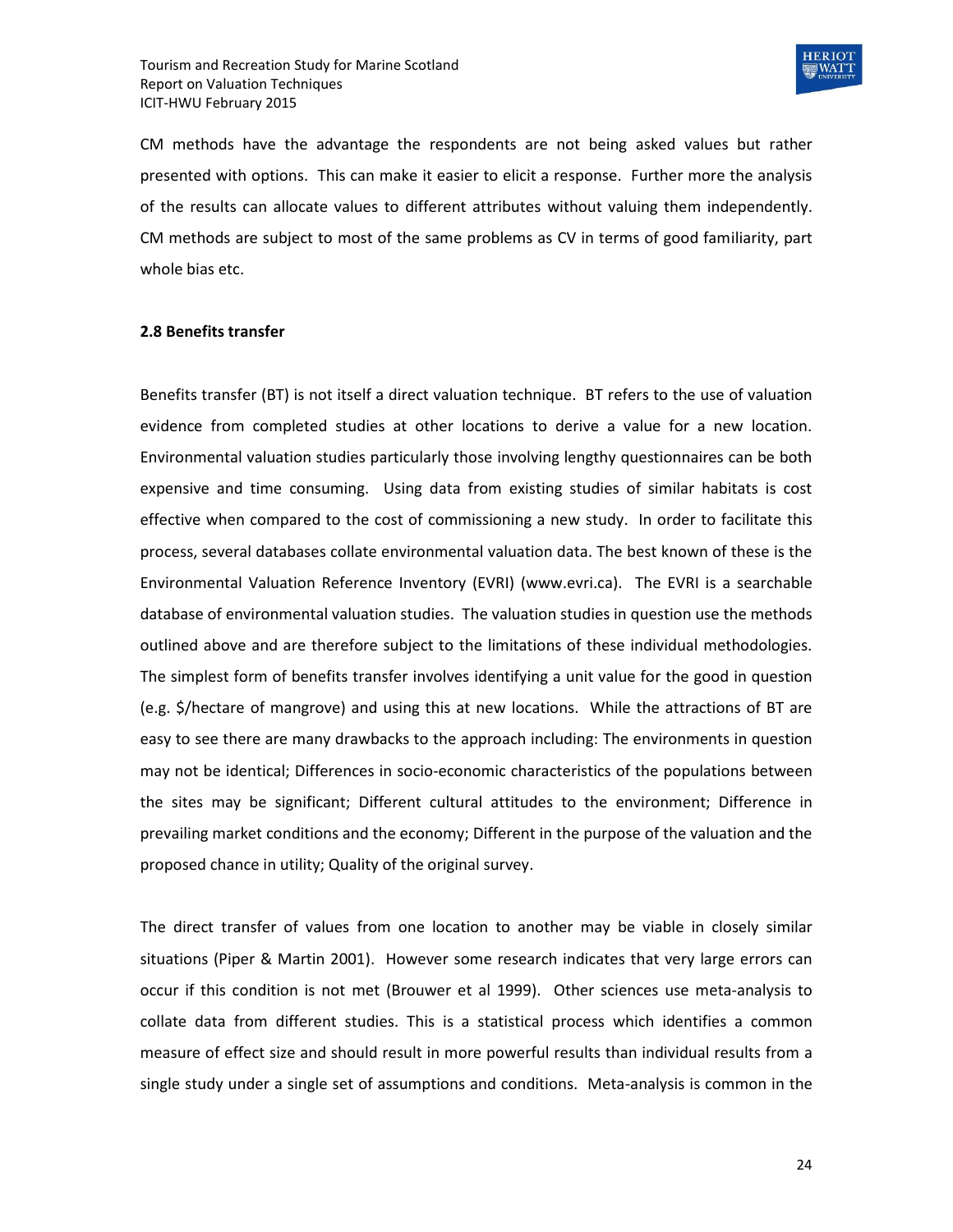

medical sciences where experiments or tests may be repeated many times by different research groups. However, meta-analytical techniques rely on high standardisation of experimental techniques which does not exist in valuation studies.

#### **2.9 Ecosystem Valuation**

It is possible to regard the environment as a provider of services upon which the economy and human wellbeing relies. This worldview builds upon the early systems thinking of Boulding (1968), Shumacher (1973) and others.

In 1997 a group of economists lead by Bob Costanza published a controversial paper which claimed to have placed a value on the world's total ecosystem services (Costanza 1997). There are 4 stages to this approach (i) identify ecosystem services (17 in total), (ii) identify global biomes and the services they provide and their extent (16 biomes were identified), (iii) valuation of the services provided by each biome, (iv) aggregation. The Costanza team estimated that the value of global ecosystem services was US\$33trillion yr<sup>-1</sup>. The team reviewed over 100 valuation studies to produce a value per hectare for each biome. This is therefore essentially a benefits transfer study on large scale. All the issues and problems of BT remain intact. This work was both high profile and controversial in equal measure. While Costanza's results have been widely quoted by scientists and environmentalists they are also regarded by many economists as being fatally flawed (IUCN 2004). Despite methodological concerns various other studies have followed the Costanza approach. Pimentel et al (1997) and Patterson (1999) valued biodiversity in the US and New Zealand using this approach while Williams *et al* (2003) estimated the value for the Scottish environment.

The basic concept of maintaining and managing ecosystem services (if not their valuation) is now firmly established as a key driver of international and UN environmental policy (IUCN 2004). The Millennium Ecosystem Assessment (MEA) in particular has been critical in advancing institutional acceptance of ecosystem approaches (MEA 2003). The National Environmental Assessment (NEA) project in the UK is one example of the application of the MEA approach on a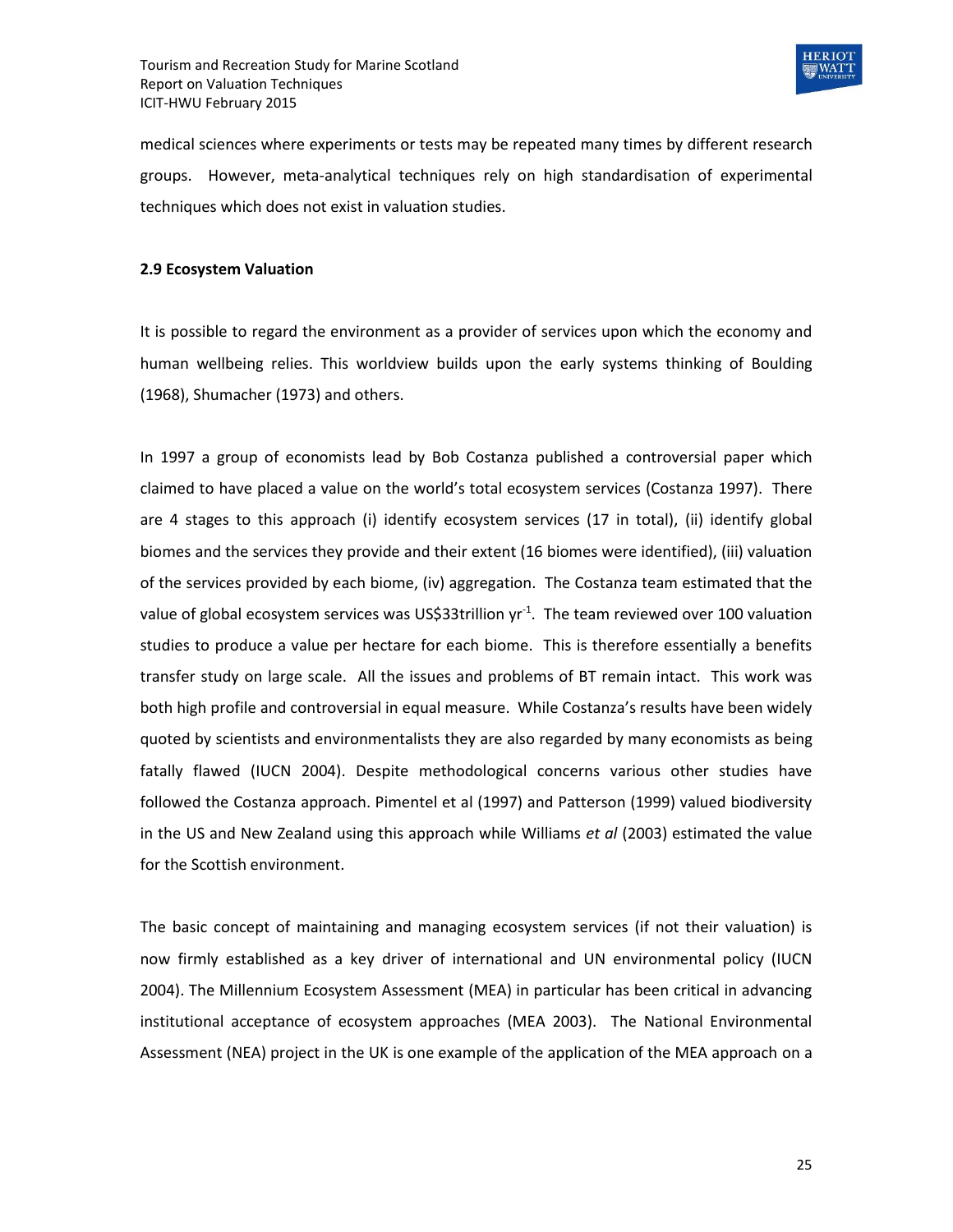

national level. (http://lwec.org.uk/activities/nea). In simple terms the ecosystem valuation approach now emerging involves four stages:

- 1. Description of core ecosystem processes (e.g. nutrient cycling)
- 2. Identification of beneficial ecosystem processes (e.g. biomass production)
- 3. Identification of specific benefits (fisheries)
- 4. Valuation of benefits (value of catch)

While the identification of beneficial services is possible the main difficulty in following the process to its conclusion arises in the monetary assessment of benefits as the valuation difficulties described above (and in 2.10 below) still apply. In addition to concerns over the veracity of the valuation process there is a wider debate about reliance upon ecosystem valuation for policy making. Redford and Adams (2009) suggest ecosystem service approaches are a useful means of explaining the dependence of the human economy upon nature. However, there is a risk that over emphasis on the valuation of ecosystem services will lead to the undervaluation, or disregard, of aspects of biodiversity which provide no direct economic services (Redford and Adams 2009). Mark Sagoff, a long standing critic of environmental valuation, suggests that ecosystem valuation confuses 'prices' with 'values', and that market price (or WTP) "*does not correlate with value, benefit or utility*" (Sagoff 2008). Even Adam Smith noted that "*the things which have the greatest value in use have frequently little of no value in exchange"* (Smith 1776). Sagoff argues that the real 'value' of ecosystem services is their use value which in many is not fully reflected in market prices.

#### **2.10 Environmental Valuation of Marine resources**

The discussion above has described the principal valuation techniques together with their strengths and weaknesses. There is a modest but growing body of work which has applied these techniques in the marine environment. Ledoux and Turner (2002) undertook a review of valuation studies on ocean and coastal resources, the results of this survey are summarised in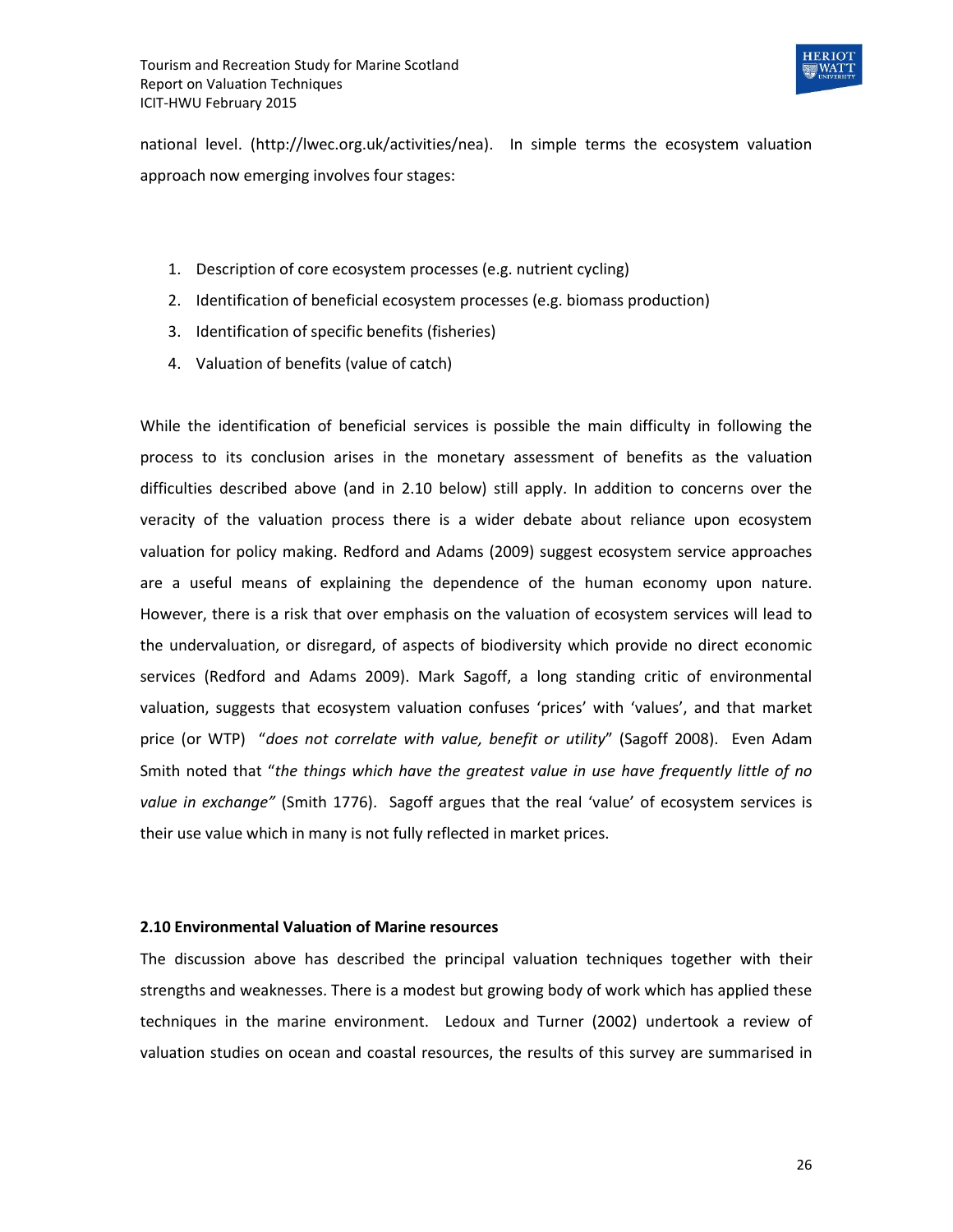

the table below. The majority of the studies identified by Ledoux and Turner are contingent valuation studies of beaches with the majority of work being done in the US, see table 2.

|                             | Total $1$ | <b>US</b> | <b>CV</b> | <b>TC</b> | <b>HV</b>      | <b>MV</b> | <b>Other</b> |
|-----------------------------|-----------|-----------|-----------|-----------|----------------|-----------|--------------|
| <b>Beaches</b>              | 30        | 22        | 21        | 8         | $\overline{2}$ | 0         | 0            |
| <b>Storm Protection</b>     | 1         | 1         | 0         | 3         | 0              | 0         | 1            |
| <b>Water Quality</b>        | 8         | 4         | 6         | 0         | 0              | 0         | 0            |
| Fish                        | 6         | 3         | 0         | $\Omega$  | 0              | 6         | 2            |
| <b>Habitats</b>             | 6         | 4         | 6         | $\Omega$  | $\Omega$       | 0         | 0            |
| Multiple function           | 6         | 6         | 1         | $\Omega$  | $\Omega$       | 5         | 0            |
| <b>Total Economic Value</b> | 2         | 1         | 1         | 0         | $\Omega$       | 1         | 1            |

**Table 2 Summary of valuation studies** (adapted from Ledoux and Turner 2002)

<sup>1</sup>Rows do not all add up as some studies used two valuation techniques. US – United States, CV- contingent valuation, TC - travel cost,

HV- Hedonic valuation, MV - Market Value

In a more recent review Pendelton et al (2007), focusing on the US, identified a total of 91 studies covering marine assets, see Figure 4.



**Figure 4. US Marine Valuation Studies 1977-2005** (after Pendelton 2007)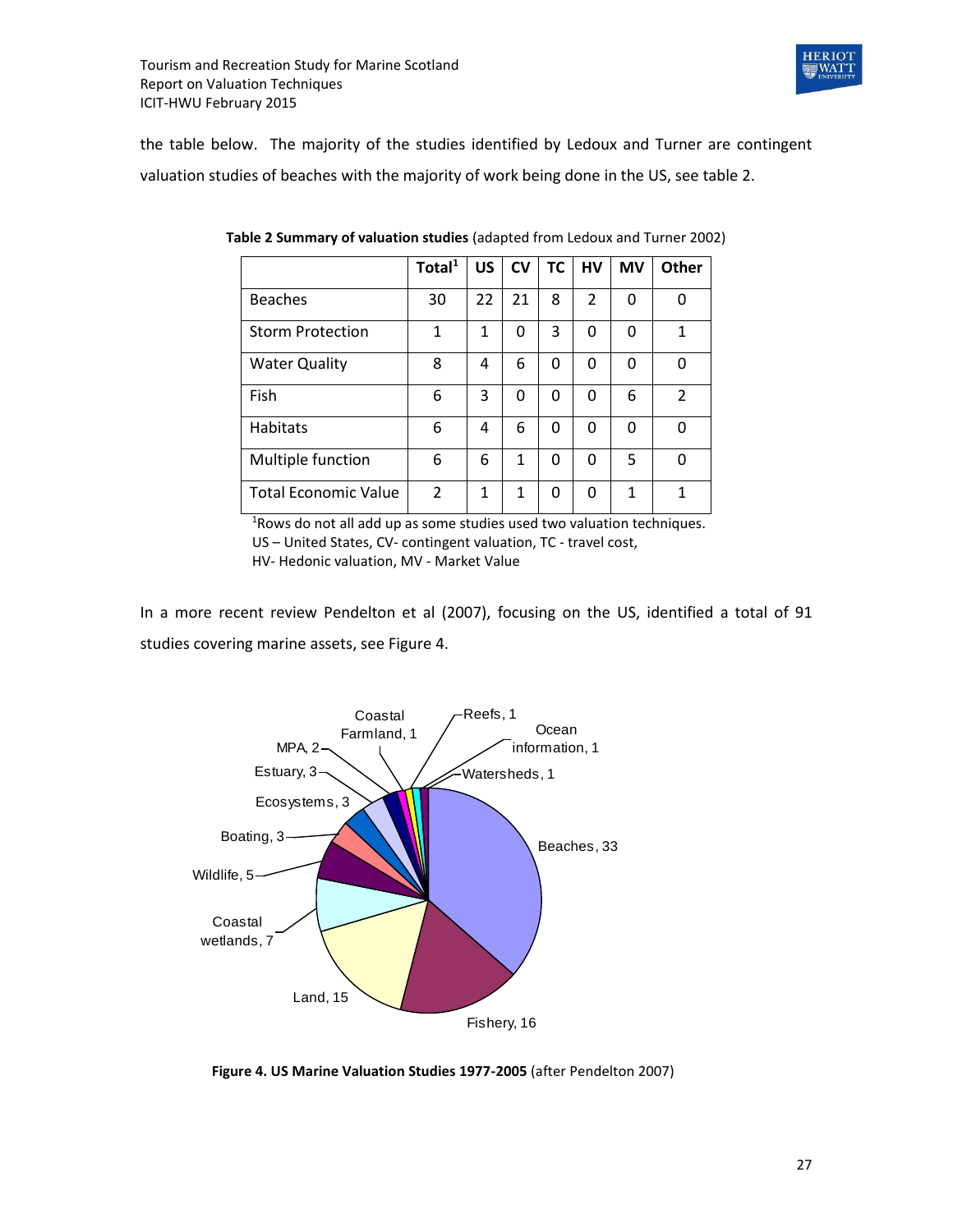

Again this survey reveals a strong emphasis on the assessment of recreational values of beaches with travel cost hedonic, valuation and contingent valuation accounting for most of the studies identified. A recent European Union review involved an international call for environmental valuation studies, this generated 291 responses only 4 of which referred to marine and coastal valuation studies (Markandya et al 2008).

#### **2.11 Marine Ecosystem Services**

Following in the footsteps of Costanza ecosystem valuation approaches have been applied in the marine environment. In the UK Firn & McGlashan (2001) estimated the value of the ecosystem services from the coastal zone. Beaumont et al (2008) attempted to value the goods and services provided by marine biodiversity in the UK. This study attempted to capture market and non market values and ascribe these to goods and services delivered by biodiversity. However the study suffered from a lack of available or reliable data. The tabulation of services and corresponding values may help illustrate the range of services provided by the marine environment and their relative importance thus helping "raise awareness of the importance of marine biodiversity" (Beaumont et al 2008). However the authors question the practice of aggregating these results into one value (as done by Constanza and others). In a statement, echoing many other studies, the authors note that the monetary values presented in the study cannot be aggregate "*as different methods have been used to calculate values and hence they are not directly comparable*" (Beaumont et al 2008). There is an irony here as arguably the only purpose of reducing values to a common monetary metric is exactly to facilitate direct comparison. Equally if environmental values cannot be compared with each other how is it possible to justify comparing any individual value to other money measures (e.g. the cost of undertaking management measures)?

Hussain et al (2010) attempt to assess the value of ecosystem services from a proposed network of UK marine MPAs. Interestingly this work uses several of the values derived by Beaumont et al (2008) despite concerns raised in this earlier work. Furthermore it is interesting to note that the criteria for selecting the potential network of MPAs is the protection of OSPAR (Oslo and Paris Convention) habitats and species and not ecosystem services. It seems inconsistent to evaluate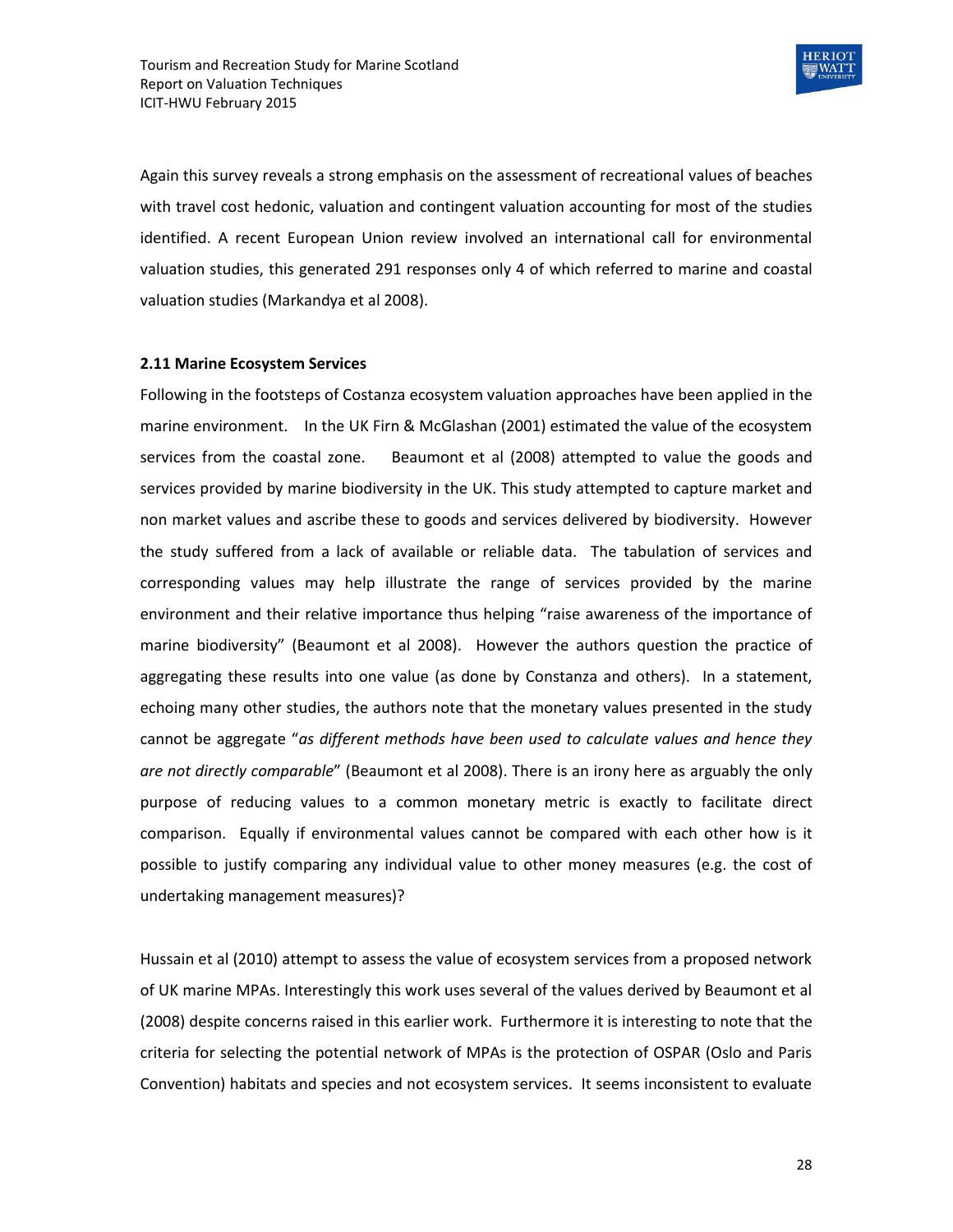

management regimes for this MPA network on the basis on ecosystem services which were not the rationale for the initial designation. In a recent development in the UK the Crown Estate (who own and manage the sea bed in UK waters) have commissioned ecosystem valuation work (Saunders et al 2010) which it hopes to incorporate into a GIS based decision support tool known as MaRS.

#### **2.12 Some observations on monetary valuation.**

There is a clear rational which underpins the desire to place monetary values on environmental change. Monetary values should allow us to compare environmental costs and benefits (improved or degraded environments) with market costs and benefits (management expenditure, incomes lost profits etc). Great advances have been made in the development of valuation techniques. However all of the environmental valuation techniques (particularly nonmarket) have methodological limitations and some serious theoretical issues remain unresolved. Valuation techniques appear to be most robust where:

- The environment is well understood as are the services it provides
- Boundaries are clear (effects and beneficiary groups) and
- Relationships are clear (dose response etc)
- Where change is incremental
- Where environmental improvements must be paid for
- There is an existing market

It is also worth noting that many of these techniques involve careful design and extensive questionnaire survey followed by detailed statistical analysis. Consequently valuations may be both time consuming and expensive.

It is worth considering for a moment the policy environment within which valuation studies are supposed to support decision making. Environmental economists are quick to justify valuation studies by suggesting that the results are an aid to policy makers. Even where results are clearly unreliable it is often suggested that they are a 'useful guide' or some how "indicative" of relative values. However we are not aware of any research examining how environmental valuation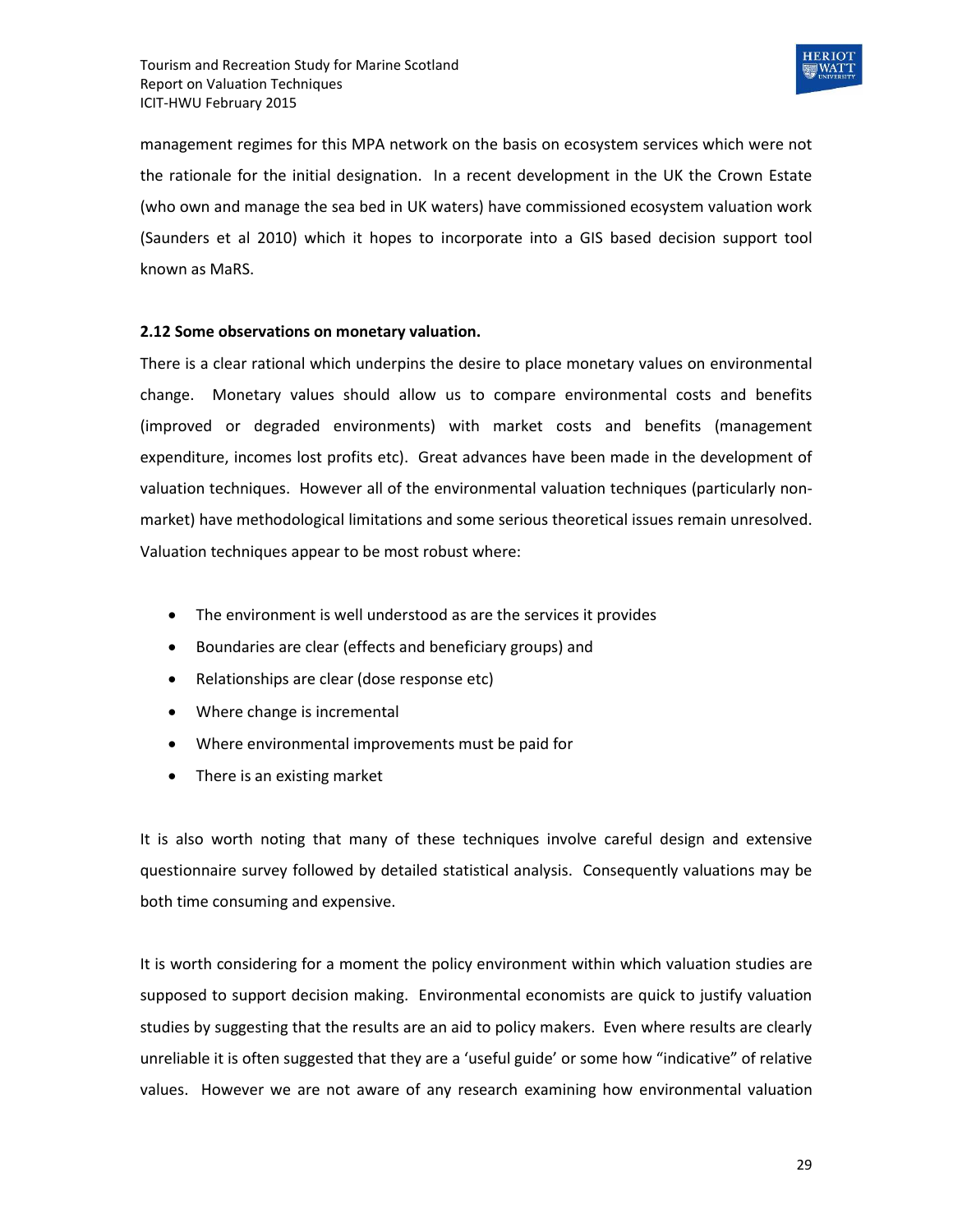

studies actually influence policy decisions. This raises important issues about the nature of policy decisions and the ability of the policy making landscape to take account of monetary values.

Monetary valuation processes are about reducing attributes of a goods or services to a single metric. This allows us to compare costs and benefits and make decisions about the best future course of actions. Such an approach is possible where an individual has absolute control over resources e.g. personal investment decisions; making choices on markets; or where an authority is able to dictate outcomes. However, in a situation where individual winners and losers hold rights in the environment (fishing, navigation, access etc) or where decisions have to be reached on the basis of consensus, reducing values to a single monetary metric (even if it is possible) may be of limited actual use to decision makers. Valuation processes which reveal the pattern of values across stakeholder groups identify potential sources of conflict and potential areas for consensus may be more useful. O'Niel (1993) suggests that "cost benefit analysis provides policy without debate". If policy makers are required to develop management strategies which require collaboration with stakeholders then a single monetary value might not help this process.

#### **3. Non-Monetary Assessments of Value.**

#### **3.1 Background**

The circumstances where monetary valuation techniques appear to be most robust were summarised in section 2.12. They can be seen to be a relatively rare set of conditions. A more general situation could be described by the opposites

- The environment and the services it provides are poorly understood
- Boundaries are unclear
- Relationships are unclear
- Change is rapid
- Environmental improvements are not paid for
- There are no established markets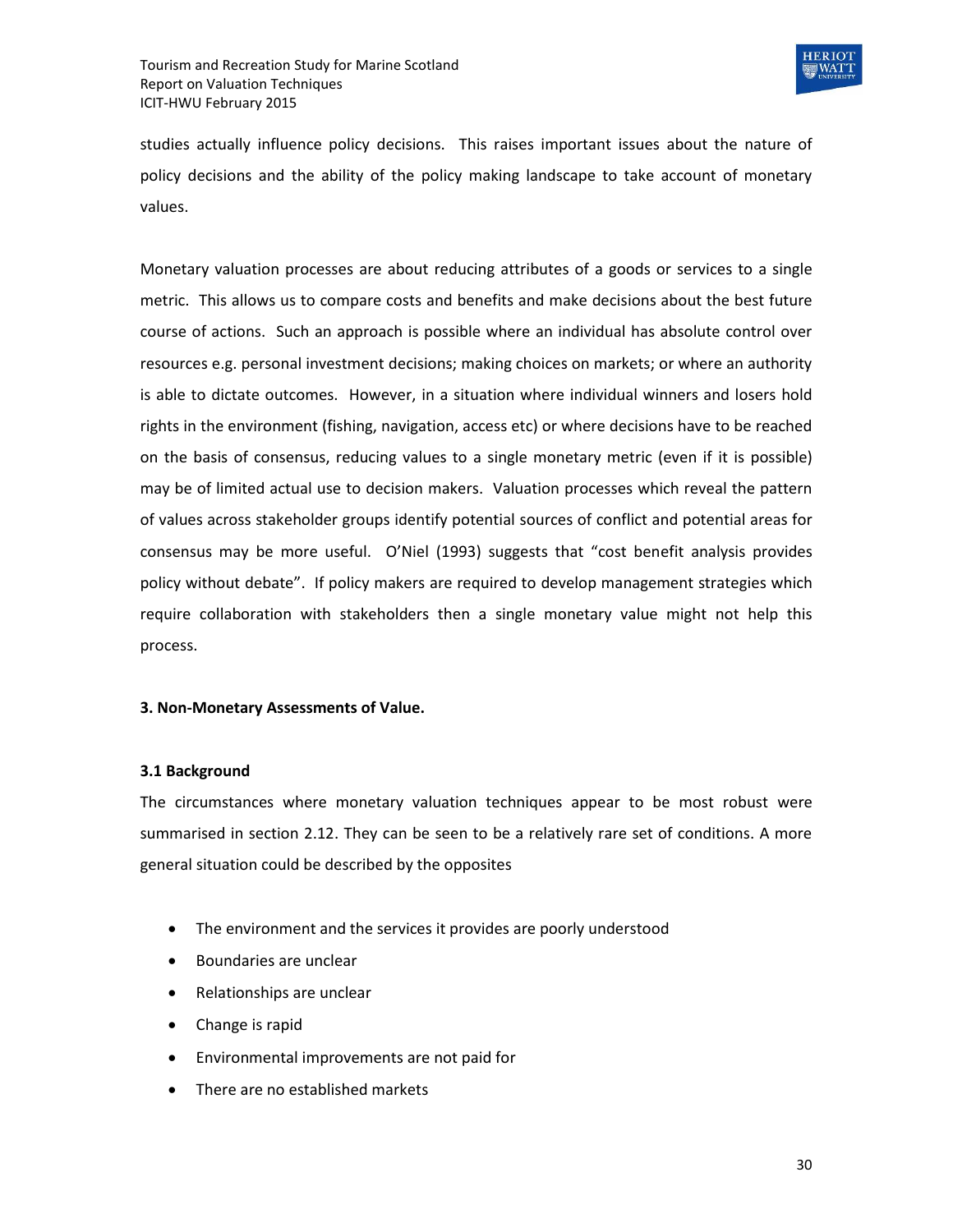

These conditions are especially applicable to the marine environment. As measures to enclose the marine commons gather pace there is a great need for understanding about who the stakeholders are and how, and to what extent, their diverse values can be a accommodated within a coherent policy of planning and regulation. The EU Marine Strategy Framework Directive requires the achievement of 'Good Environmental Standards' (GES) by 2020. It calls for an eco-system led approach at a time when new human activities, such as marine renewables, in the EEZs are set to expand rapidly and the prospect of conflict with traditional activities has seldom been greater. Both new and traditional activities are in potentially greater conflict with the marine eco-system. Among the many 'unknowns' are the values placed on the marine commons by coastal communities and the public at large who may not be regular users of the marine environment but currently have freedom of potential access which is to be curtailed. In the absence of knowledge about the environment, boundaries and relationships it is hard to see how monetary methods of valuation can be applied.

Alternatives to monetary valuation have been sought. Non-monetary methods do not lead to a single metric or permit individual control over resources. The results of non-monetary assessments guide policy makers with a framework for debate and negotiation between interested groups and individuals allowing weight to be given as necessary to potential areas of conflict and consensus. Methodologies of non monetary assessment include Environmental Impact Assessment (EIA), Opinion Polling (OP) and Multi-Criteria Analysis (MCA). Opinion polling has recently been employed in Oregon, USA to sound out public knowledge about marine renewable energy, their source of knowledge and feelings about it [Conway et al. 2009].

#### **3.2 Multi-Criteria Analysis (MCA)**

Various MCA techniques are widely used in government to inform policy development. However, in the UK they are largely seen only as a complement to CBA and part of a conventional top down normative approach [DCLG 2009]. MCA is described: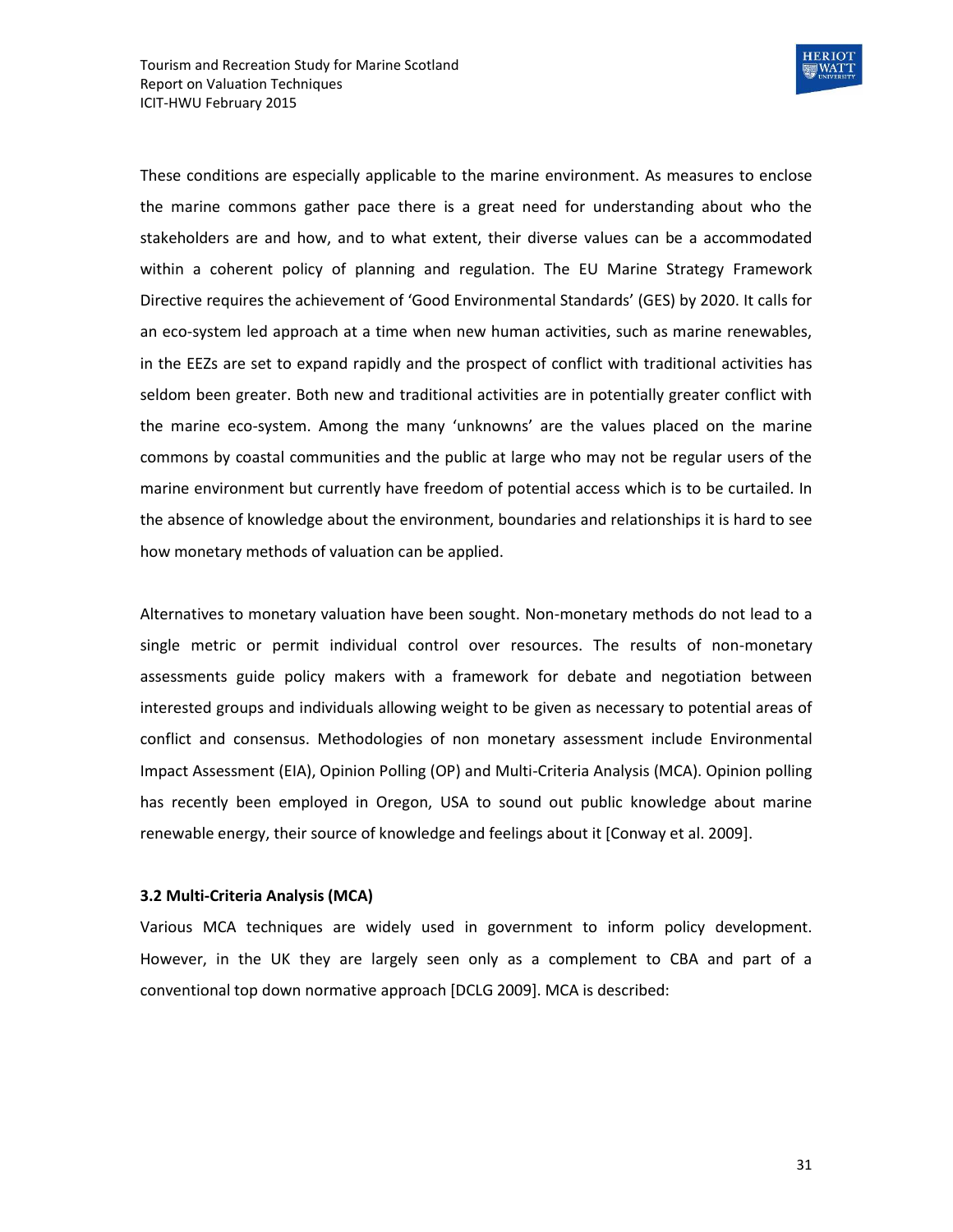

*"Multi-cultural analysis establishes preferences between options by reference to an explicit set of objectives that the decision making body has identified, and for which it has established measurable criteria to assess the extent to which objectives have been achieved."* 

The UK government MCA manual lists the steps as:

- 1. Establish the decision context. What are the aims of the MCA, and who are the decision makers and key players?
- 2. Identify the options
- 3. Identify the objectives and criteria that reflect the value associated with the consequences of each option
- 4. Describe the expected performance of each option against the criteria. Score the options (i.e. assess the value associated with the consequence of each option)
- 5. Assign weights for each of the criteria to reflect their relative importance to the decision
- 6. Combine the weights and scores for each of the options to derive overall value
- 7. Conduct a sensitivity analysis of the results to changes in scores or weights

A development of MCA is MCDA (multi-attribute decision analysis) which addresses complex problems characterised by a mix of monetary and non-monetary objectives.

#### **3.3 AGORA - a participatory conflict management algorithm**

Plans to extend planning and management to the marine commons prompted further development of MCA techniques which are truly 'bottom-up' and not normative. They were first developed around the complexities of the land/sea frontier and Coastal Zone Management (CZM) then extended to other marine issues including the capture of value expressions about the creation of Marine Protected Areas (MPAs). Davos et al. (2007) reported results of an analysis of the conflicts hHi that the zoning of MPAs might generate, in this case in the Galapagos and San Andreas archipelagos. They preface discussion with acknowledgement that *"...formulating a cooperation strategy requires an array of information in addition to such other attributes as intuition, experience, familiarity with established institutional structures, and political savvy."* They point out that a large number of stakeholders with diverse interests faced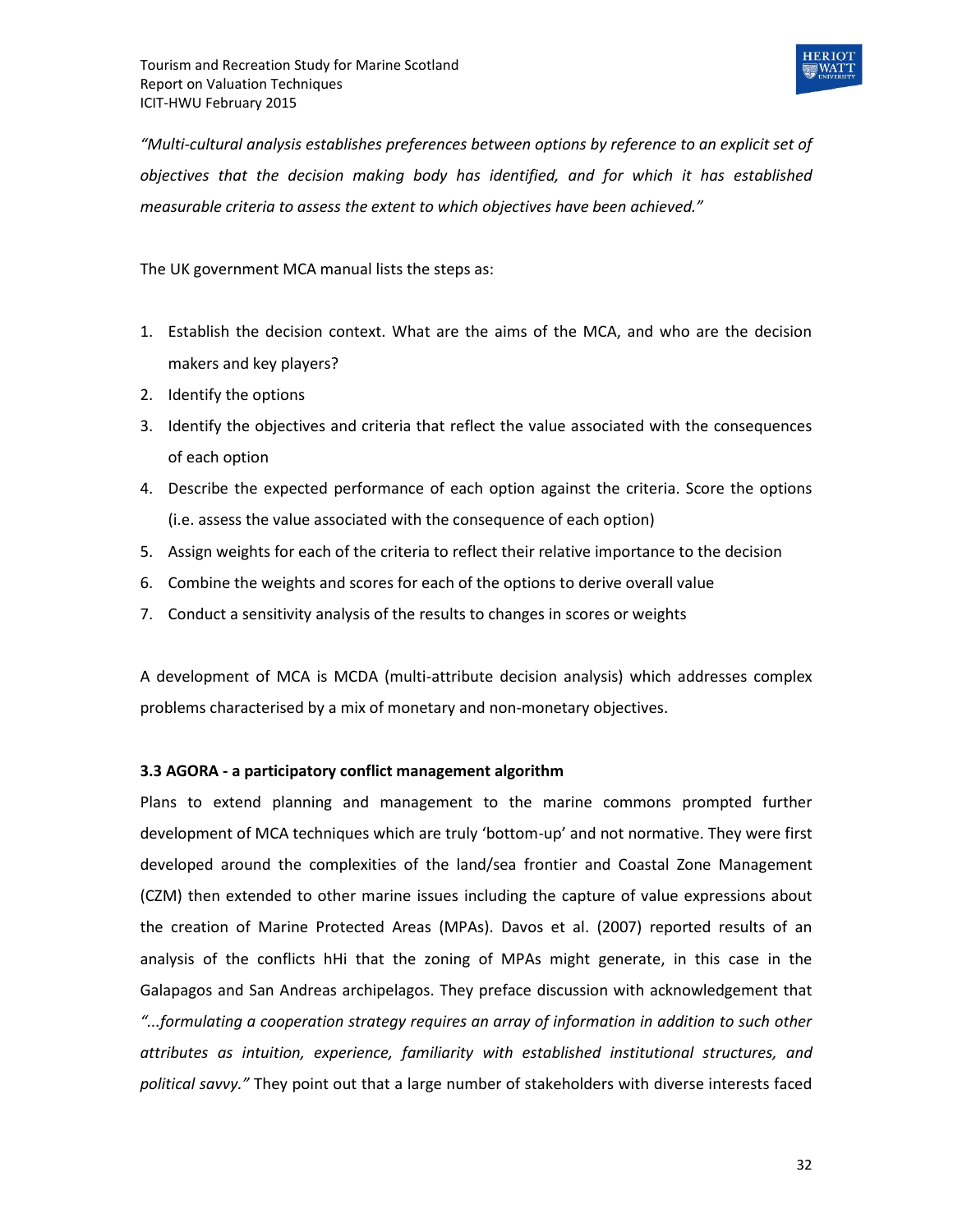

with a common problem must think strategically and act cooperatively. The elements of the information needed to assist stakeholders are:

- The issues criteria
- The comparative significance priority
- The similarities among the priorities of several stakeholders that might point to potential cooperation allies - potential coalitions or cooperation strategies
- The extent to which members of a cohort group of stakeholders agree on their priorities solidarity

In the Galapagos/San Andreas project the method used to gather, analyse and manage the data from the study area is known as AGORA (Assessment of Group Options with Reasonable Accord) - a participatory conflict management algorithm. AGORA uses Multi-Criteria Evaluation Methods, Core Theory and Game Theory [Santorineau et al. 2008]. Rather than waiting for 'top down' normative decisions, a group of stakeholders agree to participate in a 'bottom up' process. Issues around a collective problem are addressed through answers to a questionnaire designed to an agenda set by the stakeholders in participation.

*"The participants are asked to first rank the criteria in order of significance and then to indicate for each pair of consecutively ranked criteria how much more significant is the top ranked criterion over that ranked below it. The potential coalitions are identified by a k-means Cluster analysis (Euclidean distance) and the solidarity of cohort groups of participants with ANOVA."*  [Davos et al. 2007]

The focus is to help stakeholders develop cooperation strategies by analysing their priorities - no effort is made to identify a single statistical representation of all priorities; the objective is to expose potential conflict and consensus. The VALCOAST project set out to ascertain stakeholder willingness to participate and cooperate in coastal management [Davos et al. 2002]. It used AGORA and argued that a greater emphasis should be placed on policy process as opposed to policies focused on achieving outcomes based on value laden agendas imposed from the top down [EU 1997]. Another marine research project to use AGORA was Project Fisher in the ESRC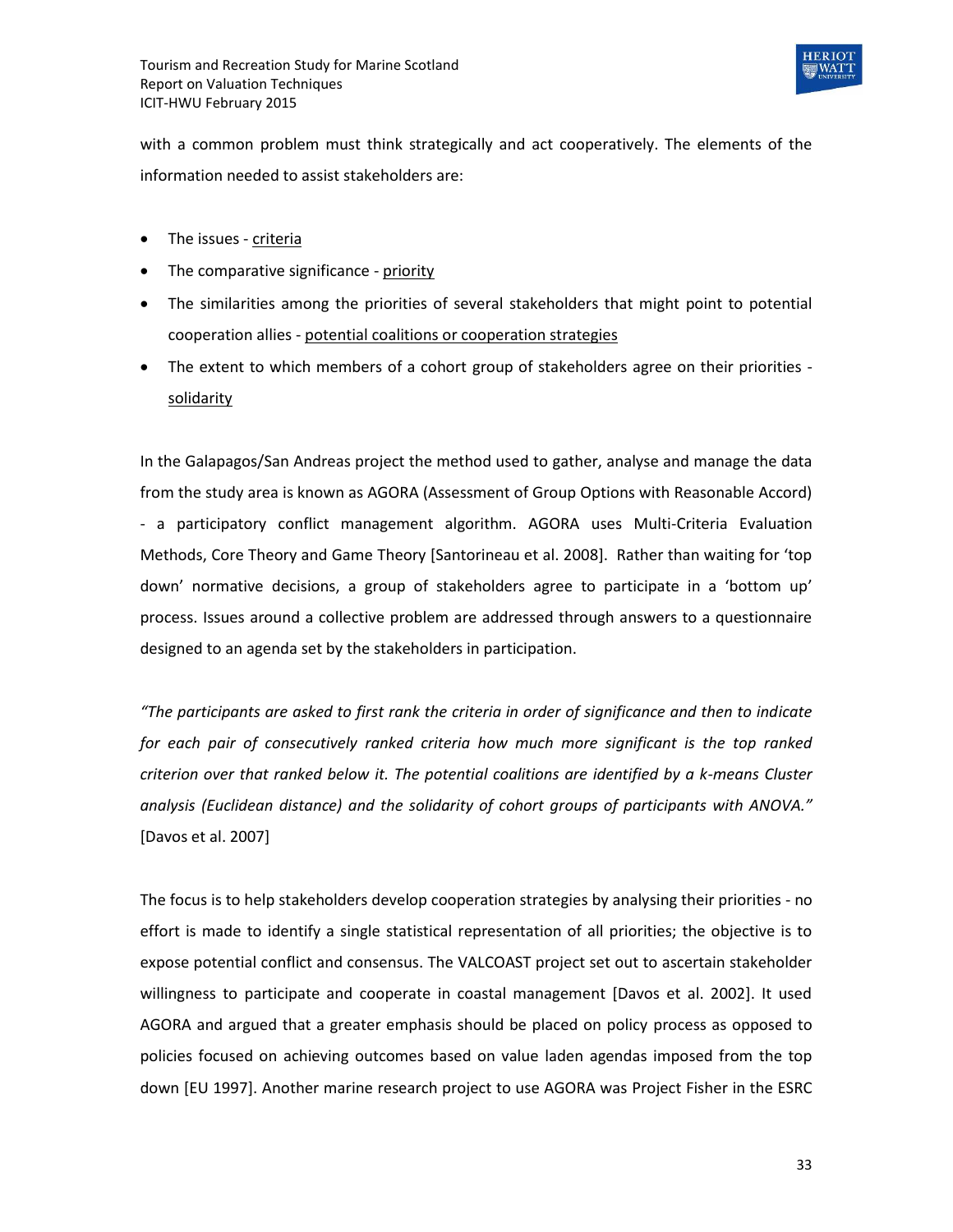

funded 'Science and Society' programme. It set out to identify the relationship of fishers with science [Kerr et al. 2006].

An extension to the AGORA methodology has come about by integrating elements of the participatory conflict management algorithm with GIS (Geographic Information Systems) and CA (Cellular Automata) to create Spatial-AGORA. This has been used in the urban coastal region of Perama in Athens, Greece to focus on the management of spatial conflicts related to interest, use and values created by land use change planning options. The objective was to facilitate cooperative decisions supportive of sustainable development. The participatory conflict management rules applied use elements from Core Theory [Tesler 1994] and the MAXMIN Theory of Justice [Rawls 1971].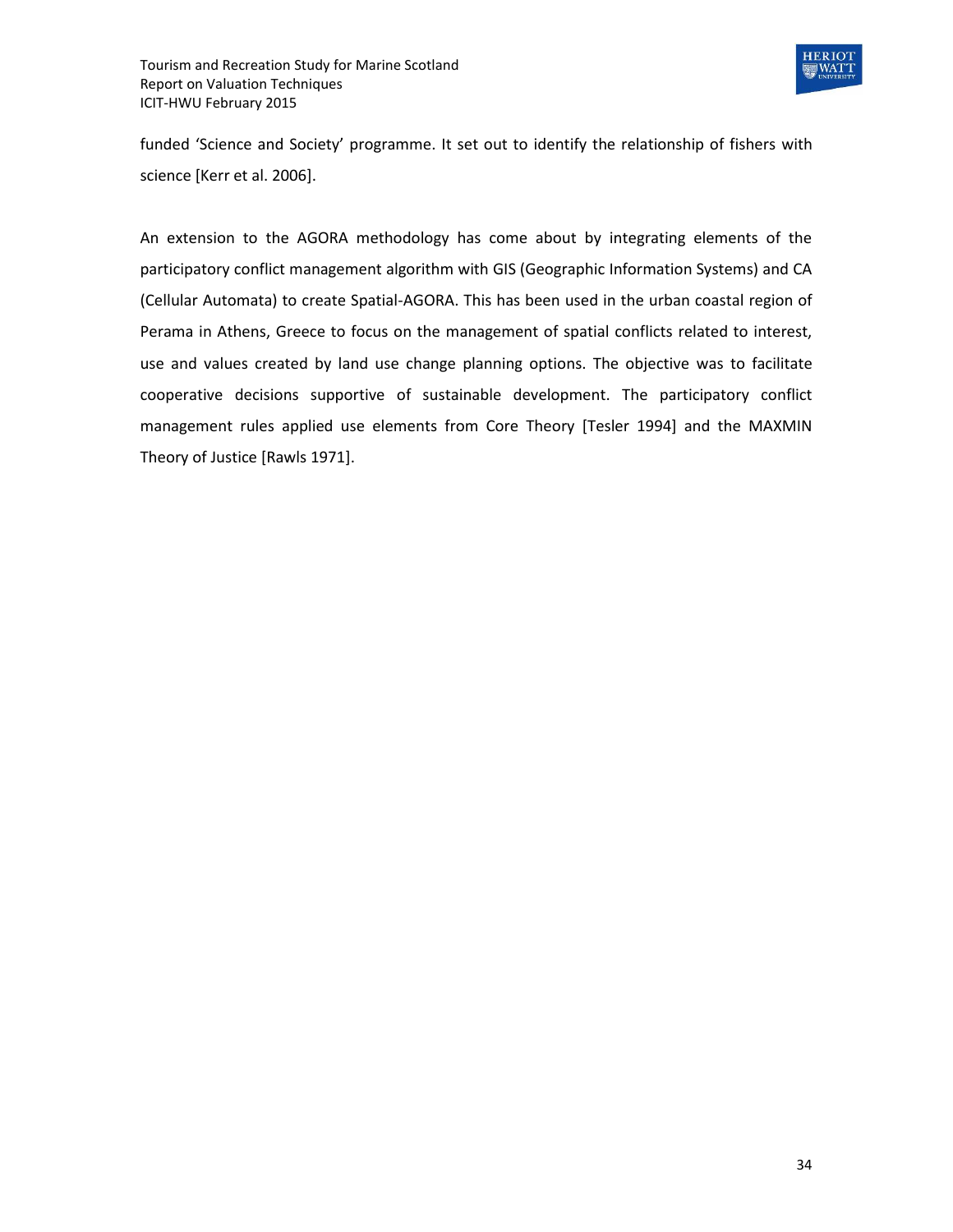

## Appendix 1: Five Stages of a Contingent Valuation

### Stage One: Hypothetical market.

Contingent valuation attempts to create a hypothetical market, it tries to find out what the respondent would be willing to pay if they really did have to pay for the good.

- **Establish the scenario reason for payment.** The scenario should be as realistic and plausible as possible. For example if trying to estimate the environmental damage costs of an oil spill one could ask the question:
- "What would you be prepared to pay towards the provision of a standby tug which would prevent a repeat of the oil spill."
- **Identify bid vehicle.** How payments would be made in any hypothetical scenario must be indicated. This can be a sensitive issue. For example if the scenario asks "what would you be prepared to pay in additional tax ....." this may provoke a response to the fact that there is an additional tax rather than a careful consideration of the environmental good in question.
- **Identify the information to be given to the respondents: framing the good.** Additional information may be required about the particular good in question. For example if you are examining the environmental costs of a development project you will clearly need to describe the project and the impacts it will have on the environment. However in general it is better to avoid introducing too much additional information as this may inadvertently bias the response.

## Stage Two: Obtaining bids.

- **Design questionnaire.** A questionnaire must be designed which asks the payment question. However the questionnaire will need to ask for any other information required to complete the assessment. You will need to gather information on any variables that might affect the results given (eg age, income, education etc)
- **Willingness to pay / Willingness to accept.** A decision must be made about whether the questionnaire will ask whether the respondent is willing to Accept (WTA) for loss of a good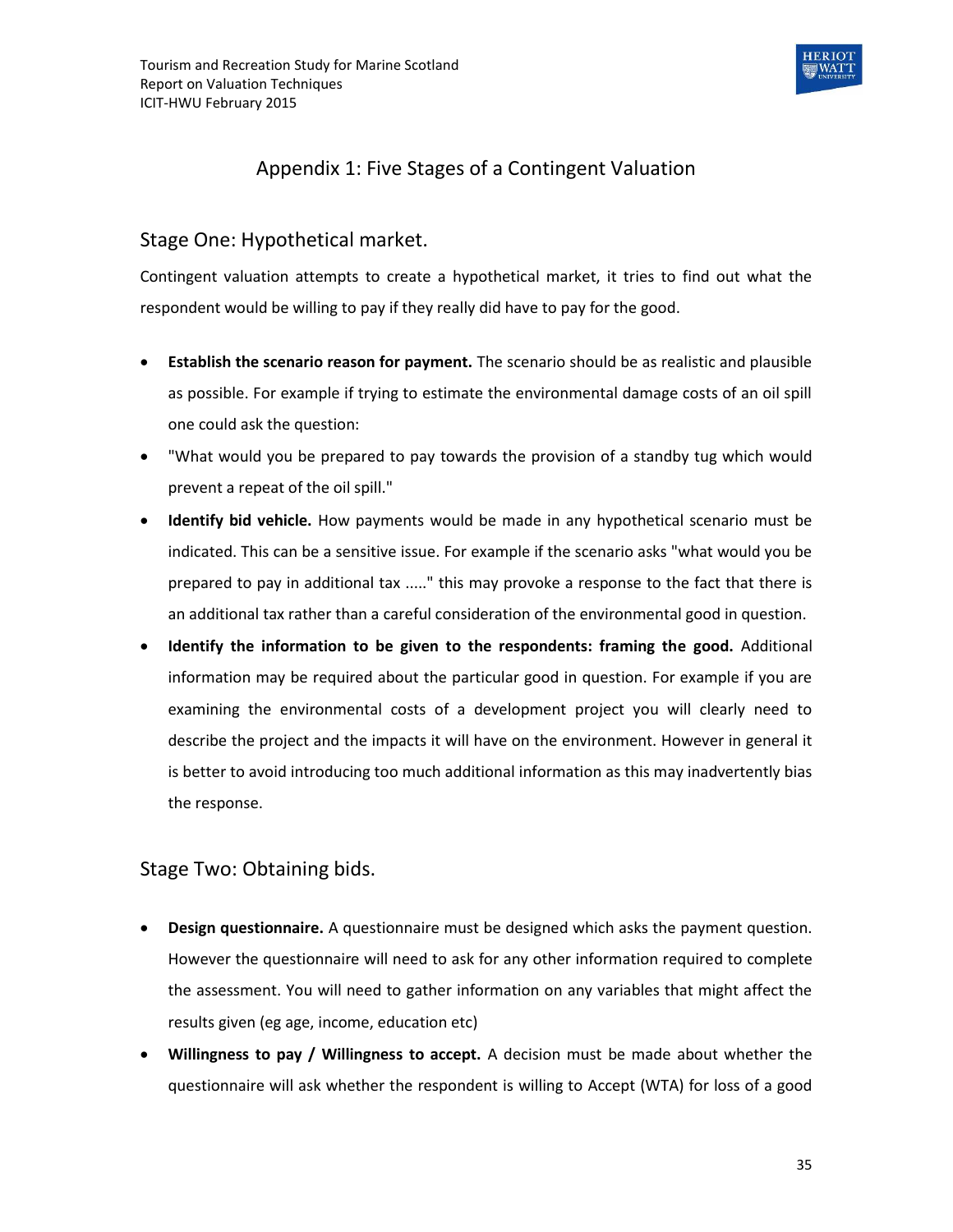

or 'Willing to Pay' (WTP) for an improvement in the environment. However in general questions will use the WTP format. This is because of WTP/WTA divergence see below.

- **Dichotomous Choice or Open Ended questions.** There are several ways to frame the WTP question in the questionnaire. However the two principle methods are to as an open-ended (OE) question and record the result. Or alternatively to offer a randomly selected value (from within a reasonable range) and record whether the responded would or would not be willing to pay this figure This is called a dichotomous choice (DC) question.
- **Identify sample.** The sample for the survey must be identified. The aim is to get a representative sample of the whole population. If a DC question is asked the sample will have to be large (several hundreds).
- **Conducts survey (face to face, telephone, postal).** The survey can be conducted in various ways. Telephone and postal are cheaper however they get very low responses rates and face to face interview are very much the preferred option. It is essential that any survey is given a trial with a small number of respondents. This will help identify any flaws in the questionnaire. Also in the case of DC questions a pre survey will reveal the likely range of answers from which offers should be made.

## Stage Three: Estimating average WTP

 **Estimate mean and median WTP.** Once the survey is completed the average WTP must be estimated for the sample. This is considered in more detail below.

## Stage Four: Identify the effect of variables

 **Regression analysis on variables -** Regression analysis should be undertaken to identify the key variables which are driving the answers given. It is essential that this is done to check the sample is taken is representative of the population as a whole. For example if the regression analysis indicates that age is a key determinant of WTP then the age structure of the sample must reflect the age structure of the population as a whole.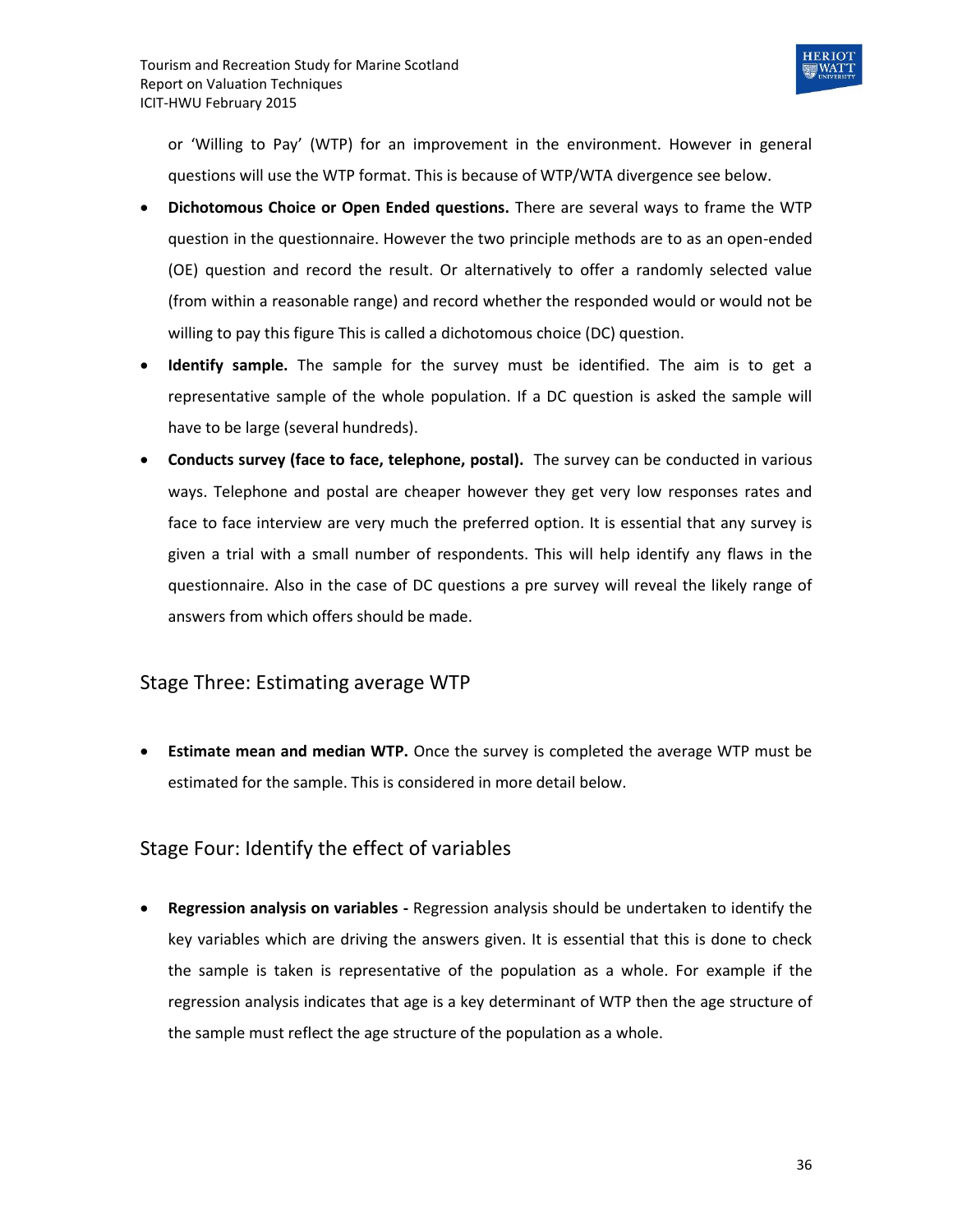

## Stage Five: Aggregating data

 **Aggregate up data to whole population, (if required adjust for any inconsistencies in sample).** The sample average is multiplied by the relevant population to get a total value. Clearly the size of the population will have a significant influence on the result. It is not always easy to decide what the whole population is. As noted above it is also important that the sample is representative of the whole particularly in respect of those variables which influence the WTP.

One particular problem is dealing with apparently anomalous results in the data set. It is common to find that a small number of answers are far in excess of the others. This may be because the questionnaire has not been well understood or perhaps the respondent is making some sort of protest, is not engaging with the process or is acting strategically and trying to influence the result of the study. Such outliners are usually noted but excluded from the calculation.

#### **Estimation of Mean and Median WTP from CV data**

To help us understand how mean and median are estimated it is worth considering fig A1 and A2.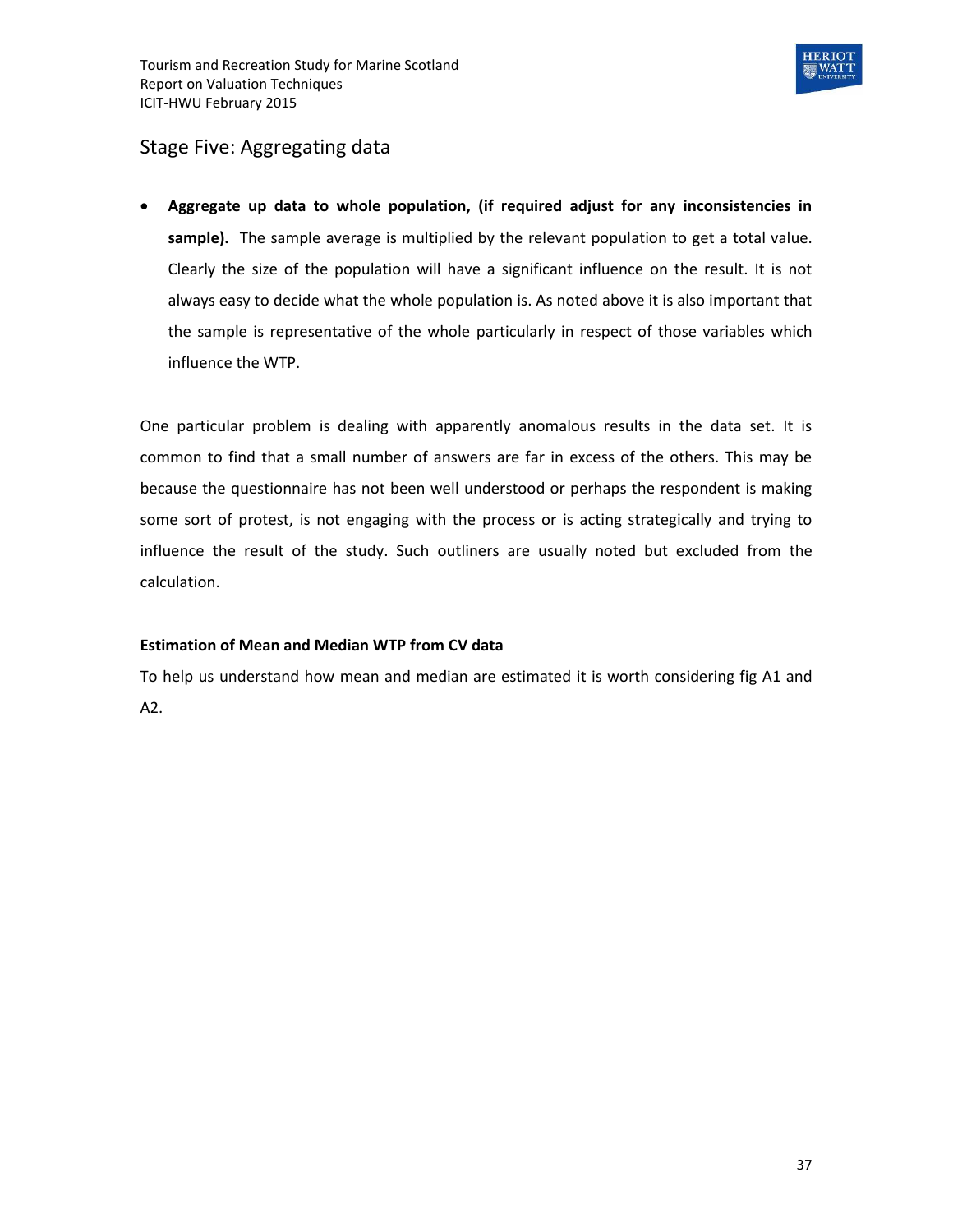Tourism and Recreation Study for Marine Scotland Report on Valuation Techniques ICIT-HWU February 2015





**Figure A1. Probability density Function PDF**



**Figure A2 Probability of Survivor Function**

The probability density function (PDF) in Figure A1 maps out the probability of getting any one WTP answer. This can be estimated from the range of answers given in a OE WTP survey. The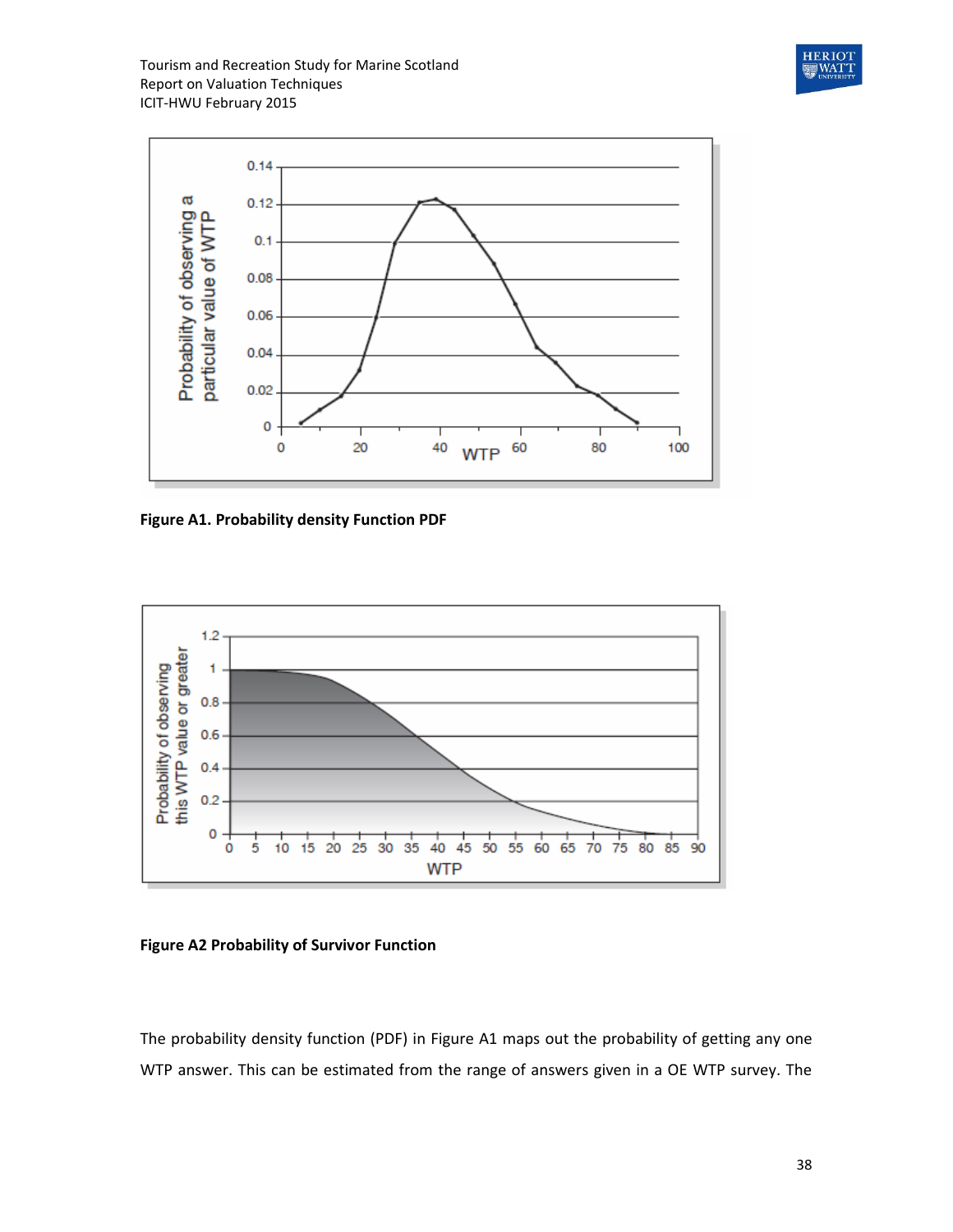

following rule can estimate the mean under the PDF: mean = (each observed WTP x probability of its occurrence)

The probability survivor function (PSF) in Figure A2 presents the data in a different way showing the probability of observing a WTP greater than a particular value. With the PSF the area under the curve represents the mean WTP. The median can also be calculated as the WTP where there is a 50% chance of getting a higher or lower value. This translates as a probability of 0.5 on the PSF y-axis, the value can then be read from the x-axis.

#### **Open-ended CVM Data.**

To make the calculation we can construct a survivor function. This has been done below in Figure A3 for a hypothetical data set. The function is represented by a series of steps. The height of the step is the probability of observing a WTP greater than the one identified on the x-axis. The median is the WTP value, which has a 0.5 probability and can be read from the graph. The mean is the area under the graph, which can be easily calculated (the sum of the areas under each step). With continuous WTP data from an open-ended (OE) CV the mean can also be simply calculated by summing all WTP values and dividing by the sample number. The survivor function becomes more important when one considers data from dichotomous choice questionnaires.



**Figure A3** Survivor function for continuous WTP data.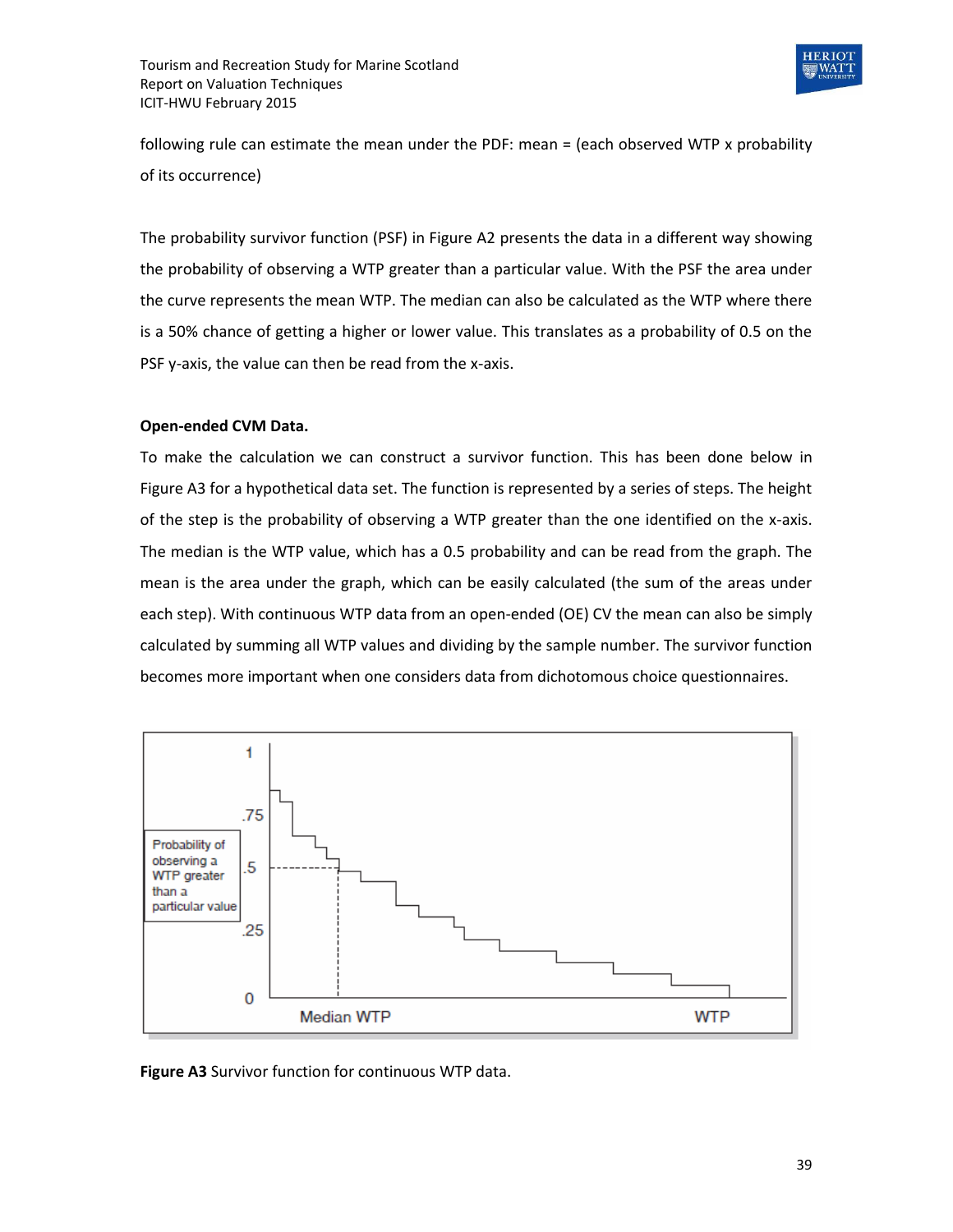

#### **Dichotomous Choice Data.**

While mean can be calculated simply for OE data it is not so easy for DC. We cannot use a simple arithmetic calculation of mean because we do not know what the individual WTPs are. However we can construct a survivor function using DC data and estimate the area under the function and in this way arrive at the mean. This process is illustrated in Table 16 and the corresponding Figure A4 below. Remember in DC questionnaire respondents are offered a value (a bid) and asked if they would be WTP this or more.

Economic theory tells us that the function should slope from left to right. Fewer people WTP each successively higher bid. The estimated survivor function values for £20 and £30 bids do not correspond to this theory. We can correct this potential error by pooling the data over the two bids to produce an average result, which is then used in the graph:

 $(25+30)/(0.31+0.35) = 0.34$ 

In the Figure A4 a stepped line joins the point estimates. If we could map out the function for all values we would expect to see a smooth curve. However we only have discrete data points so these must be connected some how. We could use regression analysis (linear or log) to estimate the curve. One conservative approach (used here) is allocating the lower survivor probability to values lying between two points. This maps out the stepped line on graph A4.

As before the median WTP can be read from the graph. The mean (which, in the case of DC data, cannot be calculated simply as the sum of values divided by the number of observations) can be estimated as the area under the schedule in Figure A4. Of course the more bids we have data for the more accurate our graph will be. However, any increase in the number of bids offered requires a corresponding increase in sample size and hence survey cost.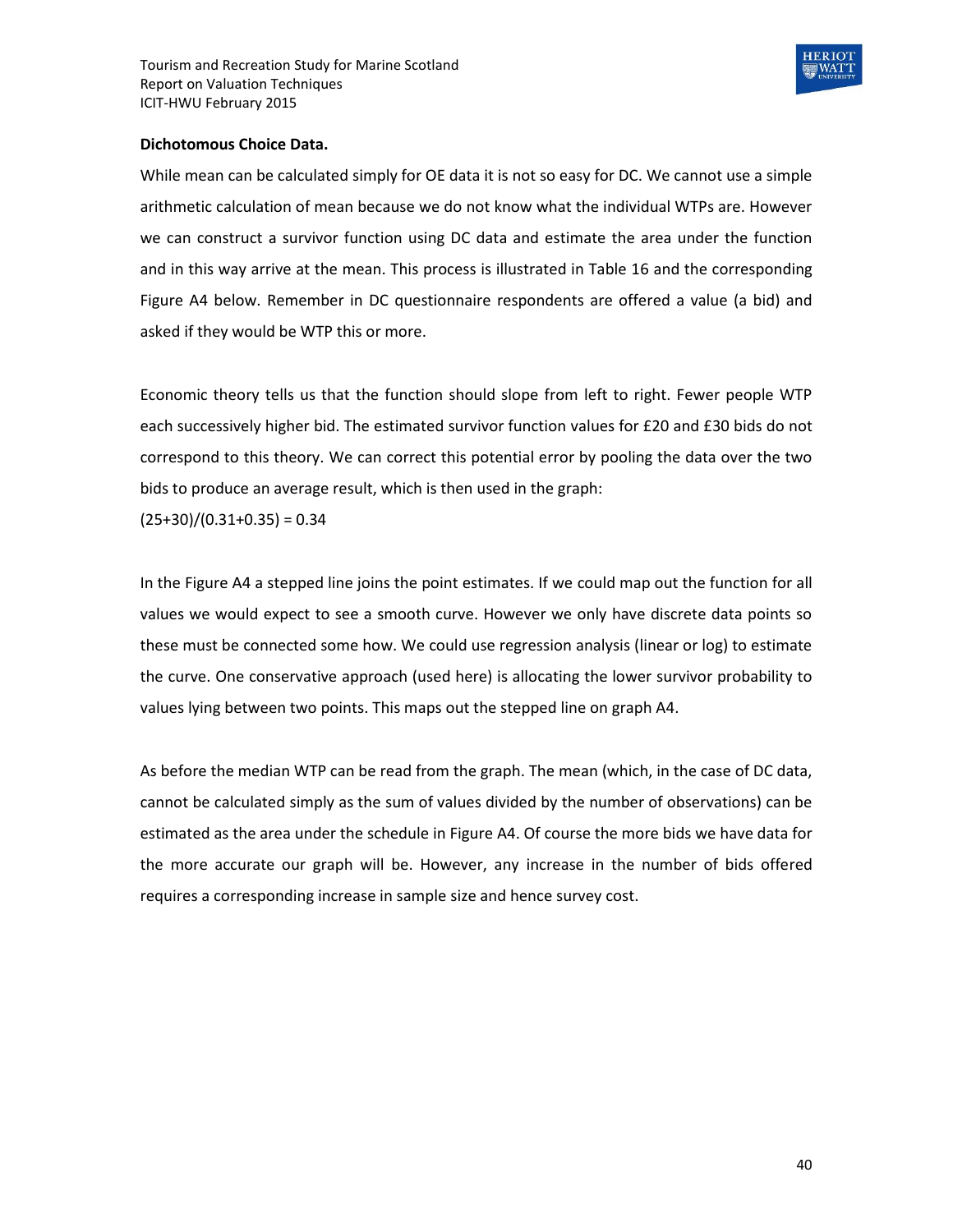



| (a)<br>Bid<br>offer | (b)<br>Number of<br>respondents<br>to bid | (c)<br>Number<br>answering<br>'yes' to bid | (d)<br>Point estimate<br>of survivor<br>function (b/c)<br>(raw data) | (e)<br>Point estimate<br>of survivor function<br>pooled data | (f)<br>Area under<br>each bid/<br>section |
|---------------------|-------------------------------------------|--------------------------------------------|----------------------------------------------------------------------|--------------------------------------------------------------|-------------------------------------------|
| 0                   | ٠                                         | $\blacksquare$                             |                                                                      | ٠                                                            | $\blacksquare$                            |
| 5                   | 80                                        | 70                                         | 0.88                                                                 | ٠                                                            | 4.38                                      |
| 10                  | 98                                        | 72                                         | 0.74                                                                 | ٠                                                            | 3.68                                      |
| 20                  | 74                                        | 25                                         | 0.31                                                                 | 0.34                                                         | 3.4                                       |
| 30                  | 85                                        | 30                                         | 0.35                                                                 | 0.34                                                         | 3.4                                       |
| 40                  | 86                                        | 15                                         | 0.17                                                                 | ٠                                                            | 1.7                                       |
| 50                  | 87                                        | 6                                          | 0.07                                                                 | ٠                                                            | .7                                        |
|                     |                                           |                                            |                                                                      | <b>Estimated mean</b><br>value                               | 17.26                                     |

Estimation of survivor data with DC.



**Figure A4** Estimated survivor function for DC CVM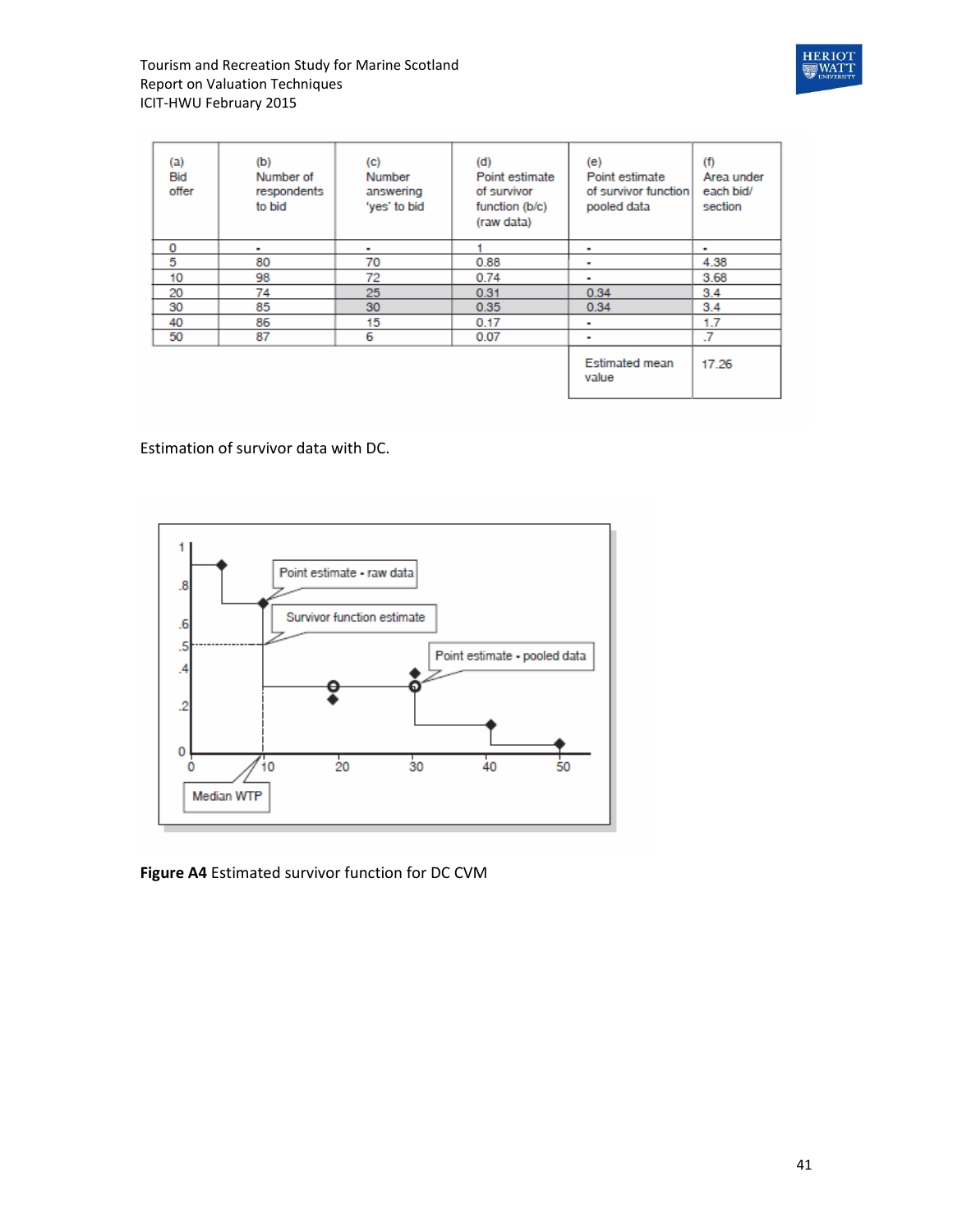

## References

Bateman, IJ, Carson, R., Day, B., Hannemann, M., Hanley, N., Hett, T., Jones-Lee, M., Loomes, G., Mourato, S., Ozdemiroglu, E., Pearce, D., Sugden, R., and Swanson, J. (2002) *Economic Valuation with Stated Preference Techniques: a manual*, Edward Elgar, Cheltenham.

Beaumont NJ, Austen, MC, Mangi, CS., Townsend, M. (2008) Economic valuation and the conservation of marine biodiversity. *Marine Pollution Bulletin*. 56 386-396

Bentham, J (1789) An introduction to the principles of morals and legislation.

Bishop RC (1982) Option Value and exposition and extension, *Land Economics*. 58(1) 1-15

Boyle KJ., Desvouges, WH., Johnson, FR., Dunford RW., and Hudson SP. (1994) An investigation of part whole bias in contingent valuation, *Journal of Environmental Economics and Management*, 27 64-83

Boulding K (1968) The economics of the coming spaceship earth, in Markandya A and Richardson J (eds) (1992) *Earthscan Reader in Environmental Economics*, Earthscan, London.

Brower R, Langford IH Bateman IJ Turner RK (1999) A meta-analysis of wetland contingent valuation studies, *Regional Environmental Change* 1: 47-57

Carson R (1968) *Silent Spring*, Penguin, London

Ciriacy Wantrup (1947) Capital returns from soil conservation practices, *Journal of Farm Economics* 29: 1181-1196

Clark and Khan (1989) The two stage hedonic wage approach: A methodology for the valuation of environmental amenities *Journal of Environmental Economics and Management* 16: 106-120

Davies R.K. (1964) The value of big game hunting in a private forest, in *Transactions of the 29th North American Wildlife Conference*, Wildlife Management Institute, Washington DC

Davos C., Jones P., Side J., Siakavara K. (2002) Attitudes toward Participation in Cooperative Coastal Management: Four European Case Studies, *Coastal Management* 30 209-220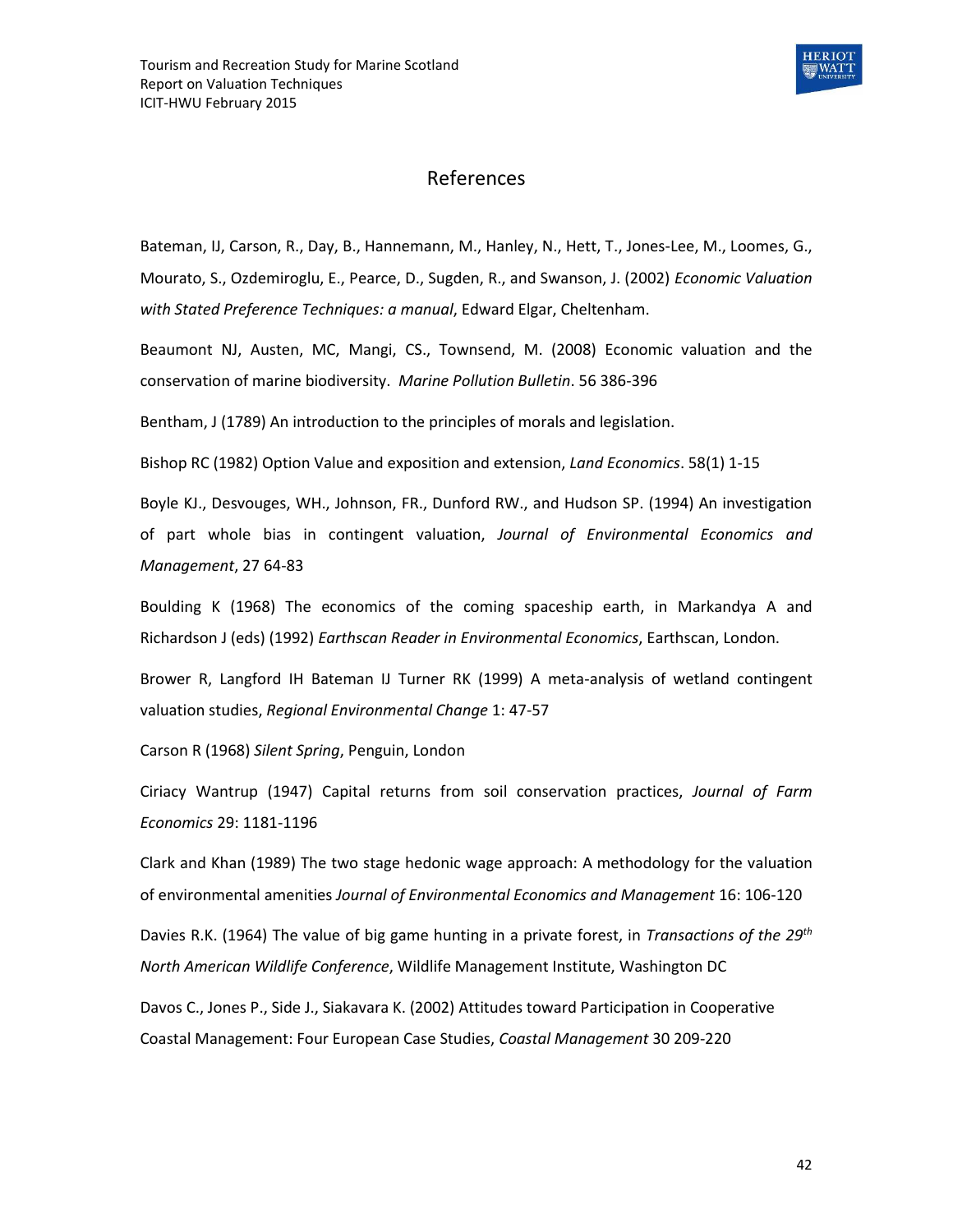

Davos C., Siakavara K., Santorineou A., Side J., Taylor M., Barriga P. Zoning of marine protecedareas: Conflicts and cooperation options in the Galapagos and san Adres archipelagos, *Ocean & Coastal Management* 50, pp223-252

DCLG (2009) Multi-criteria analysis: a manual, Department for Communities and Local Government, London

Derouse, S., Agardy, T., Hillewaert, H., Hostens, K., Jamieson, G., Lieberknetch, L., Mees, J., Moulaert, I., Olenin, S., Paelinckx, D., Rabaut, M., Rachor, E., Roff, J., Steinen, E.W.M., Wal, JT., Lancker, V., Verfaillie, E., Vinx, M., Weslawski, J.M., Degraer, S. (2007a) A concept of biological valuation in the marine environment. *Oceanologica*, 49 (1) pp99-128.

Derouse, S., Austen, M., Claus, S., Dann, N., Dauvin, J., Deneudt, K., Depestele, J., Desroy, N., Heeses, H., Hostens, K., Marboe, M.P., Moulaert, I., Paelinckx, D., Rabaut, M., Rees, H., Ressurrecao, A., Roff, J., Santos, P.T., Speybroeck, J., Steinen, E.W.M., Tatarek, A., Hofstede, R.T., Vinx, M., Zarycki, T., Degraer, S. (2007b) Building on the concept of biological valuation with respect to translating it to a practical protocol: Viewpoints derived from a joint ECORA-MARBEF initiative. *Oceanologica*, 49 (4) pp1-8.

EU (1997), VALCOAST, The role of value conflict assessment techniques in the formulatiuon of implementable and effective coastal zone management policies,

<http://www.homepages.ucl.ac.uk/~ucfwpej/valcoast.htm>

Firn, J. and D. McGlashan. 2001. An Initial Assessment of the Socio-Economic and Environmental Benefits from ICZM in Scotland. Edinburgh: Scottish Executive.

Hanneman, W.M. (1994) Valuing the Environment Through Contingent Valuation, *Journal of Economics Perspectives* 8 (4), pp. 19-43.

Hicks JR (1939) The foundation of Welfare Economics, *Economics Journal*. 49, 696-712.

Hotelling, H. (1947). Letter of June 18, 1947, to Newton B. Drury. Included in the report The Economics of Public Recreation: An Economic Study of the Monetary Evaluation of Recreation in the National Parks, 1949. Mimeographed. Washington, D.C.: Land and Recreational Planning Division, National Park Service.

Huber J, Payne S, Puto C (1982) Adding Asymmetric Dominated Alternatives: violations of regulatory and similarity hypotheisis, Journal of Consumer Research 9 June 90-98.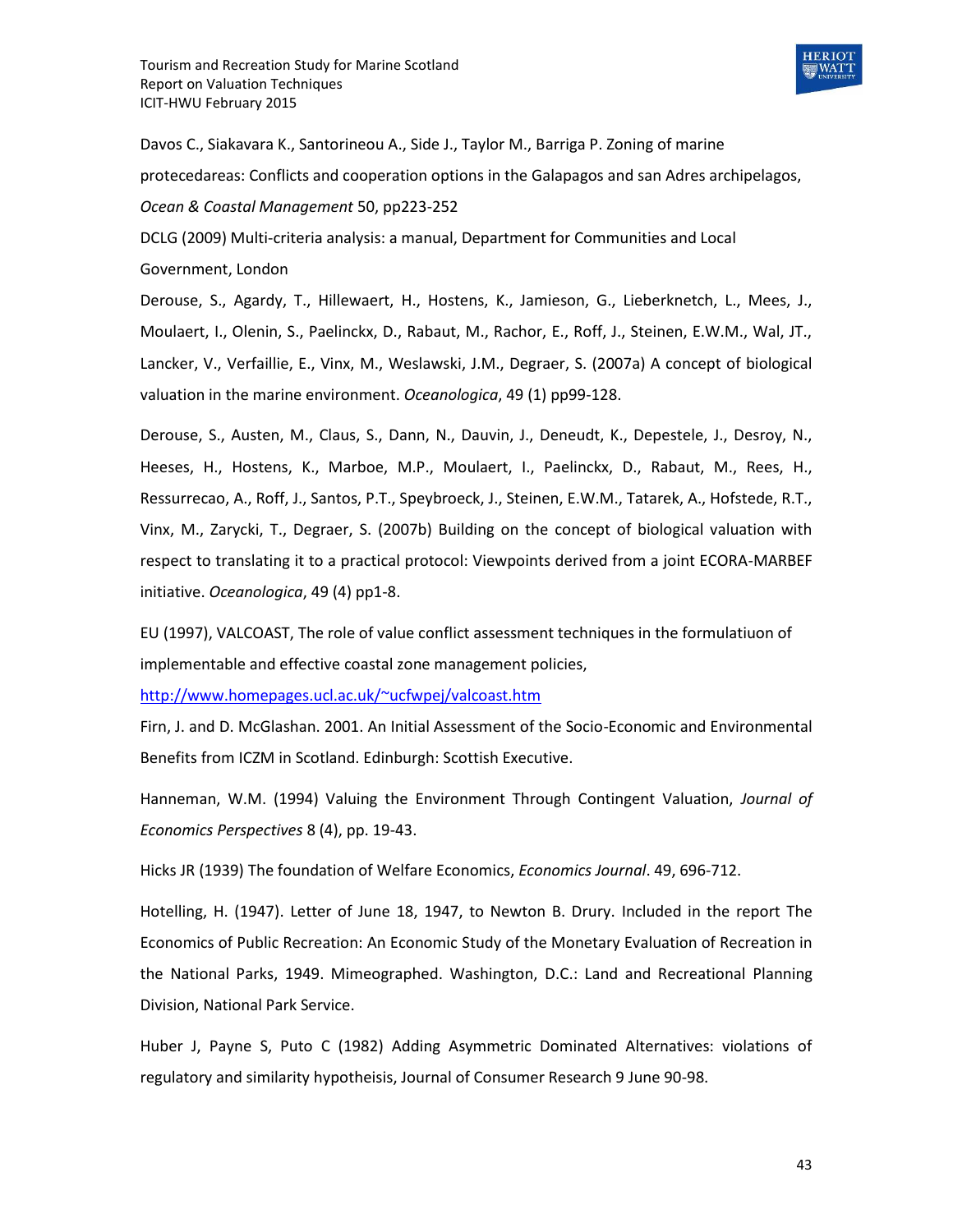

Hussain, S.S., Winrow-Giffin, A., Moran, D., Robinson, L., Fofana, A., Paramor O.A., Frid, C.L.J. (2010) An ex ante ecological economic assessment of the benefits ariosing from marine protected areas designation in the UK, *Ecological Economics* 69, 828-838

IUCN (2004) How much is an Ecosystem Worth, World Bank, New York

Jevons, W (1871) Theory of Political Economy, Penguin London

Kaldor N (1939) Welfare propositions of economics and interpersonal comparison of utility, *Economics Journa*l. 49, 459-52

Kerr S., Johnson K., Side J., Baine M., DavosC., Henley J. 2006, Resolving conflicts in selecting a programme of fisheries science investigation, *Fisheries Research* 79, pp313-324

Ledoux, L. and Turner, RK. (2002) Valuing ocean and coastal resources: a review of practical and issues for further action. *Ocean and Coastal Management* 45 583-616.

Leopold A (1945) The Land Ethic, in *A Sand County Almanac*, OUP, New York.

Loomes, G., Starmer, C. and Sugden, R. (1989) Preference Reversal: Information-Processing Effect or Rational Non-Transitive Choice?, *The Economic Journal*, 99, pp. 140-151

Markandya, A., Nunes, P.A.L.D, Brauer, I., ten Brink, P., Kuik, O. and Rayment, M. (2008) "Review on the economics of biodiversity loss – economic analysis and synthesis", Final report to the European Commission, Venice Italy.140pp.

Muir, J. (1909) *Our National Parks*, (1992 edition), Diadem Books. London

Naess, A. (1973) The shallow and the deep, long range ecology movement. A summary. *Inquiry*  16 (1-4): 95-100

NOAA (1993) Natural Resource Damage Assessment under the Oil Pollution Act of 1990, Federal Register, 58 (10) 4601-4614.

Nunes, Paulo A. L. D. and van den Bergh, Jeroen C. J. M. (2001) Economic valuation of biodiversity: sense or nonsense? *Ecological Economics*, 39 (2) 203-222

O'Niel, J. (1993) *Ecology Politics and the Environment*, Routledge, London.

Patterson , M., Cole, A. (1999) Assessing the value of New Zealand's Biodiversity. School of resources and Environmental Planning, Massey University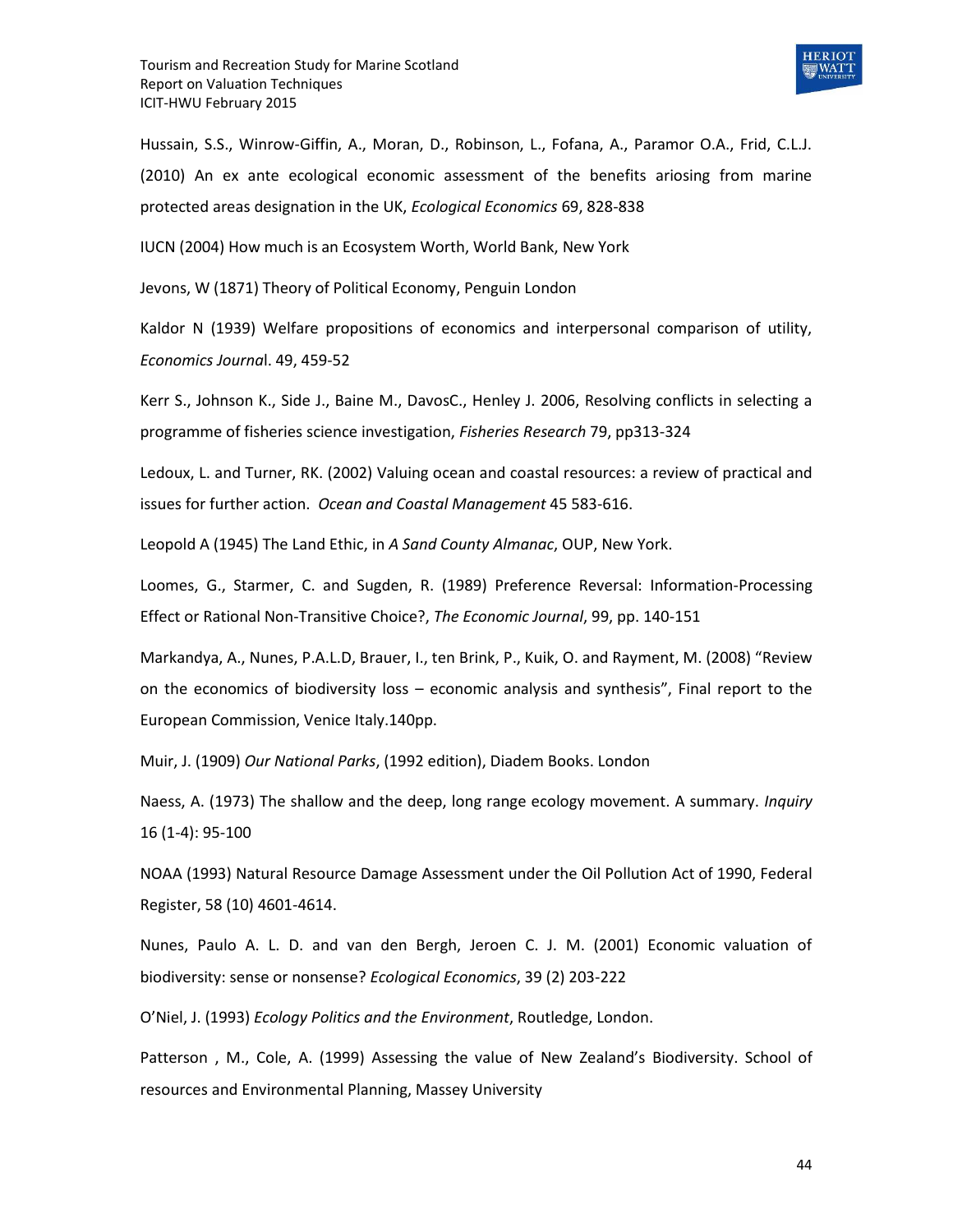

Pearce D (1989) *Blueprint for a green economy*. Earthscan, London.

Pendelton, L. Atiyah, P. and Moorthy A. (2007) Is the non-market literature adequate to support costal and marine management? Ocean and Coastal Management 50 363-378

Pigou A. (1932) The Economics of Welfare, 4<sup>th</sup> end, Macmillan.

Pimentel. D., Wilson C., McCullum C., Haung R., Dwen P., Flack J., Tran Q., Saltman T., and Cliff B. (1997) Economic and environmental benefits of biodiversity. Bioscience 47, 747-757

Piper, S. & Martin, WE. (2001) Evaluating the Accuracy of the Benefits Transfer Method: a rural water supply application in the USA. *Journal of Environmental Management*, 63(3) 223-235

Rawls J. (1971) Theory of Environmental Justice, Harvard University Press, Cambridge, MASS

Redford, K.H. and Adams, W.M. (2009) Payment for Ecosystem Services and Challenges of Saving Nature. *Conservation Biology* 23 (4)785-787

Reiling SD, Boyle KJ Philips ML Anderson (1990) Temporal reliability of contingent values Land Economics 66(2) 128-134.

Santorineau A., Hatzopoulos J., Siakavara K., Davos C. (2008) Spatial Conflict Management in Urban Planning, [www.aegean.gr/Environment/labs/Remote.../Athina\\_Jnh\\_GeogrArg.pdf](http://www.aegean.gr/Environment/labs/Remote.../Athina_Jnh_GeogrArg.pdf)

Sagoff, M. (2009) On the Economic Value of Ecosystem Services. *Environmental Values* 17, 239- 257

Saunders, J. Tinch, R. and Hull, S. (2010) *Valuing the Marine Estate and UK Seas: an ecosystem services framework*, The Crown Estate, March 2010. 54pp

Shuval H (2005) Thalassogenic Infectious Diseases Caused by Wastewater Pollution of the Marine Environment: An Estimate of the Worldwide Occurrence in, (eds Belkin, S and Colwell, R.) *Oceans and Health: Pathogens in the Marine Environment*, Springer US pp 373 -389

Sumacher, EF. (1973) *Small is beautiful*, Abacus, London

Tesler L.G. (1994) The usefulness of core theory in economics, The Journal of Economic Perspectives, 8 (2), pp151-164

Turner, F. (1997) John Muir from Scotland to the Sierra, Canongate, Edinburgh.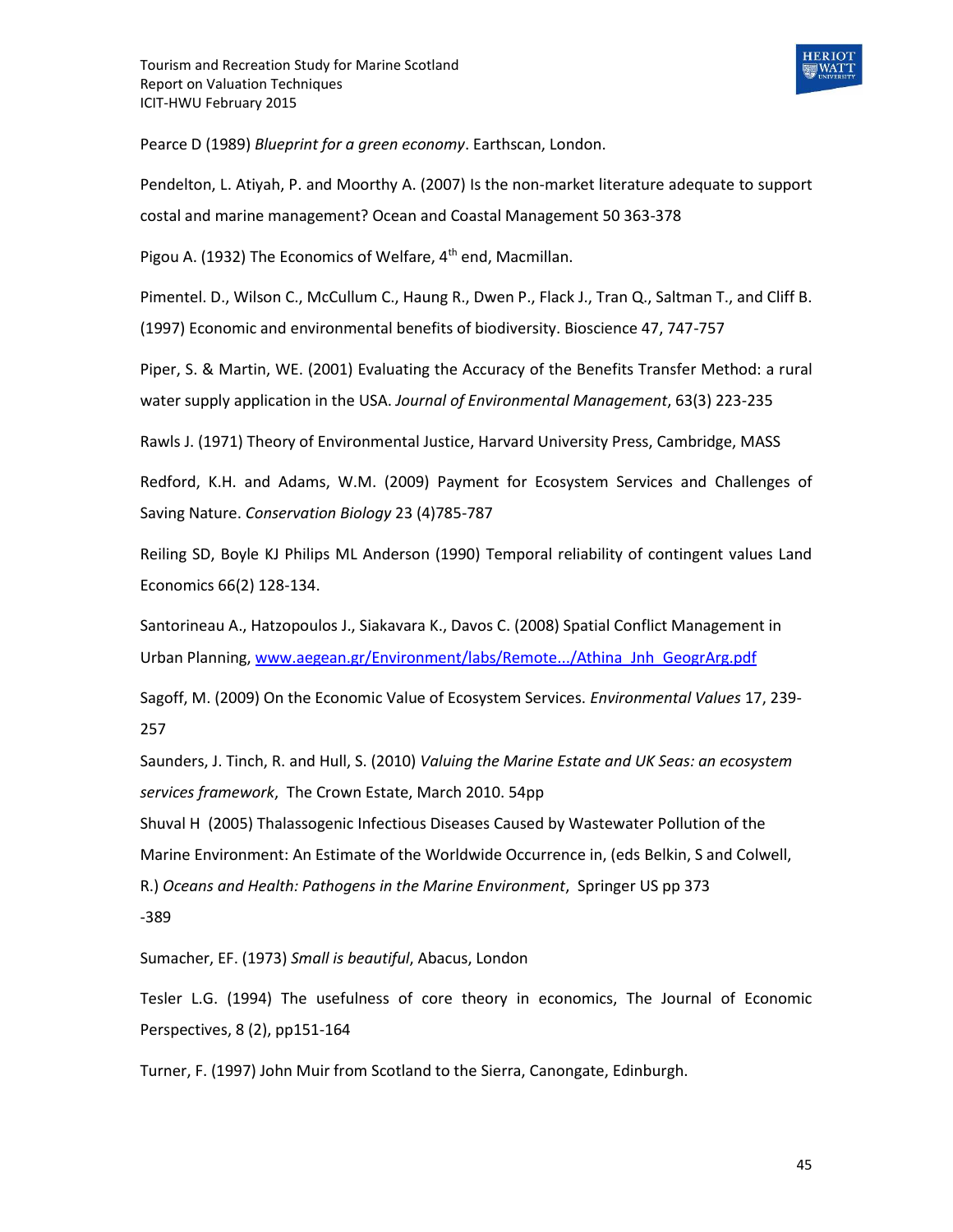

Van der Bergh, J.C.J.M., Nunes, P.A.L.D., Dotinga, H.M., Kooistra, W.H.C.F., Vrieling,E.G. and Peperzak (2002) "Ecotoxic harmful algae in marine ecosystems: an integrated biologicaleconomic-legal analysis of impacts and policies" Marine Policy Journal 26 56-74

Williams E, McGlashan J and Firn J (2006) Assessing Socioeconomic Costs and benefits of ICZM in the European Union. Coastal Management 34(1) 65-86

World Bank (2004) Mow much is an ecosystem worth: assessing the economic value of conservation. World Bank, Washington DC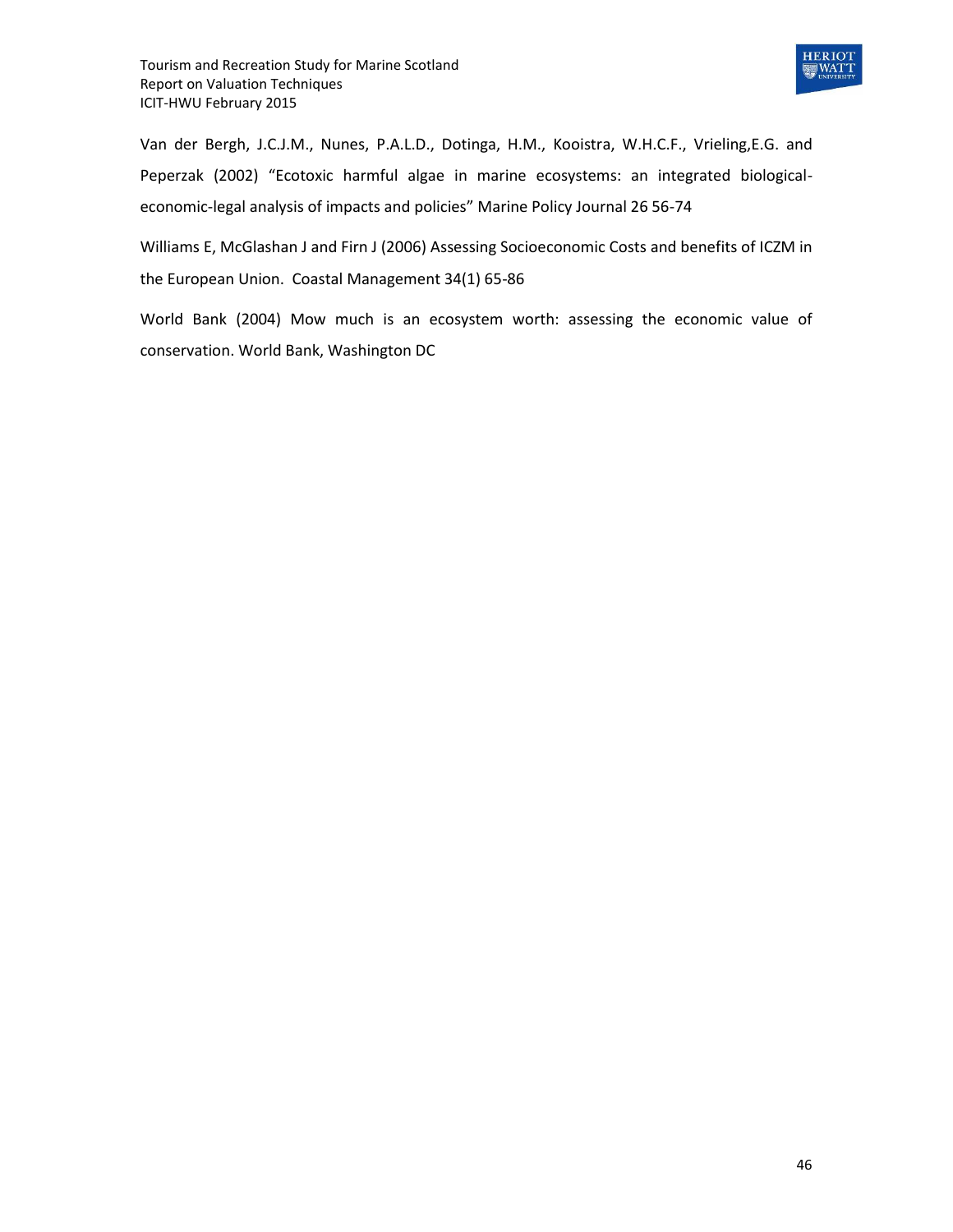

**A study assessing the spatial extent and associated socio-economic value of marine and coastal tourism and recreation in Scotland**

## **A report on methodologies for the monetary and non-monetary assessment of values associated with marine tourism and recreation**

## **PART 2: Economic Valuation Methodologies and the Methodology for the Scottish Survey of Marine Tourism and Recreation.**

## **Sandy A Kerr [s.kerr@hw.ac.uk;](mailto:s.kerr@hw.ac.uk) 01856 850605 International Centre for Island Technology (ICIT) Heriot-Watt University, Old Academy, Stromness KW16 3DQ**

1. Sources of Economic Value - Recreation and Leisure.

The previous report discussed the concept of values in the environment at some length before exploring various specific valuation techniques. The concept of Total Economic Value (TEV) is well understood. TEV derives from of the various forms of utility (or benefits) that flow from a particular environment. TEV can be subdivided into 'market and non-market' values or alternatively 'use and non-use' values. We also discussed how non-market values are generally accepted as being the most challenging to assess. Different forms of non-market values can be identified (i) Aesthetic value - associated with first-hand experience, (ii) Option value - in retaining an option to visit a location in the future; and (iii) Existence value - associated with knowledge that an environment exists or is protected.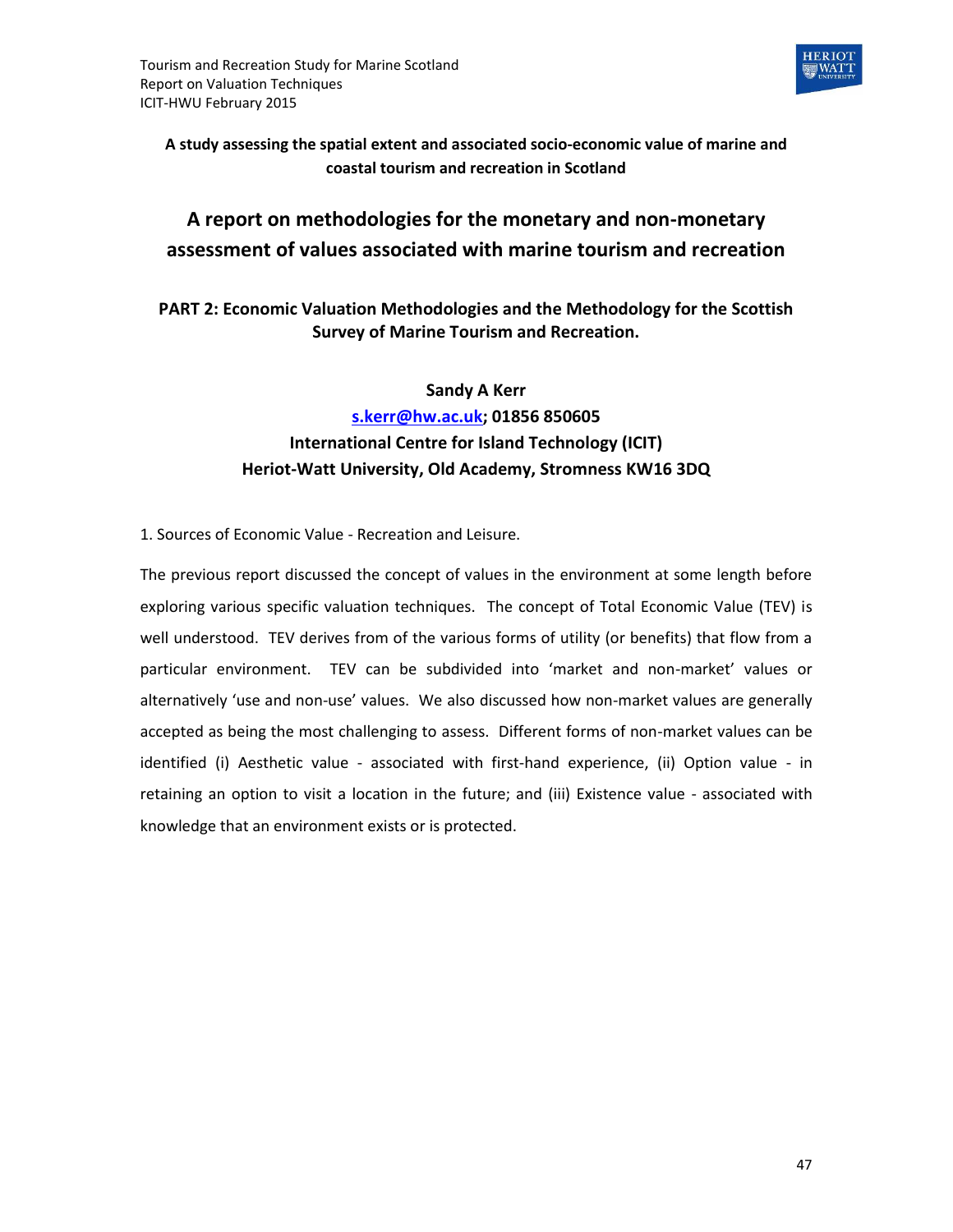



Total Economic Value (all Marine & Coastal)

#### **Figure 1. Economic Values at the coast**

Figure 1 illustrates the components of TEV associated with the marine and coastal environment (MCE). Figure 1 also illustrates how values associated with recreation and leisure (R&L) are a subset of this larger total. Clearly the MCE has use values which are not associated with R&L. Transport, aggregate extraction and commercial fishing are obvious examples. Equally there is significant non-use value in the form of existence value that is not associated with R&L. For example society places value on the knowledge that rare species and habitats are protected.

However we can identify range of values directly associated with R&L (see Fig 1).

(a) Market, Use Values. These are best characterised by spending directly associated with R&L activities at the coast, this includes: accommodation; food, equipment hire; entry fees; or other paid for services (guiding, instruction etc).

(b) Non-market, Use Value. This best understood as the utility generated by unpaid for (but experienced) public good. For example the enjoyment of fresh air, the land/seascape or viewing wildlife. Many paid for services also rely on public goods. We may pay for a fishing trip (boat, tackle hire, guiding services) but the fish in the sea are free (i.e. a public good). In this case the public good is providing a level of benefit which produces a surplus over and above the monetary cost of the day's activity.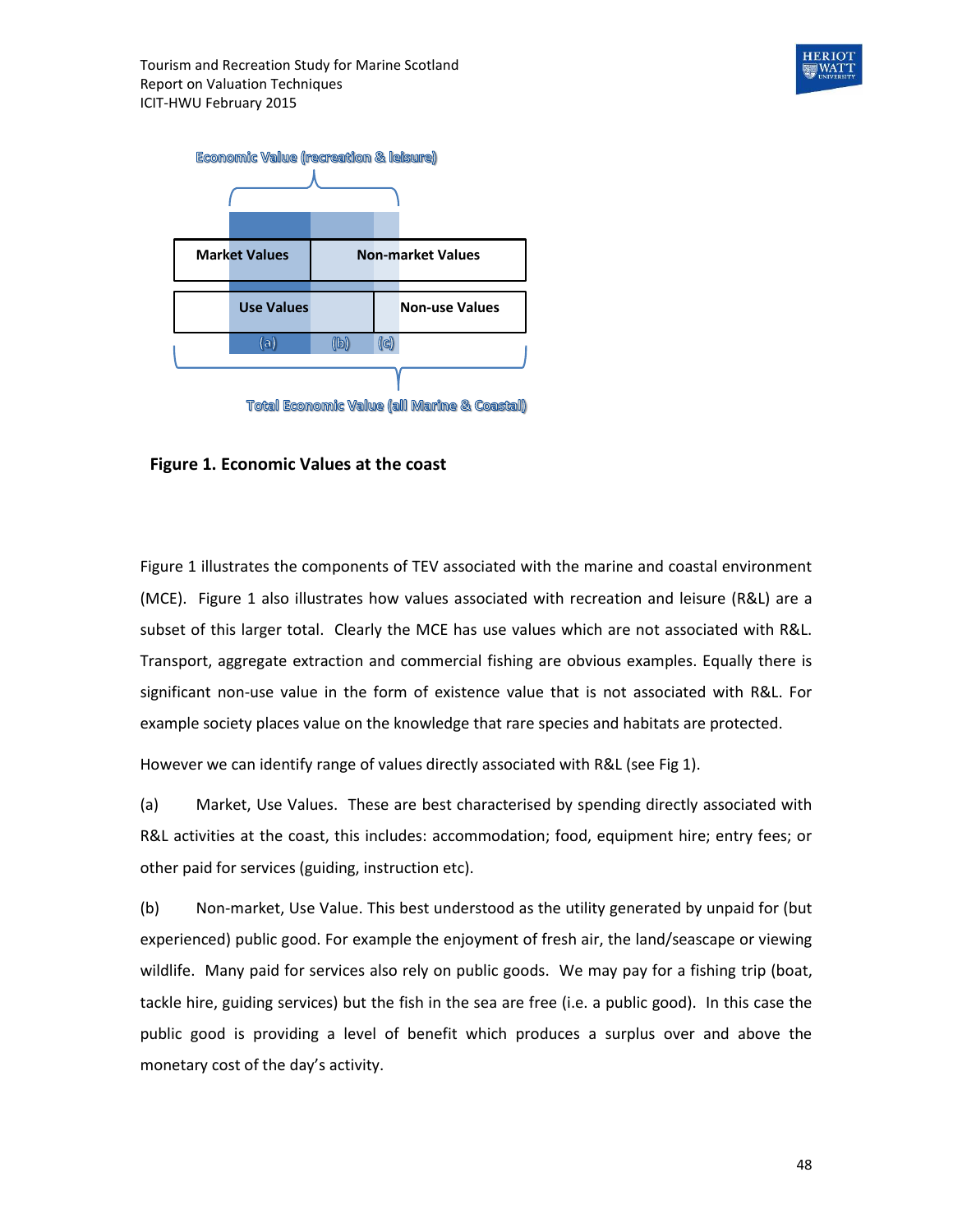

It is likely the most R&L values will fall into categories (a) or (b) as they are associated with actual physical presence and/or participation in R&L activities at the coast. However another category exists.

(c) Non-Market, Non-Use. These are either Option or Existence values. It is clearly possible that individuals may place value on retaining the option for themselves (or future generations) to visit a location to undertake R&L activity at some point in the future. It is also possible that individuals may place existence value in certain iconic R&E locations. Perhaps an iconic rock climb, dive or surf location. Even if there is no aspiration to ever visit and participate in this activity.

The above values are associated with utility that is experienced at or associated with specific coastal locations. There is, however, another tranche of market additional to the above. A significant amount of recreation and leisure expenditure is non-location specific. For example an enthusiasm for activities, like shore angling or sailing, may lead to significant expenditure on related goods and services (e.g. sporting equipment, magazines, videos, instruction etc). This expenditure will generally not take place at the coast. Indeed increasing use of internet shopping means that this expenditure may be highly dispersed. Thus a high quality coastal environment, providing good leisure opportunities, will contribute to a wider leisure industry with no specific physical locus.

Notwithstanding the comments above (a), (b), and (c) give us the range of values that we should seek to represent in this study.

#### 2. Monetizing values

Having identified the values that we seek to represent in the study, the next question is how this should be done and specifically should they be monetized (expressed in £'s). Clearly market values ((a) above) already exist in monetary form. This expenditure creates employment and stimulates further expenditure in the real economy. It is clear that wherever practicable these should be expressed in monetary terms.

Non-market values are more problematic. Huge strides have been made in the field of environmental valuation in an attempt to monetize these values (see previous report). These approaches are most helpful where the cost and benefits of specific project of policies are being considered. However, these methods are often challenging to implement and major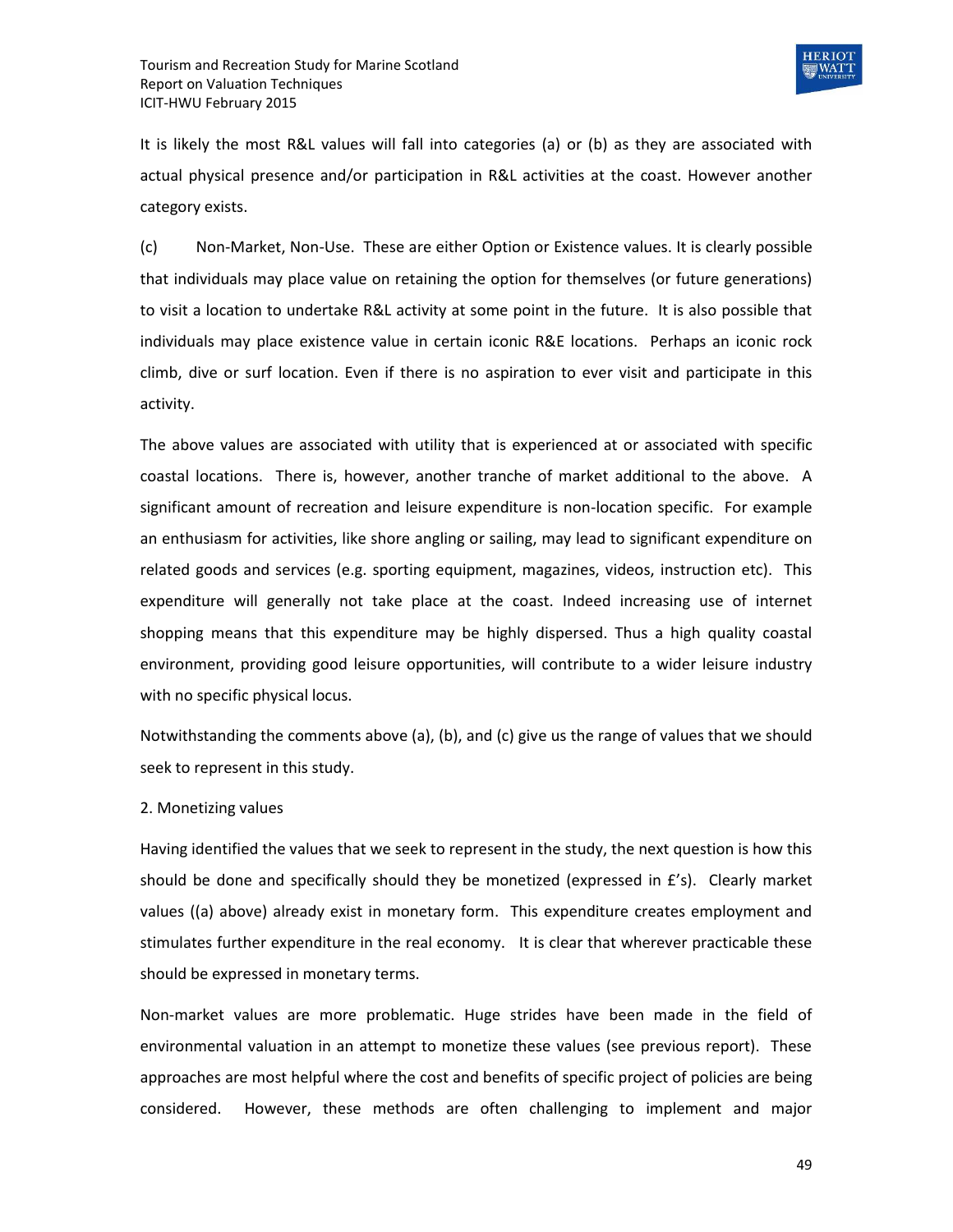

methodological issues remain regarding there validity, execution and the meaning of the data they produce.

It is clear that this study does not form part of a cost benefit assessment. Understanding real market expenditure and its implications for employment etc is important. In the case of nonmarket values understanding what locations are important to different user groups; understanding the relative importance of different locations and the spread of different types of value may be the more important that reducing this information to a single monetized measure.

It is possible to use the taxonomy of values, emerging from the literature (see Fig 1) and make sure these values are captured in the survey results without the application of complex valuation techniques.

3. Some potential approaches and the Draft LUC methodology

We shall consider each of the value types identified above in turn with options for their assessment:

(a) Market, Use Values. These and values already expressed in monetary terms on existing markets. The obvious way to assess this being to look at expenditure by visitors to the coast; this has been included in the LUC Draft methodology. It will be important to have a survey strategy which will achieve two things; (i) identify the typical expenditure of different groups of visitor; (ii) explains visitor rates at different locations. Put simply we need to be able to turn an average, derived from our sample of questionnaires, into a total for the whole population. Determining the total numbers of users is critical. This may be available from existing recreational studies but this need to be checked. It will also be important to check that the geographic distribution of activity is captured.

In principle a detailed Input-Output model (IO) could have to determine the regional level impacts of this expenditure. IO modelling is labour and data intensive process beyond the scope of this study. While this would be an interesting exercise it would only look at regional scale impacts and not describe the relative importance of specific coastal locations. A more manageable approach will be to make an estimate of employment based on total expenditure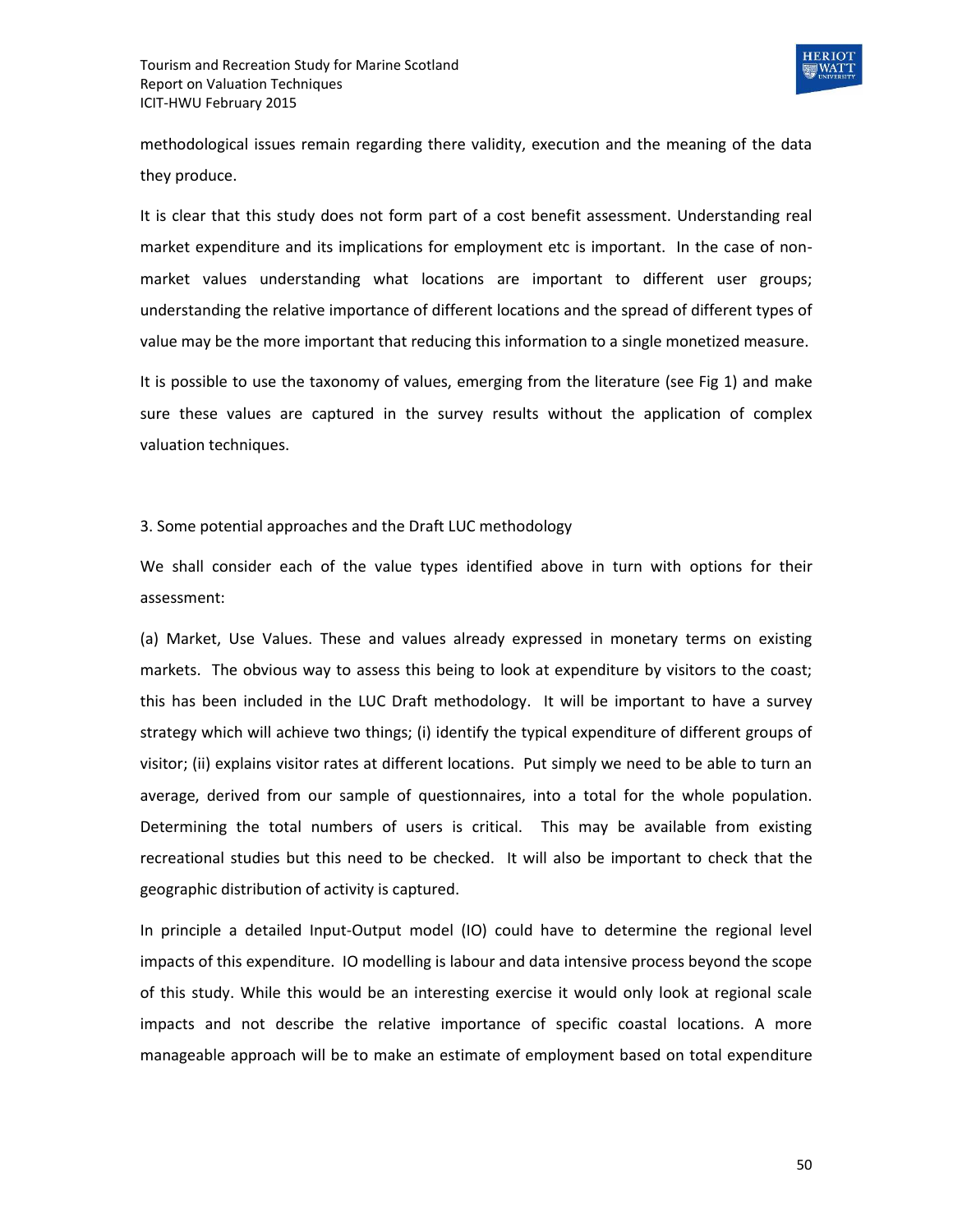

and average earnings (within the leisure and tourism sector) in the region. Second order impacts may be estimated by applying employment and income multipliers.

(b) Non -Market Use Value.

The previous briefing document spent some time examining valuation techniques for assessing non-market values. This indicates two potential approaches

(i) Contingent Valuation is the most widely used method for assessing non-market environmental values. However it is a tool generally applied a specific location not an entire country. However it would be possible to ask respondents what they would be willing to pay (WTP) for an activity that they currently enjoy for free. The principle behind this is based on two assumptions (i) at the moment users benefit free of charge, and (ii) if a charge was levied for access they would be prepared to pay. This is potentially a reasonable approach. However there remains the challenge of allocating this value to specific areas of coast. This may be a difficulty where individual respondents use a number of different locations over the course of a year. If it were adopted it would require surveys in each location for each user group. The valuation question may take the following form:

If it was necessary to pay for an access fee for your days [… activity type…] what would you be prepared to pay?

There is always the possibility of protest votes where respondents feel they should not have to pay. Any survey would need to explain that there were no plans to introduce a charge.

While this method will produce a monetary value it is not appropriate to calculate FTEs or apply local multipliers based on this value as there is no actual expenditure.

(ii) Travel Cost Method (TCM); this examines the cumulative money spent travelling to a location by all users. The underlying hypothesis being that; if a site is more highly valued then people will be prepared to travel further to visit the location. This cumulative expenditure is then statistically manipulated to estimate the consumer surplus over and above actual spend. While the method has been used successfully, particularly in the US, it requires intensive data collection which is beyond the scope of this study. Furthermore difficulties arise when individual respondents have multiple reasons for making the trip (not just the recreational activity). It is also difficult to account for local residents, who may be the largest visitor group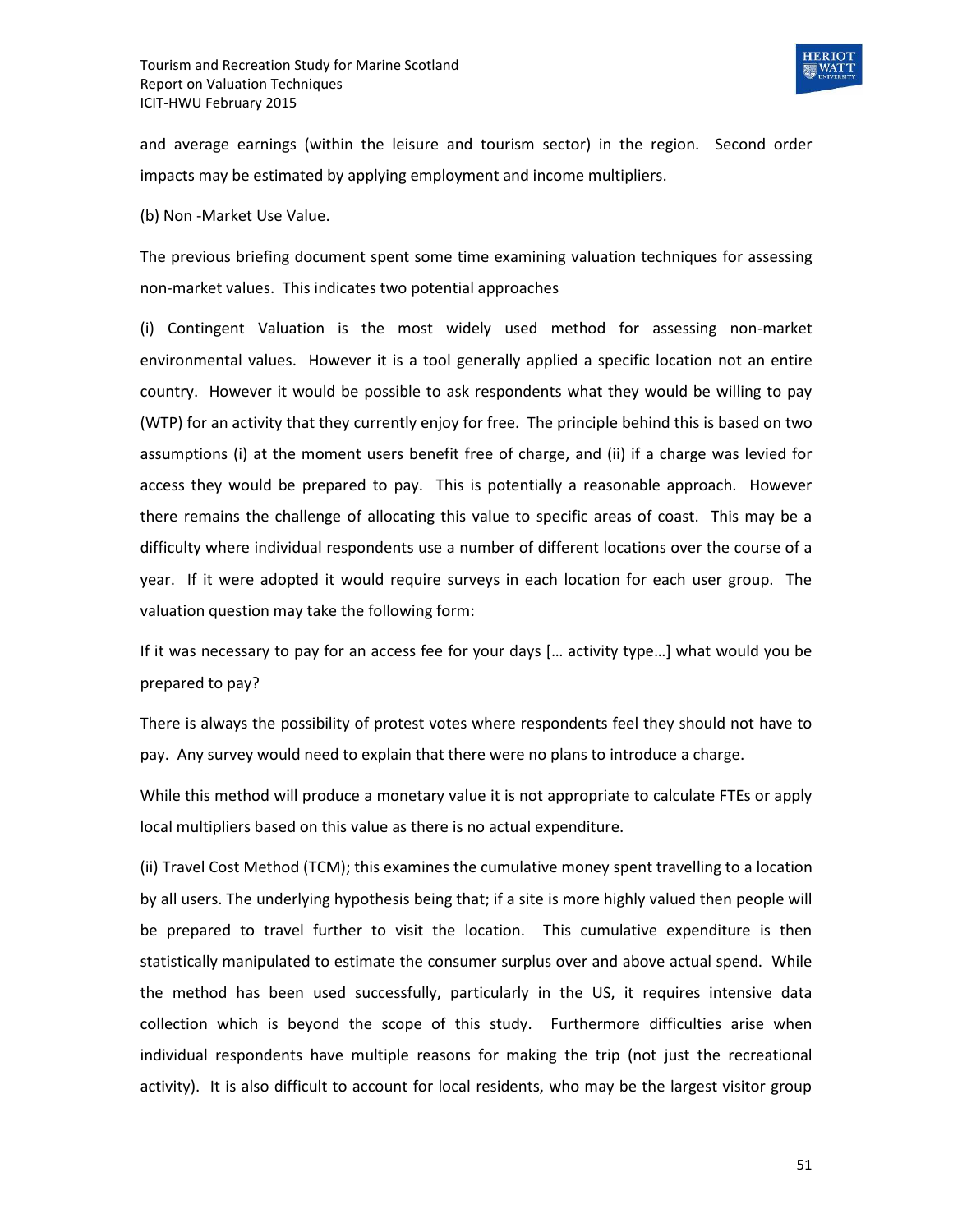

but spend no money, visiting a location on their doorstep. Both of these are significant issues in a small country like Scotland.

Nevertheless distance travelled is a useful indicator of non-market values. A measure of cumulative distance travelled would be a reasonable proxy for this non-market value. Ideally this measure would include all visits to a location. Local visitors may travel less but more frequently. So once again data on total visitor use will be important. This approach would allow the relative comparison of locations highlighting sites that are particularly important for different activities. While the means of presenting this data will need to be considered carefully this may provide a relatively straightforward solution. It will not give a monetary value, however this may not matter as the study is not intended to make cost-benefit decisions about specific projects. It will let us understand the nature of coastal leisure and recreation and see the relative importance of different locations.

The draft LUC methodology does ask how far users have travelled to get to the coast. This information may provide the basis for an assessment of non-market value. However it will be important to understand: (i) the total number of visitors (i.e. visits) by location; (ii) the distances travelled and (iii) be able to disaggregate this by category; and (iv) consider carefully how the final results will be presented in order to illustrate preferences between regions and locations.

(c) Non-Market, Non-Use.

These are the most challenging values to conceptualise, i.e. value placed on retaining an option to visit a location in the future. This value exists irrespective of whether the option is ever exercised. It is not possible to observe this value from existing behaviour. The only way to assess this value is to directly ask respondents. A Contingent Valuation approach would require a separate question about all locations and this is hardly feasible.

However it may however be possible to identify locations that exhibit high option value by asking where respondents would like to visit. An appropriate question may take the form:

Ignoring existing personal constraints and consider where in Scotland you would like to keep the chance to visit to [….. undertake specific leisure activity…] in the future.

Rank your top three locations. 1. …… 2. ……… 3………..